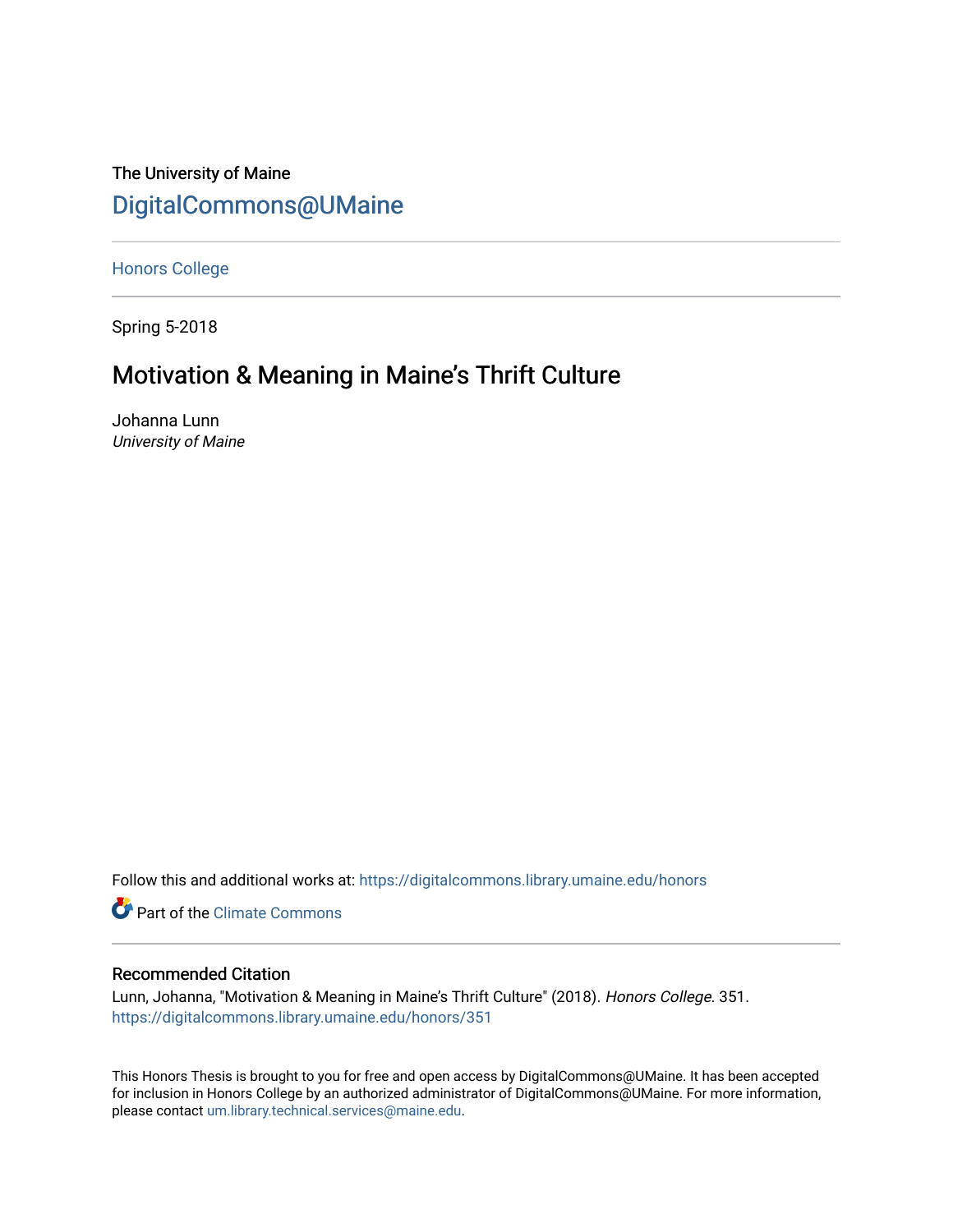## MOTIVATION & MEANING IN MAINE'S THRIFT CULTURE

by

Johanna Lunn

A Thesis Submitted in Partial Fulfillment of the Requirements for a Degree with Honors (Human Dimensions of Climate Change)

The Honors College

University of Maine

May 2018

Advisory Committee:

Dr. Cindy Isenhour, Assistant Professor of Anthropology & Climate Change Brieanne Berry, Doctoral Student of Anthropology & Environmental Policy Dr. Andrew Crawley, Assistant Professor of Economics Dr. Robert Glover, Associate Professor of Political Science & Honors

Dr. Paul Roscoe, Professor of Anthropology & Climate Change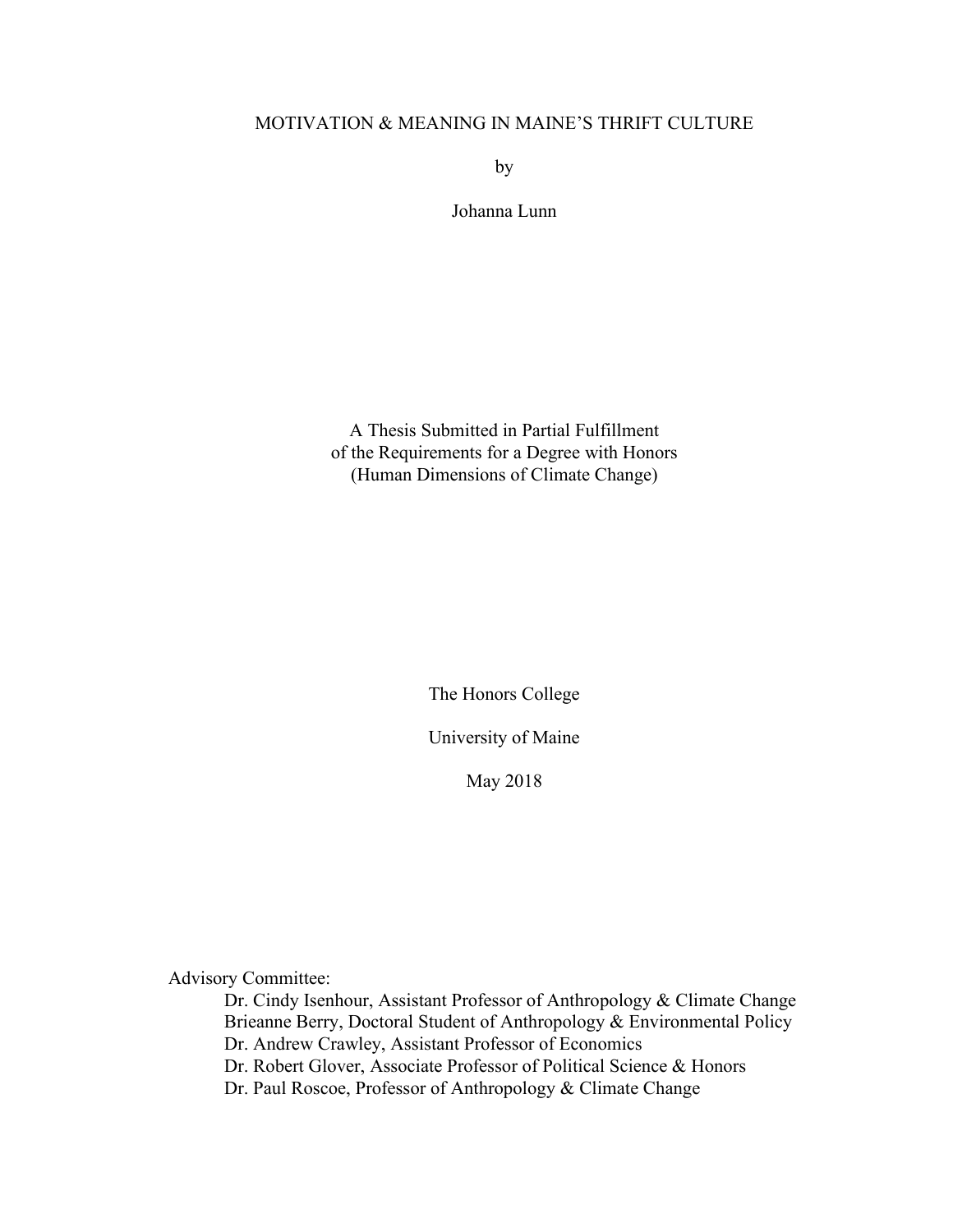© 2018 Johanna Lunn All Rights Reserved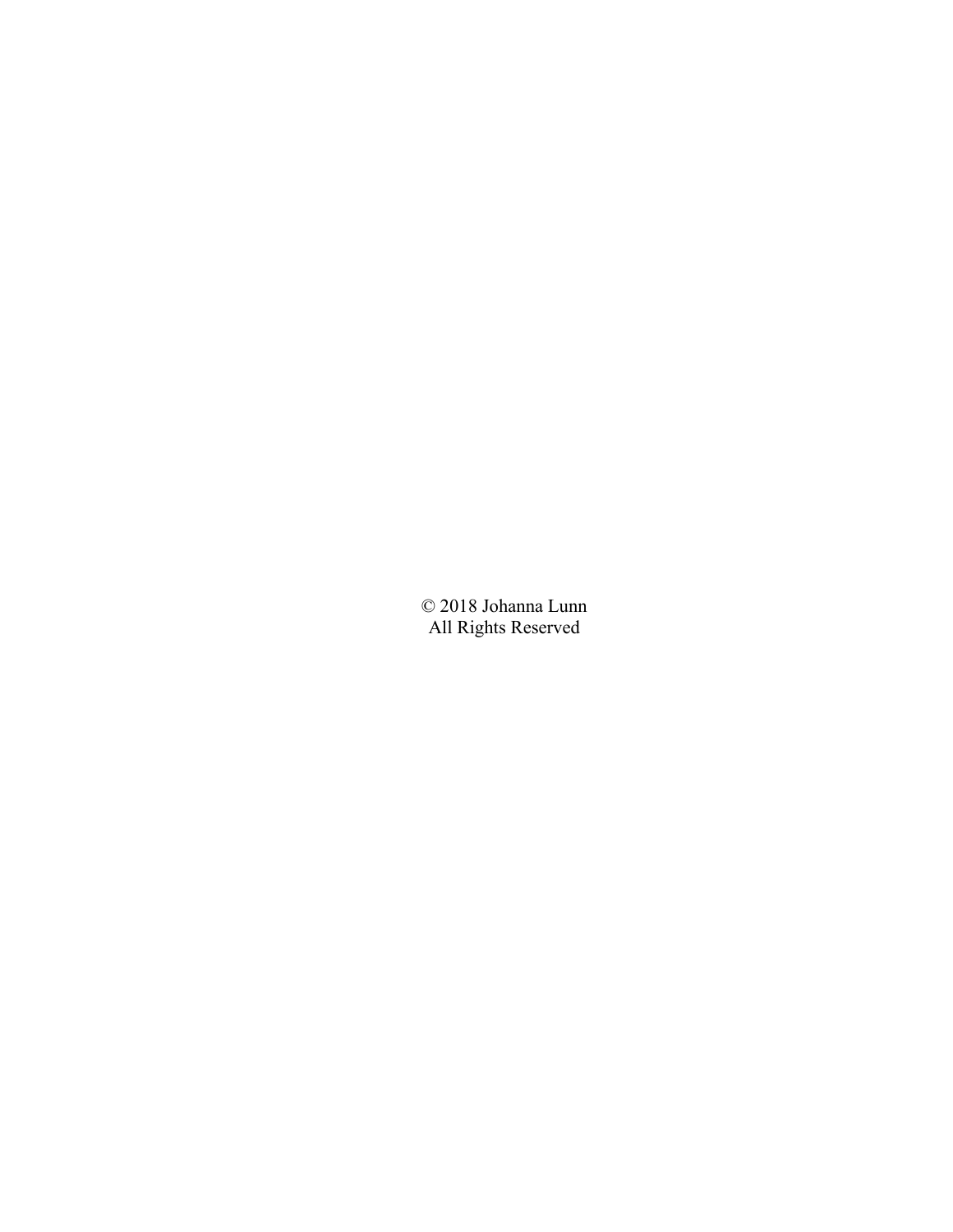## ABSTRACT

The production of material goods requires resource extraction, leading to the release of carbon emissions into the atmosphere. With the growing threat of climate change, the demand for virgin production is increasingly problematic. Reusing products inherently decreases the demand for material production. As a result, reuse has been shown to mitigate many of the negative impacts of climate change. This thesis focuses on the potential for waste reduction by exploring Mainers' motivations for participating in Maine's reuse markets. Eight semi-structured interviews with secondhand shoppers were conducted. Qualitative analysis revealed that four major categories represented consumer motivations to purchase secondhand goods: individualist, social, economic, and critical. This research seeks to gain a deeper understanding of consumer positionality in Maine's reuse markets. These markets both respond to and inform a statewide reuse culture.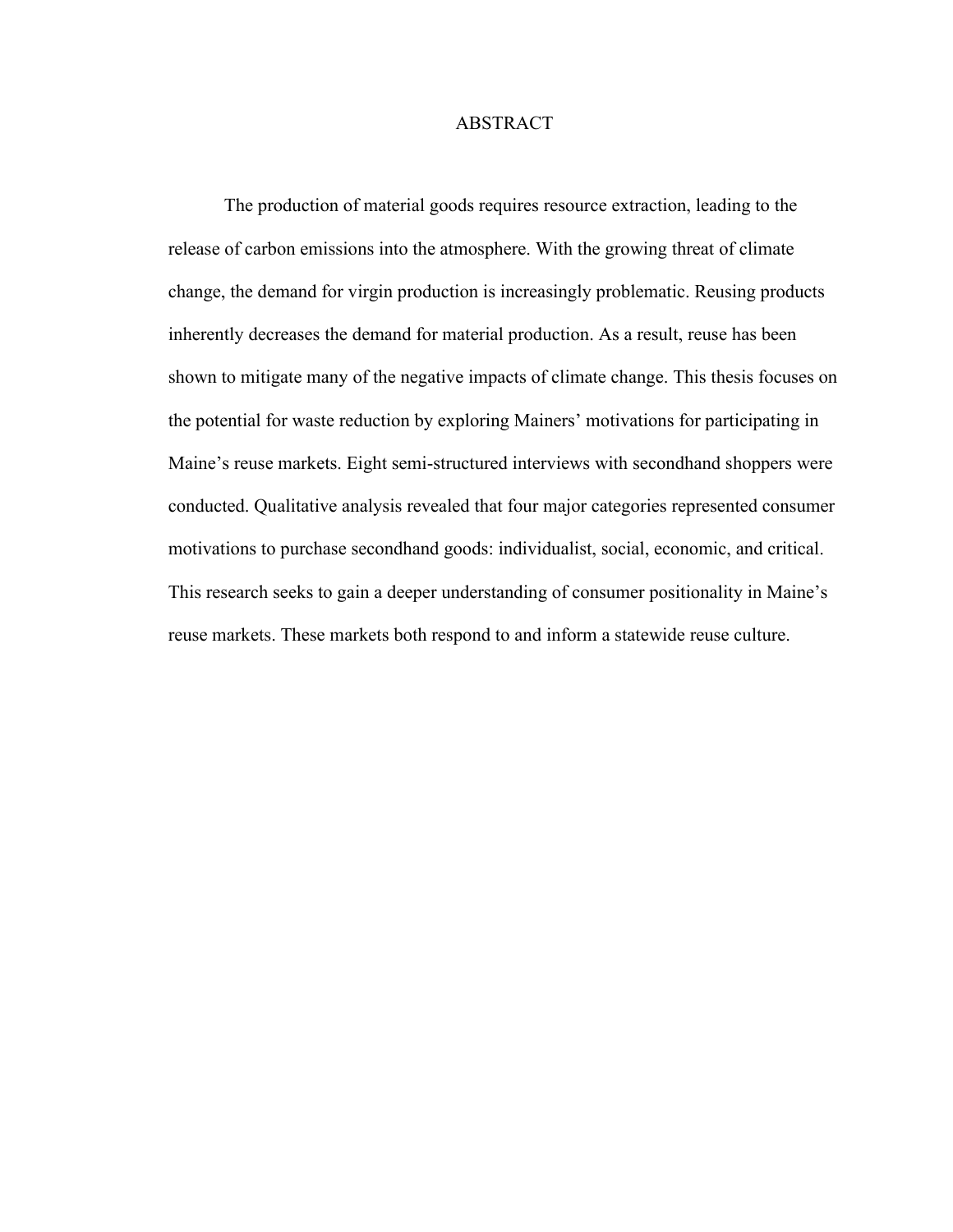## TABLE OF CONTENTS

| Introduction<br>$\mathbf{I}$ .                                  | $\mathbf{1}$   |  |  |
|-----------------------------------------------------------------|----------------|--|--|
| II. The Underpinnings of Consumer Behavior: A Literature Review | $\overline{4}$ |  |  |
| Consumption Driven by Self-Expression & Sociality               | 9              |  |  |
| <b>Economic Necessity</b>                                       | 12             |  |  |
| The Moral Economy & Critical Consumption                        | 14             |  |  |
| The Grand Scheme                                                | 16             |  |  |
| III. Methods                                                    | 18             |  |  |
| IV. Findings                                                    |                |  |  |
| <b>Individualist Motivations</b>                                | 23             |  |  |
| <b>Social Motivations</b>                                       | 30             |  |  |
| <b>Economic Motivations</b>                                     | 33             |  |  |
| <b>Critical Motivations</b>                                     | 37             |  |  |
| V. Conclusion                                                   | 47             |  |  |
| Bibliography                                                    | 50             |  |  |
| Appendix I: IRB Approval Letter                                 |                |  |  |
| Author's Biography                                              |                |  |  |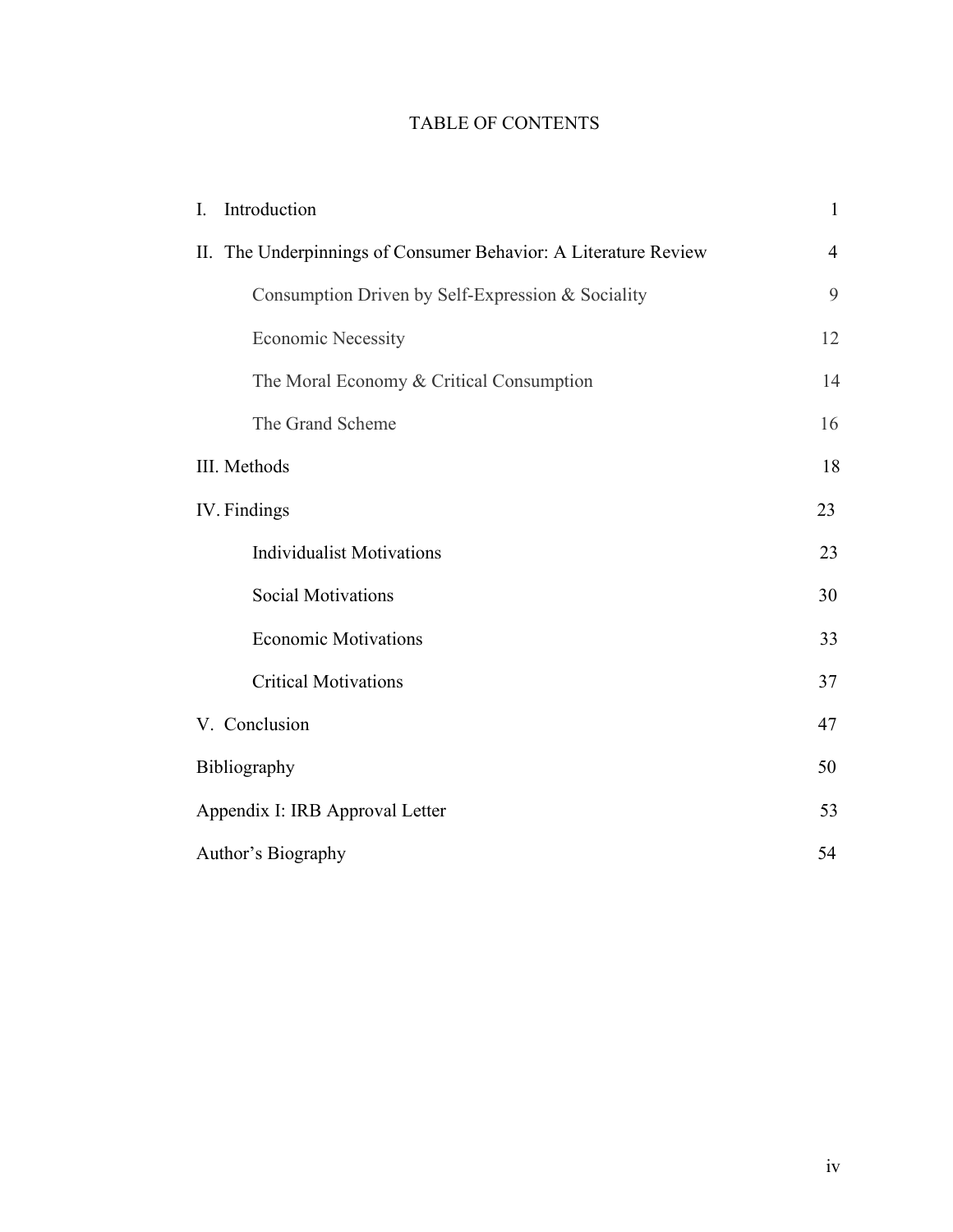## LIST OF FIGURES

Figure 1: Participant Demographic Matrix 19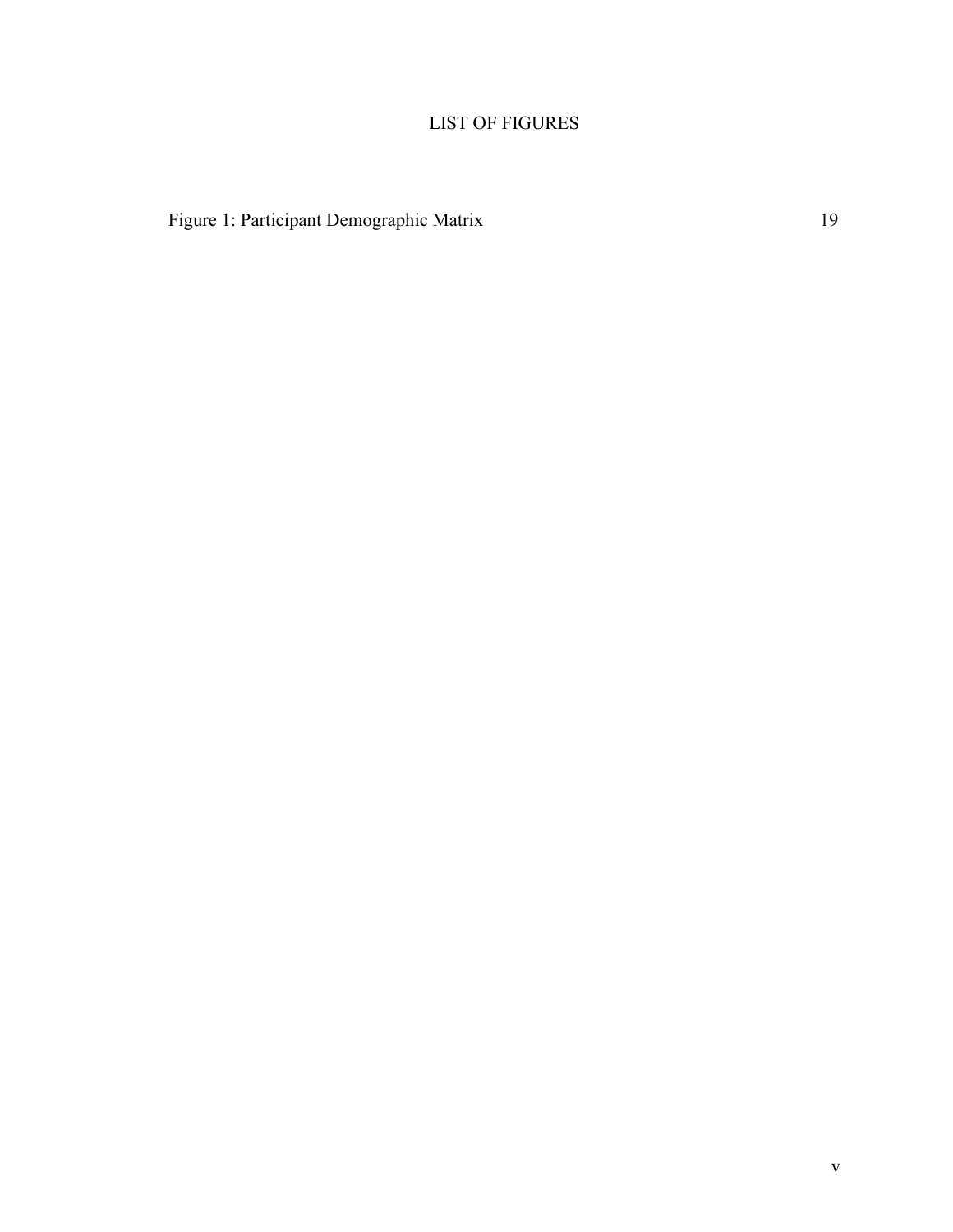#### INTRODUCTION

Anthropogenic climate change is multifaceted, multidimensional and endlessly complex. As a discipline, environmental anthropology strives to disentangle the myriad human dimensions of climate change. To do this, however, an interdisciplinary approach must be taken, harnessing the knowledge and research methods of chemists, marine scientists, sociologists, economists, political scientists, physicists, etcetera. Anthropogenic climate change must be considered on a grand and global scale. From this point, multiple disciplines should proceed by teasing apart the intricacies of humaninduced climate change, and extracting their distinct roles within the interdisciplinary scope. In this framework, anthropologists still have vast research to tackle, considering the layered and intersecting dimensions of climate change.

Human consumption is one particular dimension of anthropogenic climate change. When consumers purchase new products, they express their demand for the production of virgin materials, which inherently drives demand for the resources that are required for the generation of goods. In the process of resource extraction, carbon emissions are released into the atmosphere. On a fundamental level, humans consume because they must in order to survive -- to a certain degree. Clothing, as a consumption category, did not become commodified in the way that it is today until the Global North, and then the world, became industrialized. Compared to the preindustrial era, industrialization allowed people to consume clothing and other goods at a faster rate and with greater ease. The extent to which this ease and rate of consumption increased was, and continues to be, proportionate to market access. Geographic location, as well as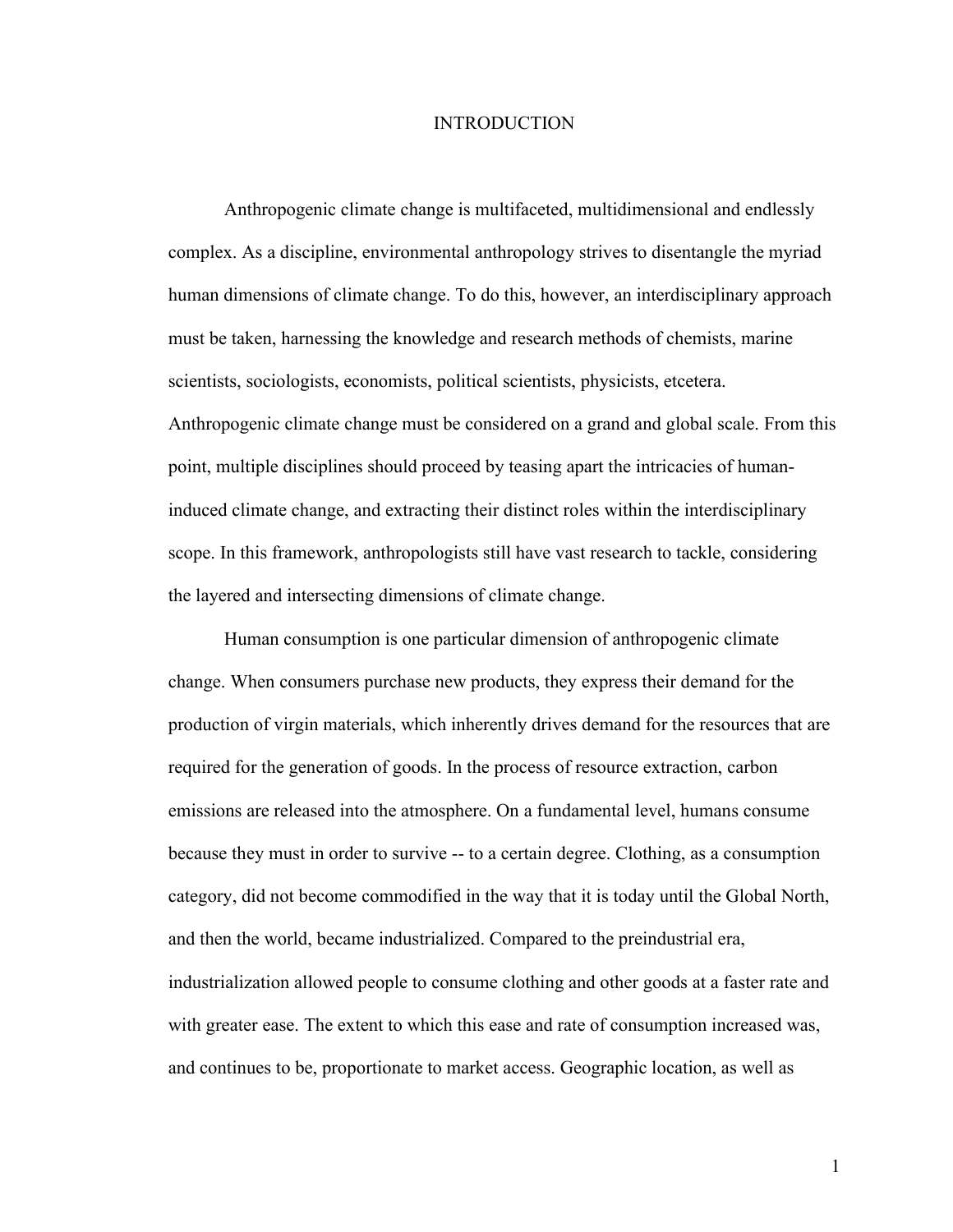availability in a temporal sense, can expand or limit access to markets. As wealth increases, access to markets increases. Without any context, markets are not necessarily problematic. When thinking about product demand, increased access to markets can indicate a higher likelihood of consumption within those markets. The plural nature of the word *markets* is pertinent to this research.

There is not simply one clothing market, one furniture market, one market for music, and so on. Surely there are dominant markets for each category of commodity. Just as countercultures arise in response to pervasive cultural regimes, submarkets percolate into societies as alternatives to overarching economic markets. The markets for used goods represent submarkets, operating distinctly from the markets for new, massproduced goods. Just as people are drawn to the markets of mass production on a daily basis, consumers gravitate toward the submarkets of used goods. "Used goods" is an umbrella term that can be applied to what certain people consider antiques, what others think of as vintage pieces, and to others, "used goods" means trash. The value embedded within a good is entirely dependent on the perception of the item's beholder.

It is important to first acknowledge that reuse economies have the potential to counterbalance demand for new materials (Vaughan, Cook, and Trawick 2007). With this possibility, reuse markets may also be able to mitigate the harmful effects of carbon emissions into the atmosphere, which occurs when virgin materials are produced. It is therefore realized that the circulation of material goods may play a pivotal role in the context of easing human-induced climate change (Castellani, Sala, and Mirabella 2015). These realizations are fundamental when working toward climate change mitigation, yet they have even deeper roots. If replacing the consumption of new goods for used goods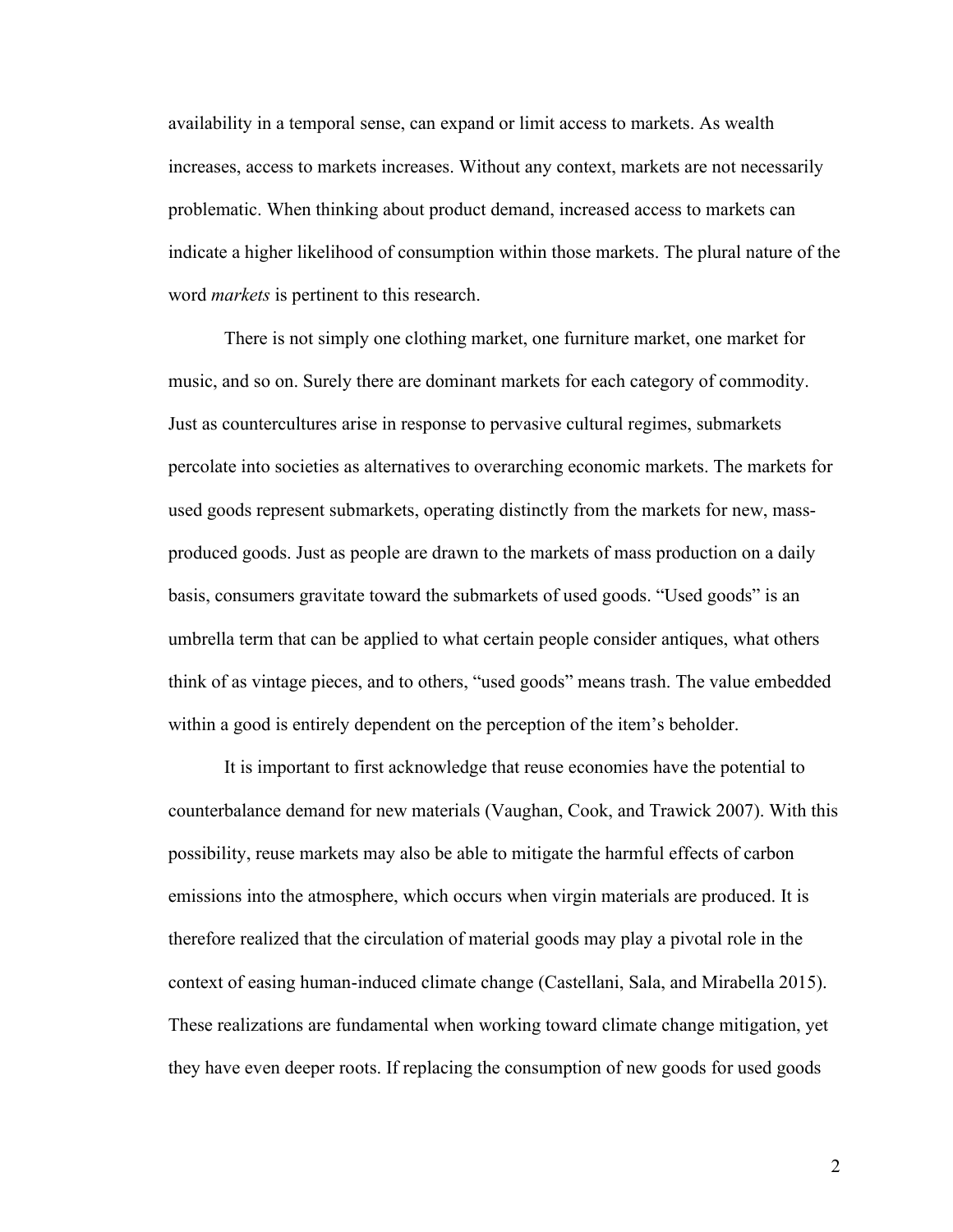means mitigating the effects of anthropogenic climate change -- as Castellani, Sala, and Mirabella's study points out -- it is natural to consider "reuse" on a more intimate, psychological level. This is where anthropologists may begin teasing apart the threads of anthropogenic climate change that pertain to their skill set. Here lies an opportunity to explore the motivations for participating in different types of consumer markets.

This research focuses on consumers' incentives for participating in reuse markets, or the markets for used goods, in the state of Maine. In this northeastern corner of the U.S., something beyond reuse submarkets exists. In Maine, a culture around reuse has been formed and fostered over the course of generations. This research seeks to grasp the "pull" factors that continue to bring Mainers back to the state's secondhand markets. Within the broader framework of anthropogenic climate change, this research endeavors to capture a fuller conceptualization of what it means to be a sustainable consumer, whether or not all consumer-citizens are aware of the role they play in a global economy and ever-changing ecological system. A rounded understanding of consumer positionality demands attention to details related to beliefs, perceptions and experiences, all of which collectively constitute motivations. These sets of motivations underlie participation in reuse markets, specifically as they apply to Maine. While this thesis hones in on the potential for climate change mitigation on an individualist level, true mitigation and adaptation must be undertaken on a much broader scale. Federal, state and local legislatures have the power and means to combat resource degradation and depletion - and climate change -- through legislation. In doing so, legislators may pave pathways that give their constituents the ground for adaptive success.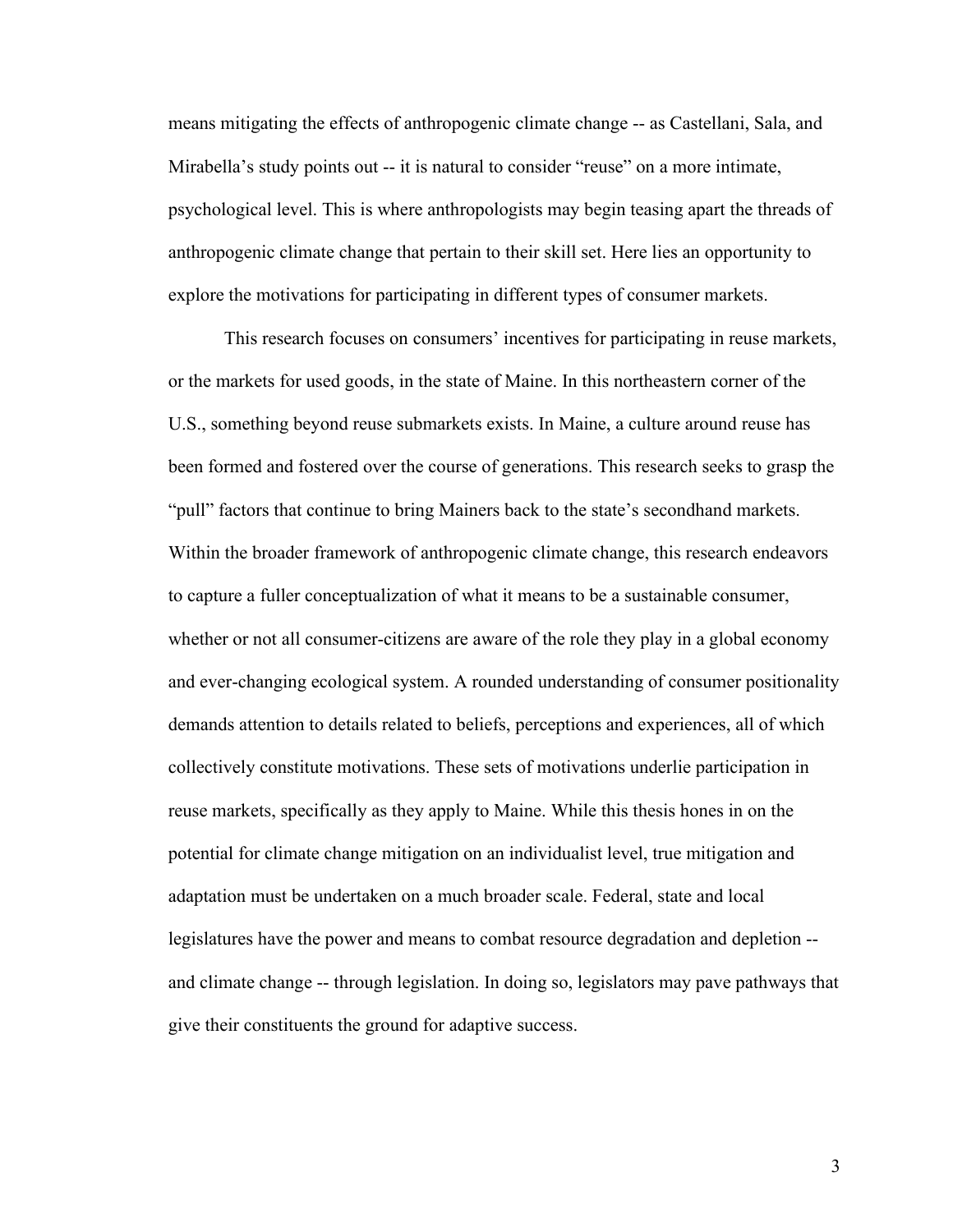## THE UNDERPINNINGS OF CONSUMER BEHAVIOR: A LITERATURE REVIEW

Cultures in the West are oftentimes characterized as consumer cultures. In the United States, "we live in a society bewitched by consumerism and beholden to debt. We have become accustomed to the idea that more is always better" (Yarrow 2014, 142). In an environmental context, this is increasingly problematic; some even believe that consumption is "the mother of all environmental issues" (EEA 2012, 1). In recent decades, there has been a production trend toward low-quality products, particularly clothing, "thus increasing total resources consumed and desired" (Ordon 2015, 149). Furthermore, it has been estimated that the provision of food and goods in the United States is responsible for 42% of the nation's greenhouse gas emissions (US EPA 2009). When consumers purchase new products, demand for virgin production is reinforced. Reusing goods, therefore, helps counteract the environmental impact of material production. In fact, one particular study found that the complete substitution of a new item for one that is used has positive implications for mitigating ozone depletion, ocean acidification, water resource depletion, climate change in general, and a wide host of other detriments to the climate (Castellani, Sala, and Mirabella 2015, 378). Another study found that when 100 T-shirts are reused rather than thrown away, the environmental burden of the product life cycle is decreased by 14% for global warming and 28% for ocean acidification (Farrant, Olsen, and Wangel 2010). The takeaway is that reuse can play a considerable role in reducing the maladaptive effects of manufacturing virgin material.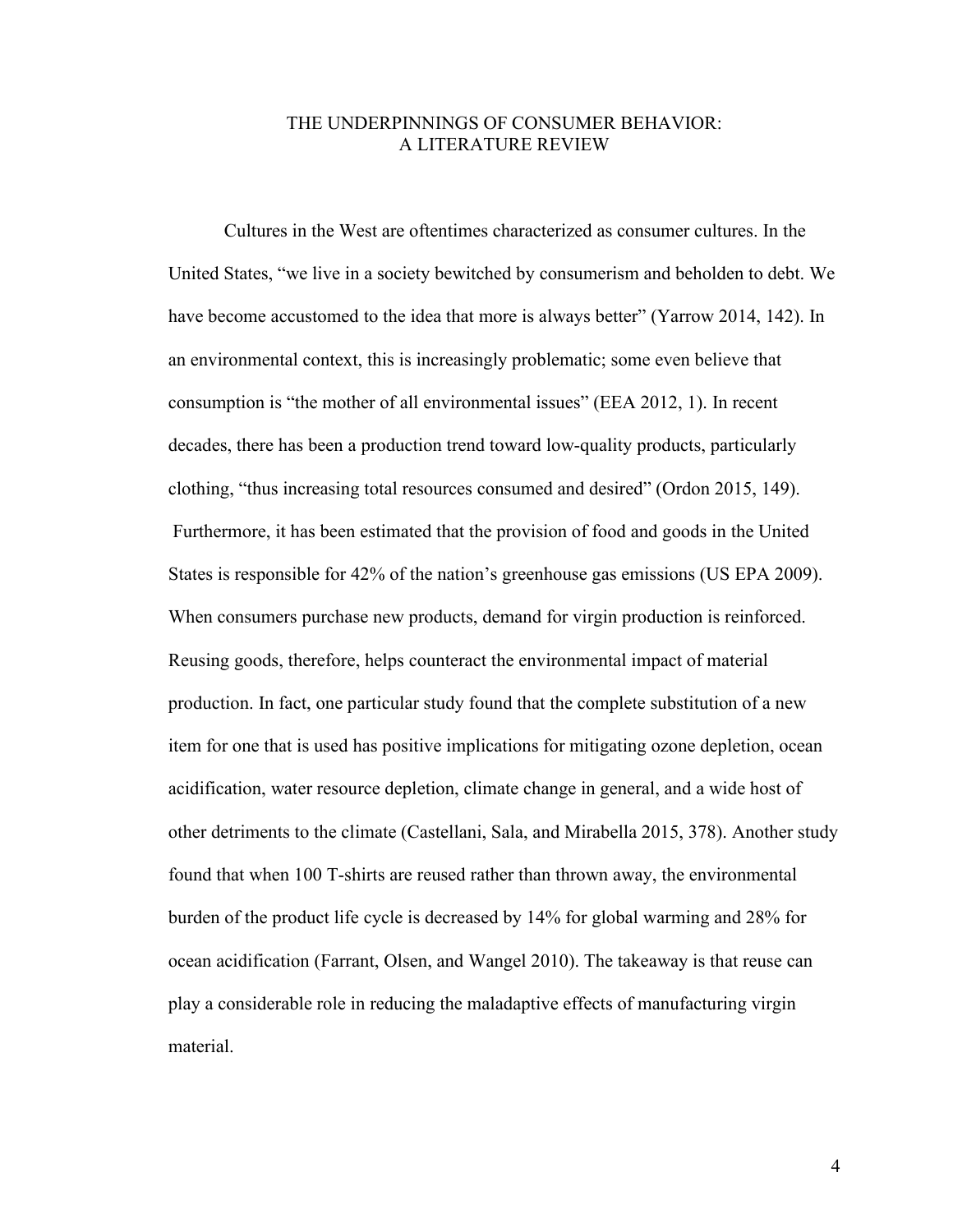According to Maine's reuse hierarchy, reuse is the second most effective form of combating waste, after reduction (38 MRSA §2101). Reuse and reduction are slightly ambiguous when considering what they are. For this literature review and broader thesis, reducing should be thought of as the limiting of one's consumption. In the context of waste management, reuse refers to the redistribution of previously owned material goods, in their original form, from one person to another. This could be through secondhand resale, renting, borrowing, leasing or sharing (Isenhour et al. 2017). Secondhand resale is the form of reuse that represents the central focus of this thesis. Although there can be a tendency to group together reuse and recycling, the two are separate and distinct from one another. Recycling is concerned with the recovery and reconstruction of materials that hold value after disposal. Although recycling cuts down primary production, significant energy is required to convert materials from one form to another (Isenhour et al. 2017). Reusing materials, on the other hand, involves the consumption of goods as they existed in their original form, only reshaped by time and wear. Reuse, then, involves few additional inputs as items are passed from person to person. When substituting the consumption of a new good for a used good, there are avoided impacts. These include the extraction and transport of raw materials, the energy and emissions associated with production, the product's transport from a factory to a store, and the transportation from a store to the consumer's living space. In most cases, the only environmental/market impact exerted by the secondhand consumer occurs when she transports the purchased good from a secondhand market to her living space (Castellani, Sala, and Mirabella 2015).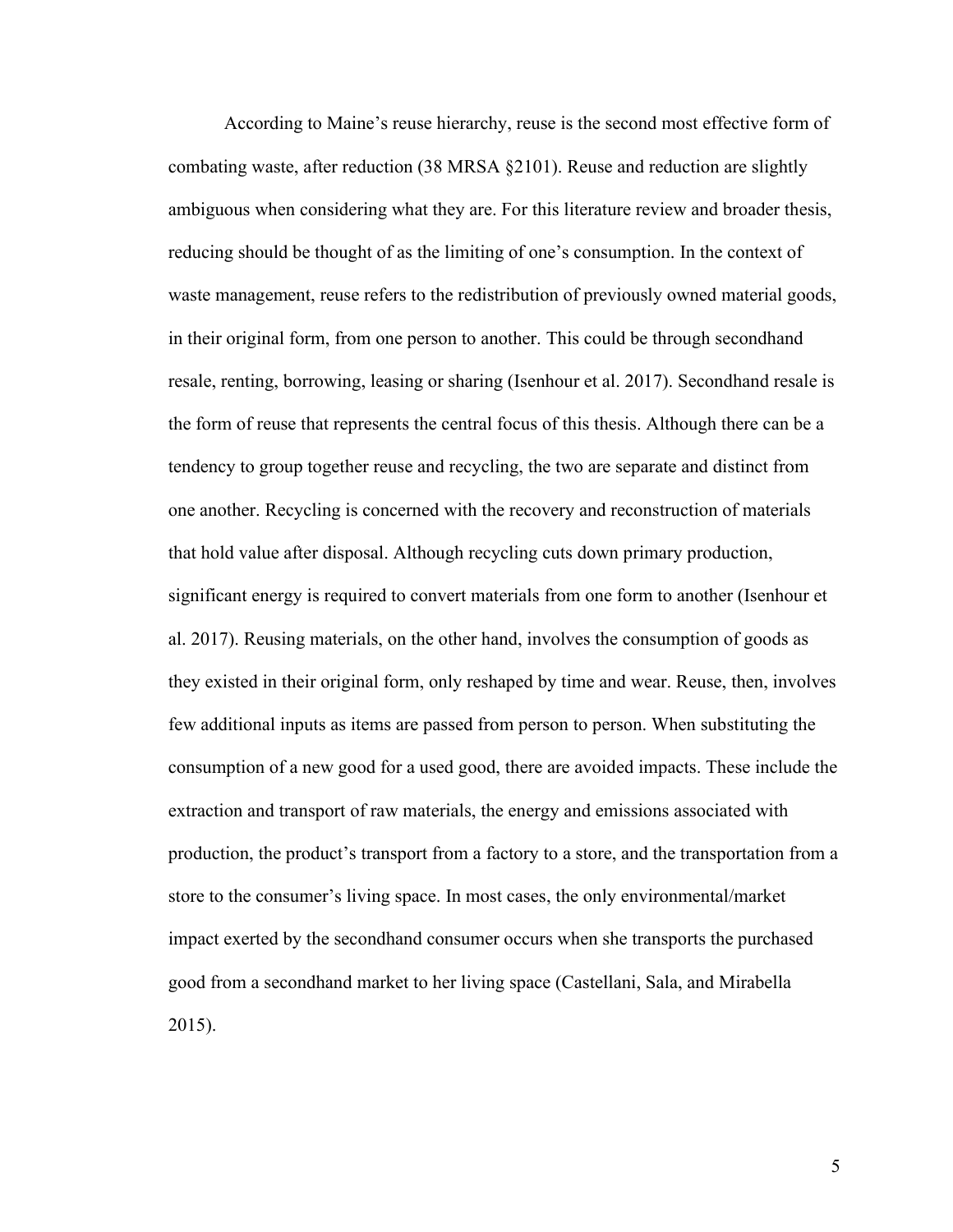Global policies and frameworks are already shifting toward an emphasis on environmentally sustainable products, reflecting the finding that reuse-related economic activity is perpetually increasing (Guiot and Roux 2010). The European Union Waste Framework Directive intends to direct policies toward reducing, reusing and recycling (EU WFD 2008a), and the Organisation for Economic Co-operation and Development considers it crucial to increase resource productivity (OECD 2011). Implementation of these international directives can be observed on a national level throughout major U.S. cities, where reuse economies and cultures are supported by community swaps and repair events (US EPA 2015). Although Maine does not have any standing policies responding to its waste hierarchy, an observer can see reuse inclinations embedded within the state. Transfer stations, take-it-shops, vintage and antique stores line the Maine coast, and are scattered throughout the state's interior as well. Interestingly, Maine tends to rank lowest in per capita waste-generation rates in the United States (MDEP 2016; van Haaren, Themelis, and Goldstein 2010).

This information prompts questions seeking to make sense of the interconnections, if they exist, between the high volume of reuse establishments - compared to the total number of establishments in Maine (Isenhour et al. 2017) -- and the state's relatively low waste-generation rates. Isenhour and her colleagues observed that culture is the foundation of a strong statewide tendency to reuse. Perhaps equally worthy of emphasis, in addition to the environmental implications of reuse, is the cultural role of economic perseverance, fostered by Maine's reuse markets, in the face of economic recession. Research has found that economic suffering in Maine has not only been reduced by the local reuse economy, but that thrifting has helped reshape Maine's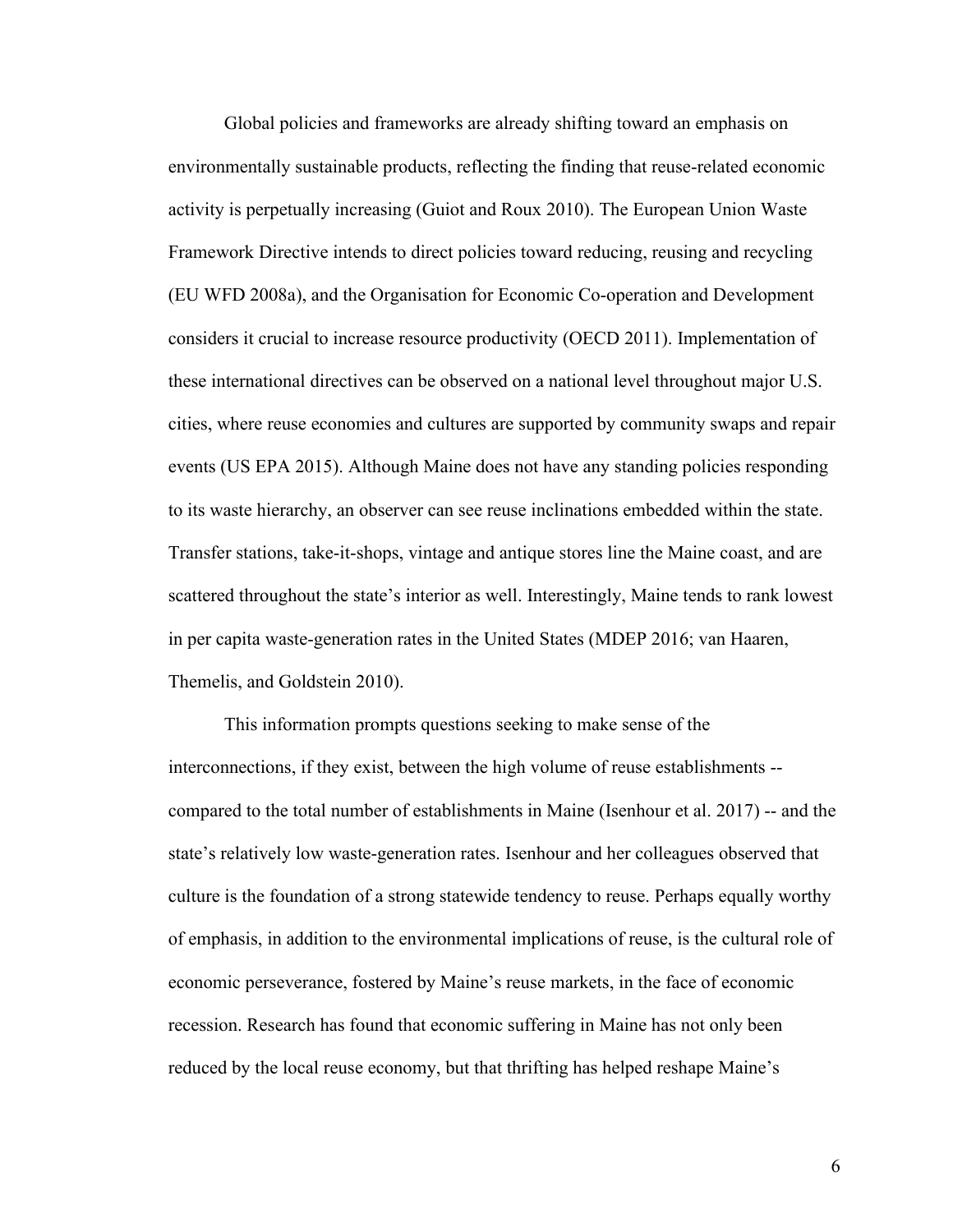economy, leading to minimal, but meaningful, economic growth (Isenhour et al. 2017). Without cultural anchors, economic resilience would perhaps not be as powerful as it is in Maine.

When looking at the reuse phase of circular economies, one particular study found that the entire circulation of producer-consumer systems could lead to \$700 billion in global consumer goods savings (MacArthur 2013). This could lead to resilience for lower income families. Currently, certain aspects of secondhand markets are not considered when analyzing the overall economy, meaning economists are missing a vast segment of production-consumption systems (Isenhour et al. 2017). It turns out that many consumers are aware that secondhand consumption is an alternative to participation in firsthand markets, and use this knowledge to resist capitalistic structures (Guiot and Roux 2010; Pierce and Paulos 2011). In Maine, an overwhelmingly rural state, an alternative reuse culture not only exists, but thrives.

To further illuminate this point, preliminary research for the ResourcefulME! interdisciplinary study has found that many reuse organizations in Maine frame their mission around a sense of sociality, striving toward community integration and collaboration (Isenhour 2016). In fact, consumption can be as entangled with climate change as it is with social networks. There are momentous critiques on consumer culture and its implications for social structure (McKibben 2010; Schor 2004). Historically, too, consumer culture has been subjected to condemnation for placing sociality in a precarious position. Thoreau (1854) petitioned for a return to the simple life, and de Tocqueville (1851) expressed his idea that materialism in excess could threaten social networks and muddle common social goals. In certain pockets of the U.S., like coastal and rural Maine,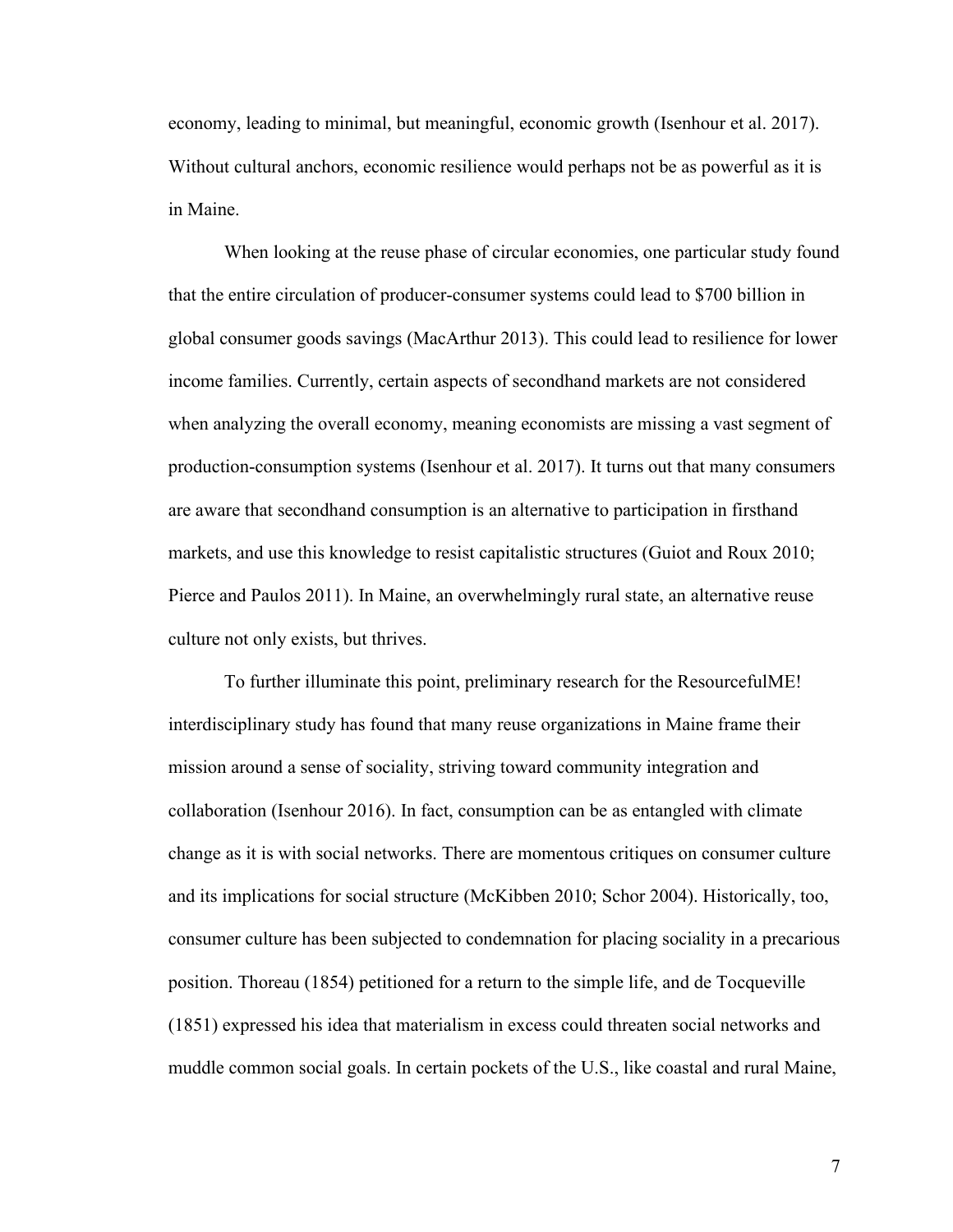it is possible that alternative consumer markets foster solidarity in the areas' communities rather than deteriorate it.

As Maine demonstrates economic resilience and community strength through its alternative markets (Isenhour 2016), the underlying motivations for secondhand consumption should be sought in order to gain a robust understanding of subculture markets. Here, a subculture market may be conceptualized as a market, like one that is based on the exchange of used goods, that operates outside the realm of culturally dominant markets, which could be those that are centered on the exchange of virgin materials. The underlying motivations for secondhand consumption are imperative to unravel as the ecological benefits of material circulation have been extensively documented (Castellani, Sala, and Mirabella 2015; Farrant, Olsen, and Wangel 2010; Thomas 2010). While previous research has highlighted the environmental benefits of thrifting, there has been limited documentation on motivations behind participation (McLaren and Agyeman 2015). This information can potentially help inform the direction policymakers take when considering programs designed to extend product lifetimes and reduce waste through reuse, repair and resale. If environmental factors are the driving force behind reuse, that knowledge can be considered when framing legislation.

Right now, there is not current empirical evidence supporting a link between ecoconsciousness and secondhand consumption. If environmentalism is not what primarily drives thrifting, other frameworks would likely be more effective when planning policy. This is why unveiling the motivational drivers behind secondhand consumption is necessary to deepen and broaden an accurate conceptualization of reuse economies and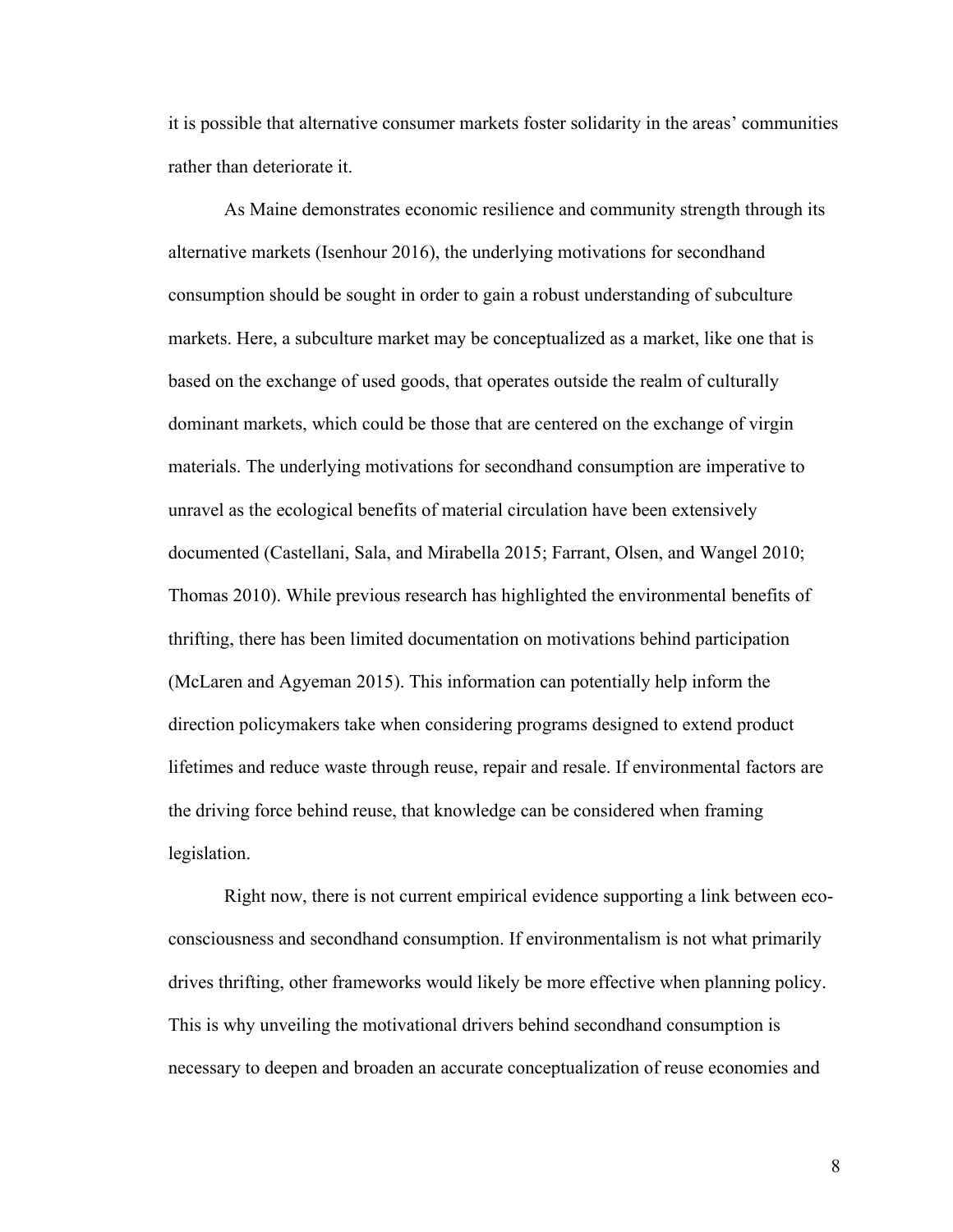reuse cultures, the latter as it applies particularly to Maine, which shows a longstanding history of material circulation (Isenhour et al. 2017). Insight into the personal reasons behind thrifting, iterated by ethnographic vignettes, enriches the picture of Maine's thrift culture. Anecdotal evidence of participation in subculture markets brings a qualitative dimension to reuse economies as a whole.

### Consumption Driven by Self-Expression & Sociality

Motivational categories centered on individuality can be broadly contextualized as "personalizing," as illustrated by Douglas Holt (1995). According to Holt, individuals personalize their outward appearance in order to differentiate themselves from other members of society. Holt also notes that the boundary between assimilation and personalizing is constantly in flux as elements of personalization become institutionalized as symbols of mainstream culture. When this happens, a marker of individuality shifts to become a marker of social conformity. Along the vein of self-expression is the idea that consumption, and its inherent demand, are involved in sending and receiving social messages (Appadurai 1986, 31). Consumers who strive to remove themselves from uniformity gravitate toward secondhand clothing as the nature of these clothes is often not reflective of current fashion trends, though it should be noted that secondhand clothing is not necessarily unfashionable. Through the clothes they wear, consumers seeking self-expression are better able to express themselves since their clothing is not representative of the mass-produced clothing that permeates the mainstream market.

A "need for uniqueness" is defined as "the trait of pursuing differentness relative to others through the acquisition, utilization and disposition of consumer goods for the purpose of developing and enhancing one's social self-image" (Tian, Bearden, and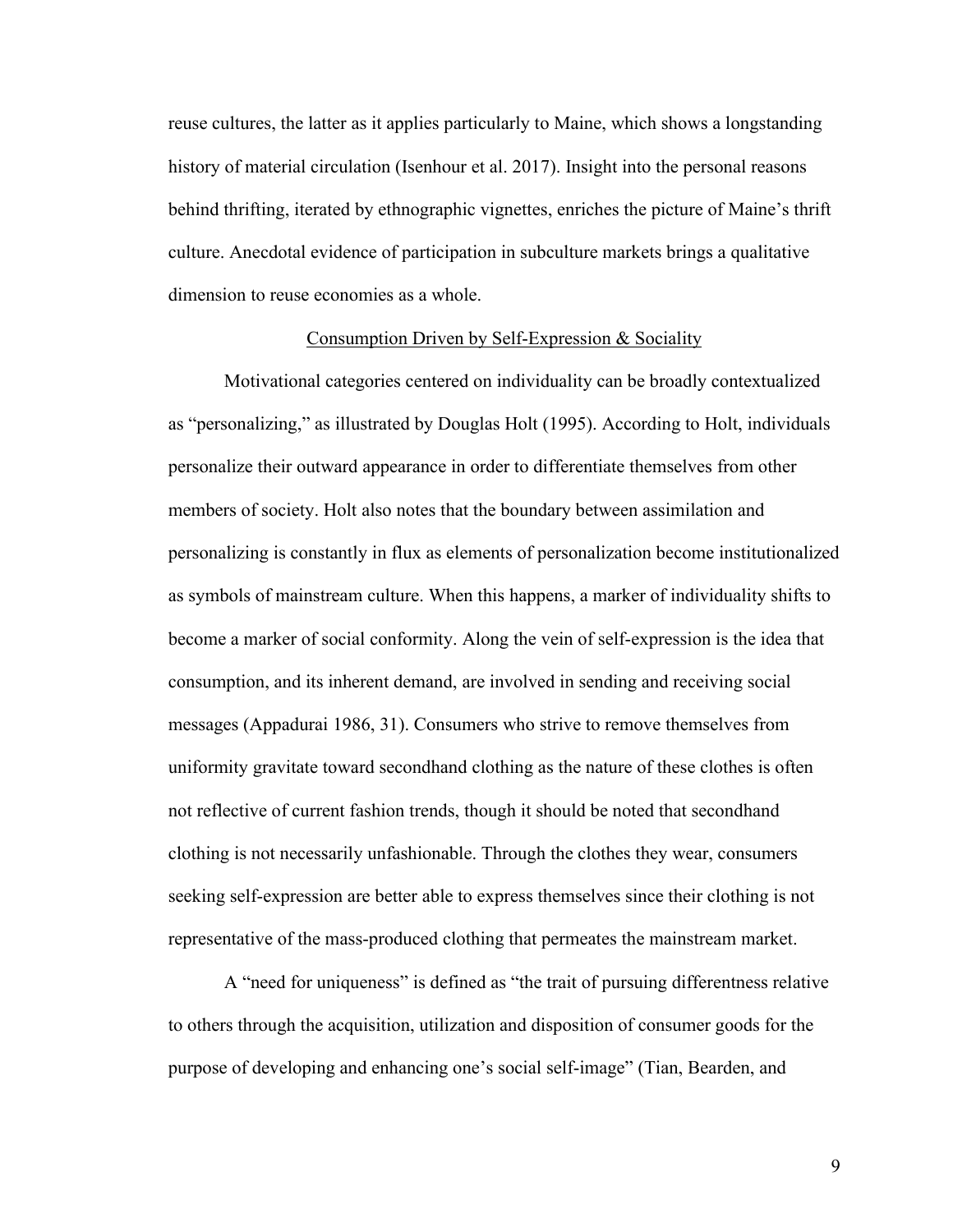Hunter 2001). According to Cervellon, Carey, and Harms (2012), the need for uniqueness construct encompasses three different dimensions. The first and most common dimension is the creation of a personal style, which is achieved by selecting clothing that contributes to and enhances individuality. Creative choice is the second dimension, which involves actively striving to stand apart from others and acting according to a counter-conformity mindset. It is noted that consumers expressing creative choice may receive disapproval by deviating from social norms, but these individuals may welcome disapproval as they are intentionally opposing cultural norms. The third dimension that a need for uniqueness encompasses is avoidance of similarity, defined as the re-establishment of personal identity through anti-consumer motivations (Cervellon, Carey, and Harms 2012).

Cervellon, Carey, and Harms also advance the idea of individualist motivations driving reuse, identifying nostalgia as a precursor to the purchase of reused vintage pieces and secondhand pieces, whereby vintage is representative of a piece that first appeared in the period between the 1920s and 1980s, and secondhand signifies a used item that emerged post-1980s (Cervellon, Carey, and Harms 2012, 957). In the context of reused garments, nostalgia induces positive memories associated with clothing that was produced during one's lifetime. Cervellon, Carey, and Harms also note that people who have not lived during the era of vintage production may have positive associations with the clothing that represents an imagined desirable age. Nostalgia intrinsically connotes a yearning for an earlier time, meaning it "not only pertains to experiences remembered from one's own past, but that it can reach back and encompass the holistic past" (Havlena and Holak 1991; Holak and Havlena 1992).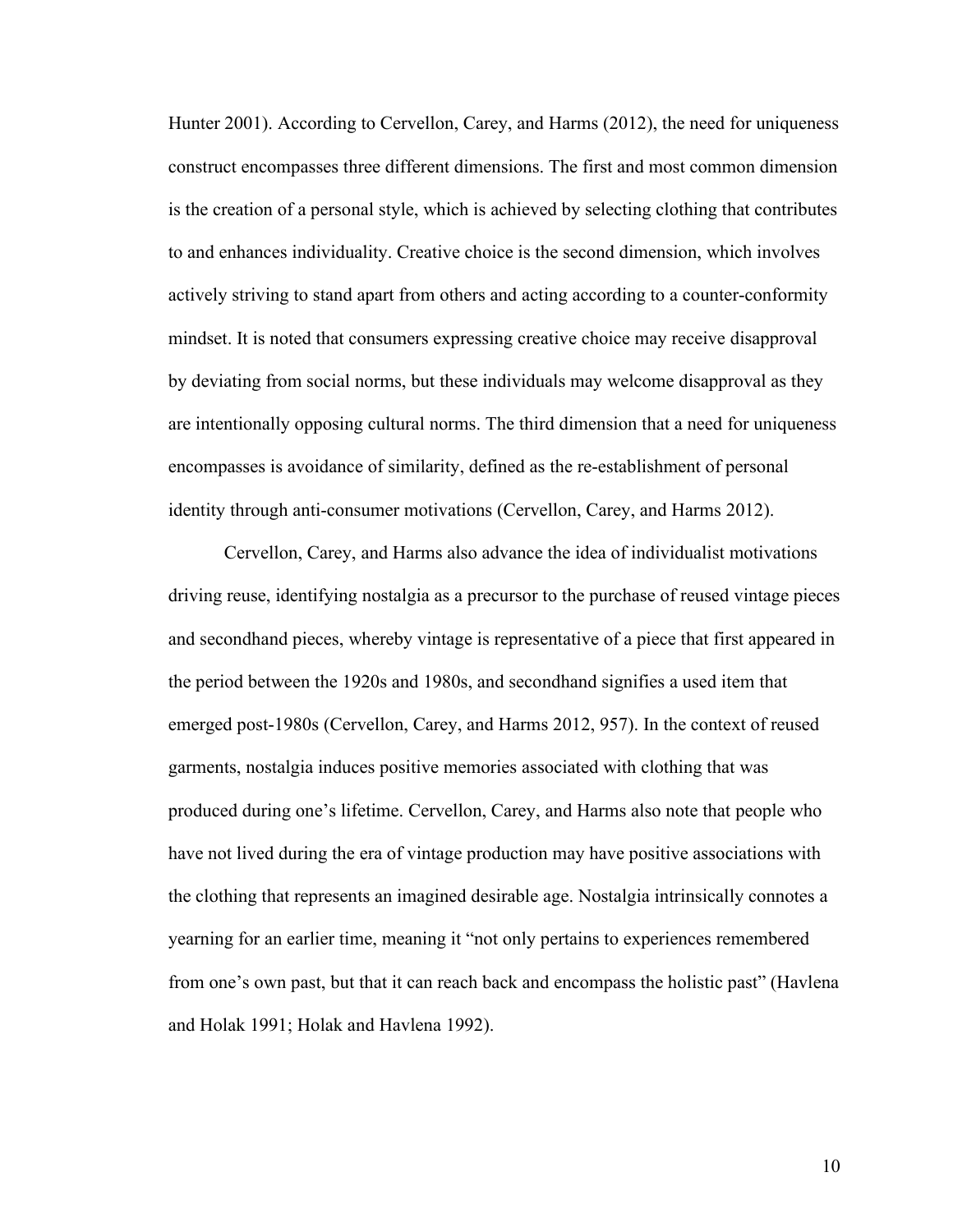The literature review indicates that gratification is also realized though recreational approaches to secondhand consumption (Bardhi and Arnould 2005; Bowser et al. 2015; Cervellon, Carey, and Harms 2012; Guiot and Roux 2010; Pierce and Paulos 2011). Within the orbit of secondhand consumption, "digging" involves the focused pursuit of hidden "gems" or treasures, following the belief that unusual items are waiting to be found. This form of reuse is associated with large thrift stores, non-digital spaces, and the salvaging of items (Bowser et al. 2015). "The chase" and "the search" (Pierce and Paulos 2011) align with digging in the sense that more work is involved when hunting for a niche item. Some secondhand consumers shop in pursuit of the unexpected, which is captured as "a continuous search of hidden treasures waiting to be found" (Bardhi and Arnould 2005, 230). This notion echoes the concept of digging, nearly verbatim, as it is described in other literature (Bowser et al. 2015). Experiential reacquirers, those for whom secondhand consumption "is strongly appreciated for its positive experiential or aesthetic qualities," (Pierce and Paulos 2011) would likely be consumers that are inclined to chase and search for particular items. Here, the term "reacquisition" is used to explain secondhand acquisition. The essence of this reacquisition avenue is enjoyability. For these consumers, reuse is about pleasure as opposed to necessity.

Another explanation for participation in reuse markets, advanced by Guiot and Roux (2010), is based on "experiential expectations linked to the nature of the offering." These expectations represent a distinct motivational set driving the act of reuse. They unpack "experiential expectations linked to the nature of the offering" by untethering the threads that constitute it. These threads are identified as: nostalgic pleasure; a desire for originality or "a way of getting away from uniformity"; self-expression; and self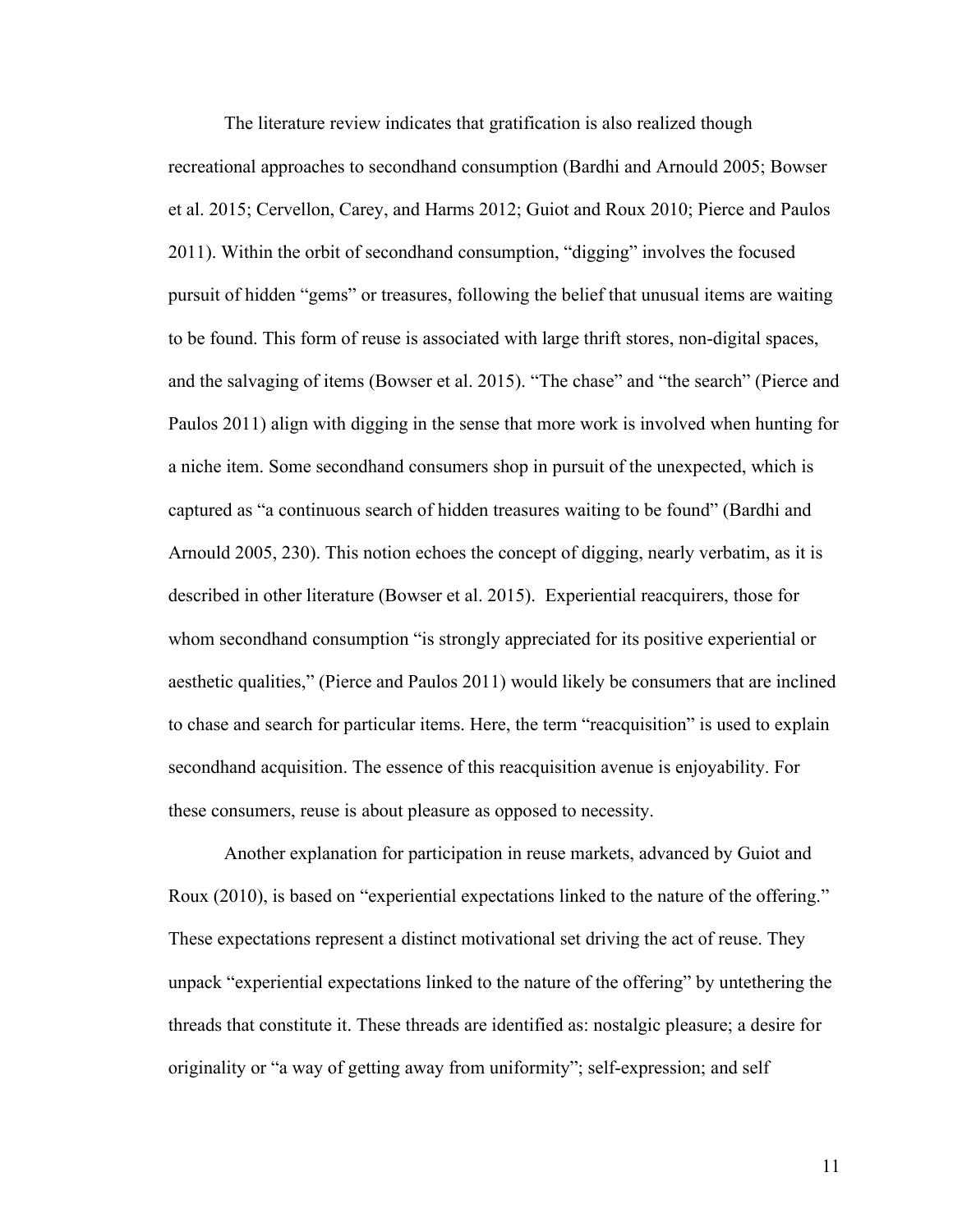congruence (Guiot and Roux 2010, 358). Guiot and Roux also identify certain secondhand consumers as polymorphous enthusiasts, who are secondhand consumers driven by both a need to be unique and economic motivations.

#### Economic Necessity

Douglas Holt recognizes that "personalizing practices are problematic for [consumers] who have limited access to the productive nucleus of the [consumption] world" (Holt 1995, 8). Here, a political economic approach is taken by Holt as he acknowledges that not all consumers have access to consumption flexibility, and this in turn can affect the degree to which they are able to exercise individuality. Rational choice theories associated with neoclassical economics "hold that all economic choices are acts of authentic, unmediated selfhood, rational statements reflecting who we are and what we want in life" (Bigelow 2005, 1). Embedded within this perspective is an illusion of consumer choice. In some cases, consumers participate in a market not by personal autonomy, but instead their participation is defined by a lack of choice. The political economic approach, which "reminds us that analyses which place sole emphasis on the agency of consumers to affect change likely fail to recognize the influence of differential access to power and structural constraints" (Isenhour 2007). The political economic approach demands that the study of consumerism, including counterculture markets, involves consideration of a consumer's race, ethnicity, gender, socioeconomic status, geography and nationality.

Neoclassical rational choice theories are seen as incomplete when considering the political economic approach. Rational choice theories tend to place all consumers on a horizontal plane, simplifying the positionality of individuals. When consumers are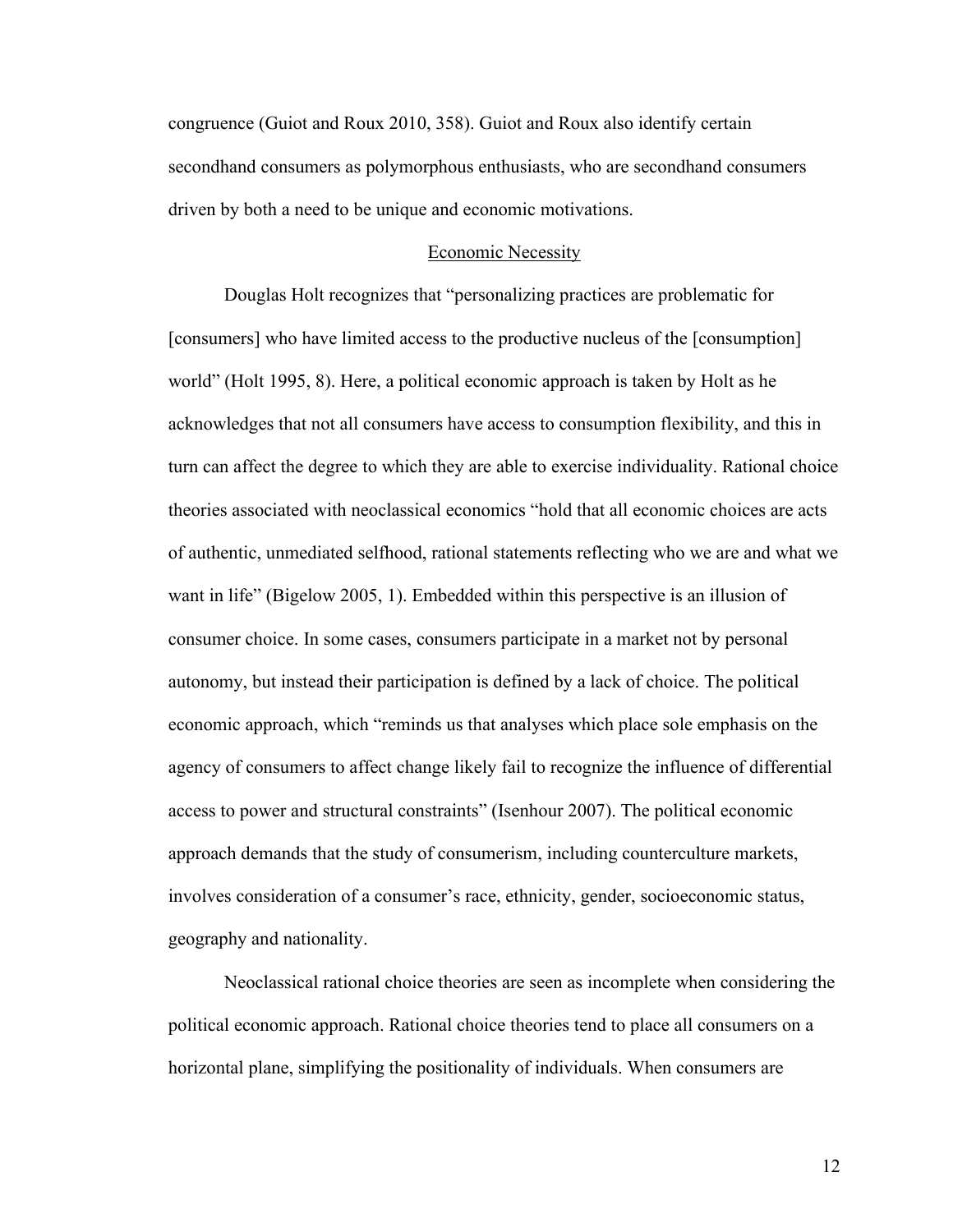marginalized on differential categories, like those listed above, they have unequal access to markets, compared to consumers who are not marginalized on comparative dimensions. Even if a consumer desires to reduce her carbon footprint, she may not always have access to sustainable consumption. The political economic approach is an important reminder that not all secondhand consumers enjoy the hedonistic luxury of something like the "thrill of the hunt," as they are restricted by time constraints due to hourly labor or multiple jobs.

In the case of necessary consumption (Pierce and Paulos 2011), consumers are limited in market choice due to monetary restriction. This type of consumption is applied to participants in the reuse economy who interpret their financial situation as one that prohibits them from primary acquisition and therefore forces them to reacquire (Pierce and Paulos 2011, 2388). Furthermore, necessary consumers do not always desire to buy used goods and are sometimes even ashamed to participate in reuse markets. Containing an element of thrift, bargain hunting, as discussed by Bardhi and Arnould, falls within the category of necessary consumption. Bardhi and Arnould capture the essence of thrift as "a careful management of resources — careful consumption and saving in the present in order to consume better in the future" (Bardhi and Arnould 2005, 227). By this definition, thrift is oriented toward the future, concerned with financial mindfulness and resource management. A focus on cost bleeds into casual reacquisition: "For casual reacquirers, reacquisition is primarily seen to be a cheaper alternative to the otherwise more desirable conventional retail acquisition…[Casual reacquirers] often have difficulty or do not feel the need to explain their practices in detail or distinguish them strongly from firsthand acquisition" (Pierce and Paulos 2011, 2388). Casual consumers are explicitly illustrated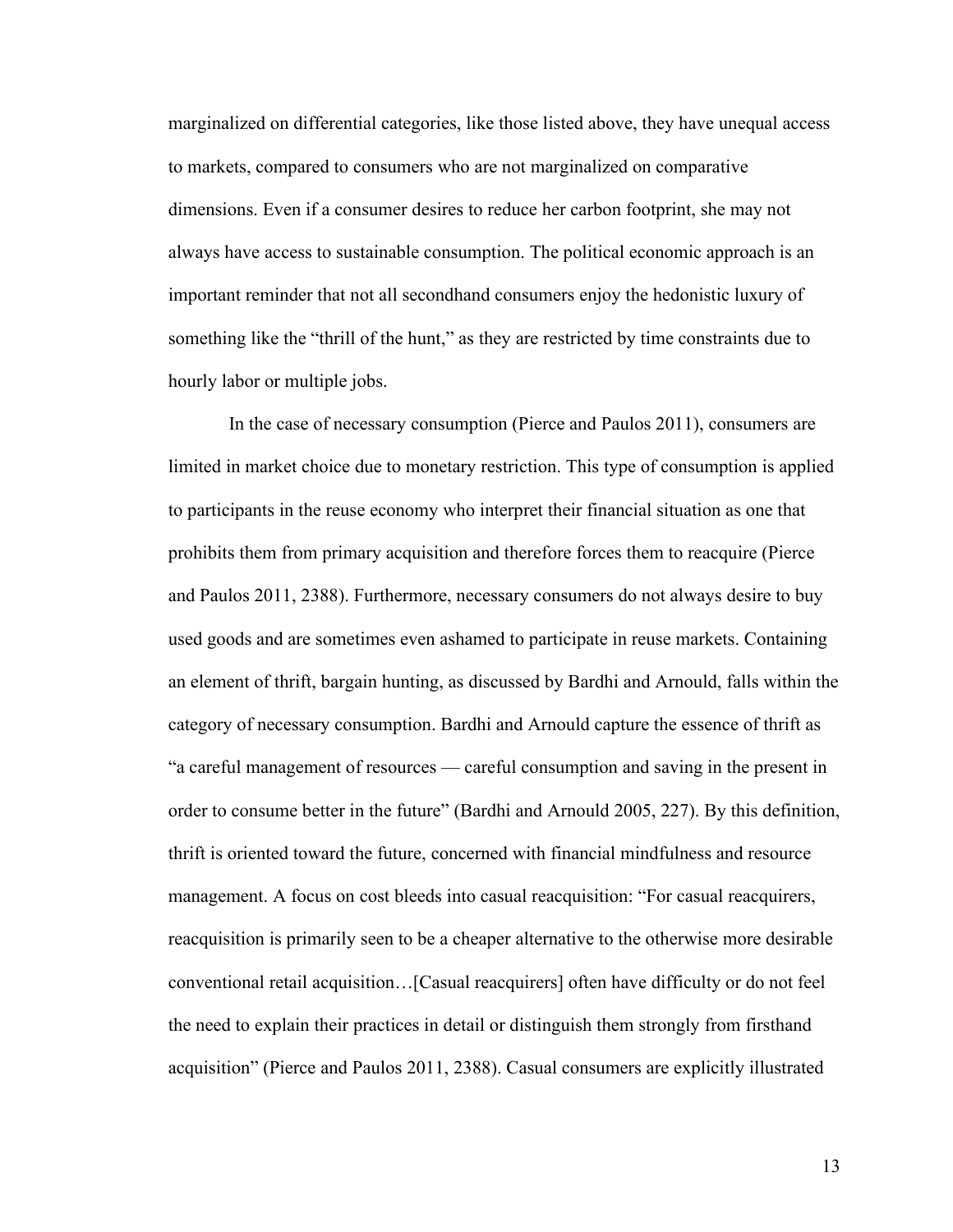by their appeal toward new items, clearly cutting them as monetarily driven as they elect to buy secondhand pieces despite their desire to consume in more dominant retail markets.

Price sensitivity and price consciousness fall under the umbrella of frugality (Cervellon, Carey, and Harms 2012), which is defined as "a uni-dimensional consumer lifestyle trait characterized by the degree to which consumers are both restrained in acquiring and in resourcefully using economic goods and services to achieve longer-term goals" (Lastovicka et al. 1999). Honing in on the "long-term goals" piece of the definition, frugality reveals its direct ties to thrift as defined by Bardhi and Arnould. Thrift carries an inherent element of preparation, leaving frugal consumers to oppose impulsivity when shopping. "Restrained in acquiring," another element of frugality, signals considerations of rational choice theories and consumer positionality. Perceptions of "rationality" will fluctuate from person to person as all consumers have varying levels of access to markets. As Pierce and Paulos illustrate, casual reacquirers are not expressing their free choice when they purchase secondhand goods, but rather their actions are a product of their socioeconomic marginalization. Lastly, frugal consumption leads to the interest in the longevity of a good. Although price-conscious consumers may not necessarily be thinking environmentally, their behavior lends itself to environmentally-friendly behavior.

#### The Moral Economy & Critical Consumption

Critical consumption can be considered through the moral economy perspective. This perspective proposes that consumers do not simply weigh personal costs and benefits, but that they consider future peoples and current generations when participating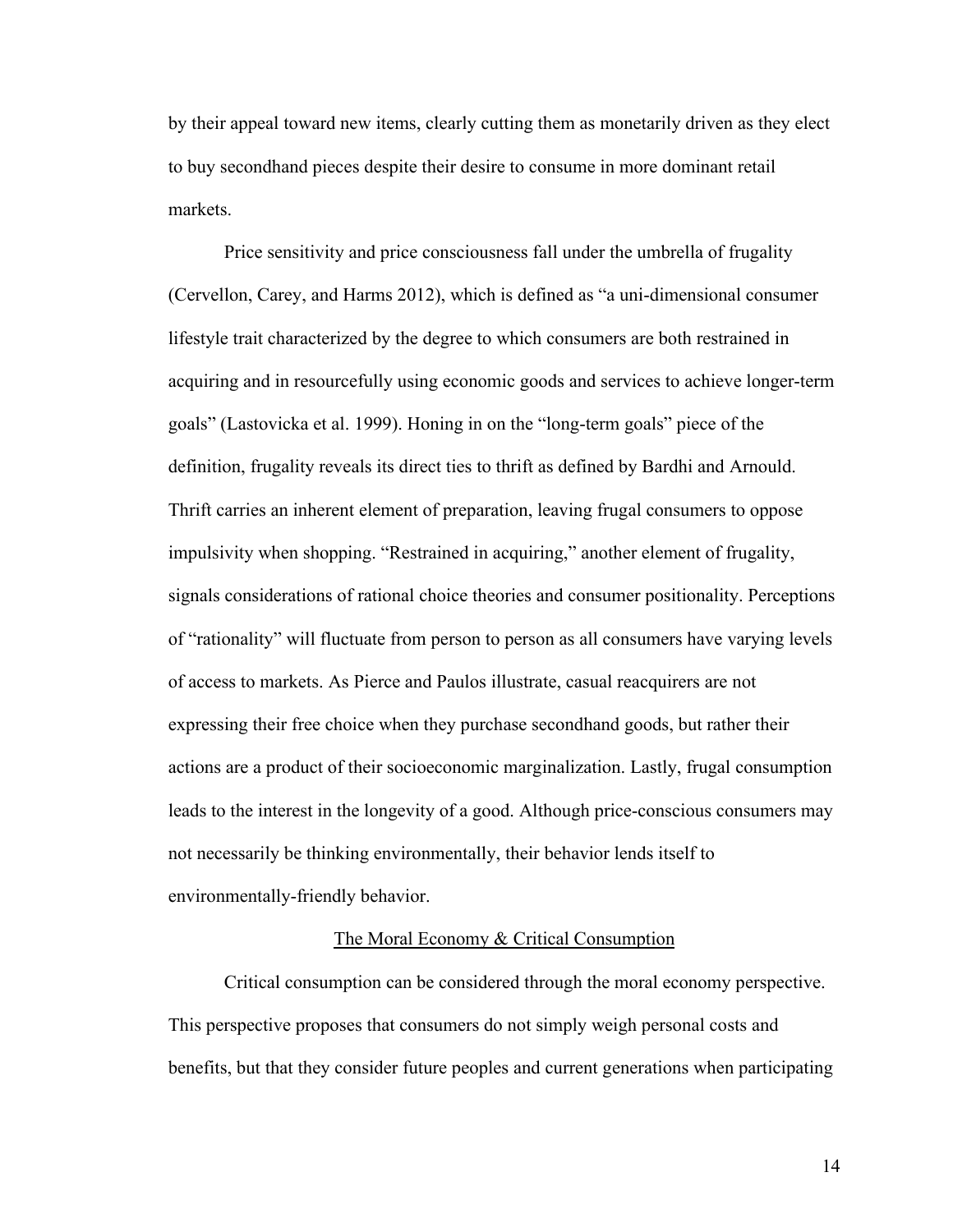in a consumer market (Barnett et al. 2005). As Bardhi and Arnould argue, secondhand consumption can "enable consumers to negotiate and realize a diversity of moral and experiential experiences" (Bardhi and Arnould 2005, 225). Perhaps in this way, consumers enjoy the secondhand experience by knowing that their form of consumption is bound up with consciousness for other living people and people who are yet to enter this resource-limited world. Awareness of resource limitation and concern for humanity as a whole can lend itself to market resistance. This resistance sprouts from the theory of reflexive modernization (Beck, Giddens, and Lash 1994), which involves the continuous analysis of consumption as environmental risks are increasingly illuminated. Bauman (1995) extends this notion of reflexive modernization by predicting that individuals will deviate from consumer conformity as they gravitate toward what they perceive as ecological morality.

Guiot and Roux classify critical consumption as a domain within which consumers participate in secondhand markets. This categorization is defined by the potentiality of avoiding conventional acquisition channels while supporting ethical and ecological concerns about recycling and combining waste. Critical acquirers are sometimes even known to exhibit counter-cultural orientations. "Environmentallyfriendly proneness" (Cervellon, Carey, and Harms 2012) has also been identified in tandem with anti-consumption norms. Research has found that there are subsets of secondhand acquirers who are environmentally motivated (Cervellon, Carey, and Harms 2012; Guiot and Roux 2010). In particular, Guiot and Roux elaborate on this point, explaining that certain consumers participate in secondhand markets along a critical dimension in order to bypass traditional retailing, reduce the depletion of natural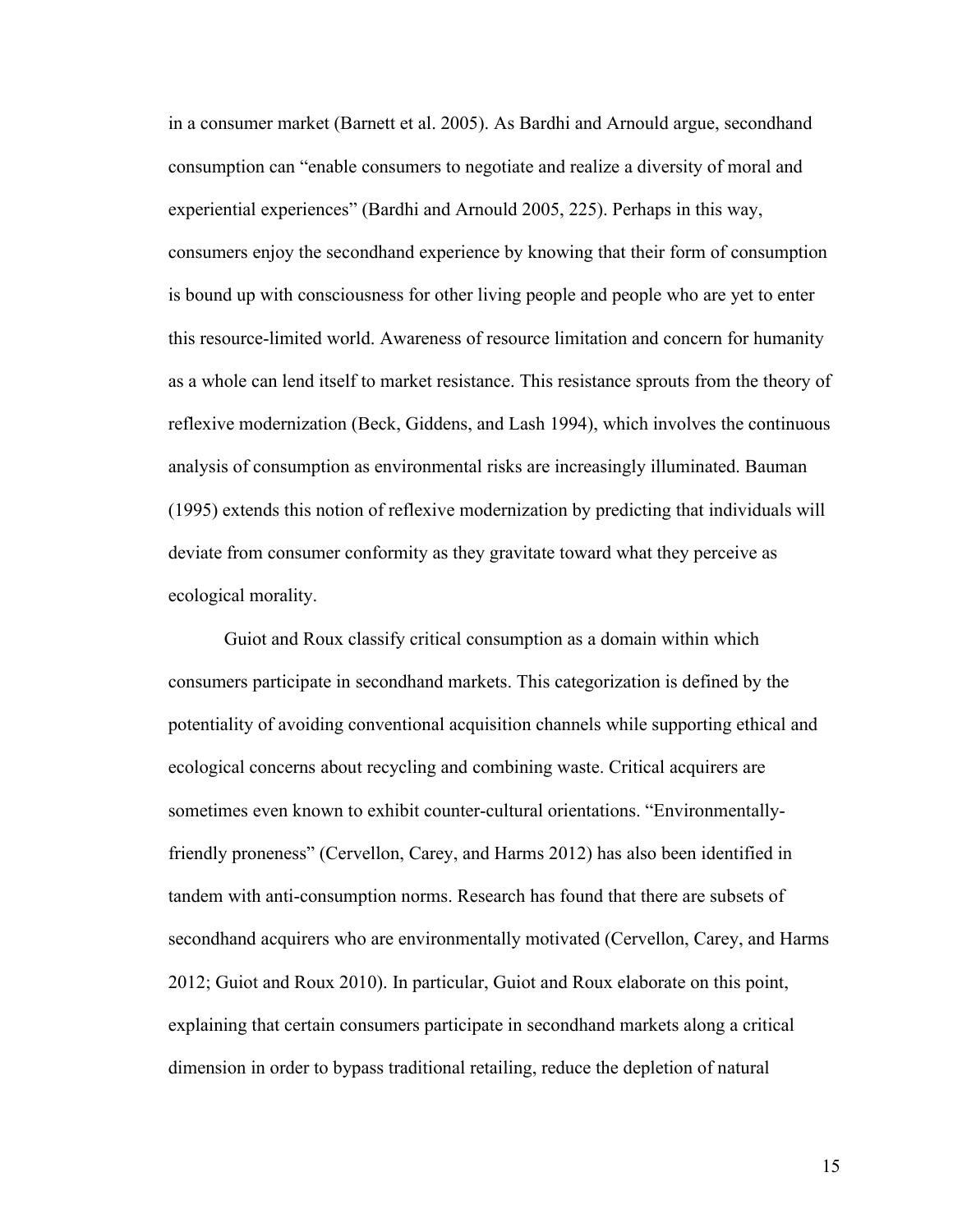resources and avoid the unnecessary proliferation of products (Guiot and Roux 2010, 359). In this, consumers adhere to the moral economy perspective and speak to reflexive modernization.

## The Grand Scheme

In a world that is witnessing a trend toward increased consumption (Norris 2012), it is imperative that goods are circulated in order to help mitigate the environmental impact of consumerism. Consumer goods account for 35% of material inputs into the global economy, and consumer goods generate nearly 75% of municipal waste (MacArthur 2013). To contextualize and localize the scope of these findings, one may turn to the state of Maine, where the reuse economy between 2005 and 2015 was consistently more active than national averages (Isenhour et al. 2017). Perhaps this phenomenon is both responding to and informing Maine's waste hierarchy. Although the volume of waste generated by industries is nearly incomparable to individual waste, attention on individual consumer inclinations is noteworthy.

The direction to take from here, then, is ascertaining why people participate in a reuse economy and culture. If secondhand markets are able to grasp the motivations behind perpetuating the existence of goods, there is potential for offsetting virgin production, energy use and emissions, with the broader objective being climate change mitigation. In Maine, the secondhand economy flourishes and manifests across different platforms, including waste transfer stations, community swaps, and vintage antique shops (Isenhour et al. 2017). Because reuse culture is woven into the cultural embroidery of Maine, it offers great potential for material longevity, waste reduction, as well as energy efficiency, reduced emissions and economic savings. The circumstances that pave the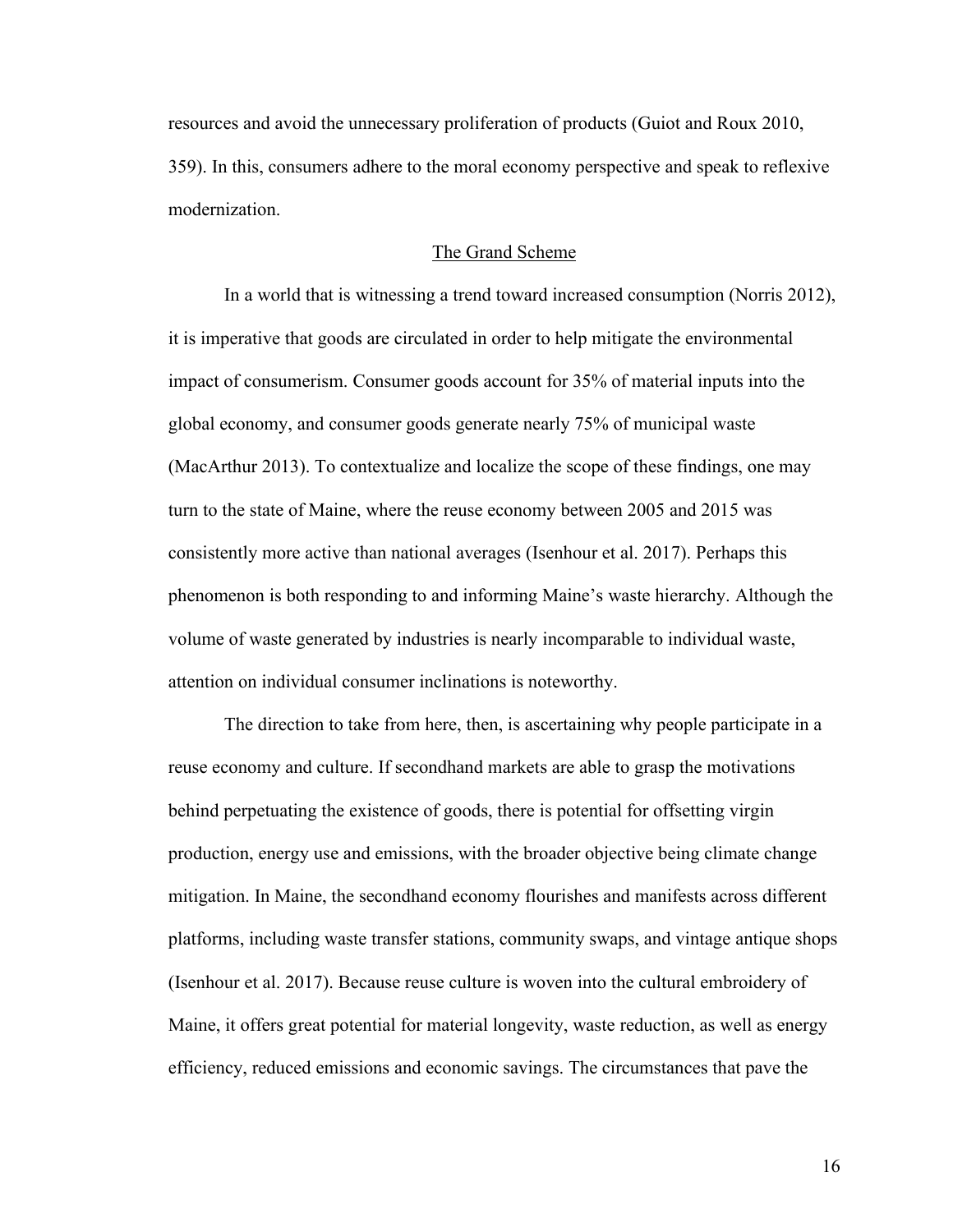avenue toward individuals' and communities' inclinations toward reuse are the central focus of this thesis. I am interested in how Mainers' life experiences shape their approach toward the state's reuse markets and influence their participation within those markets.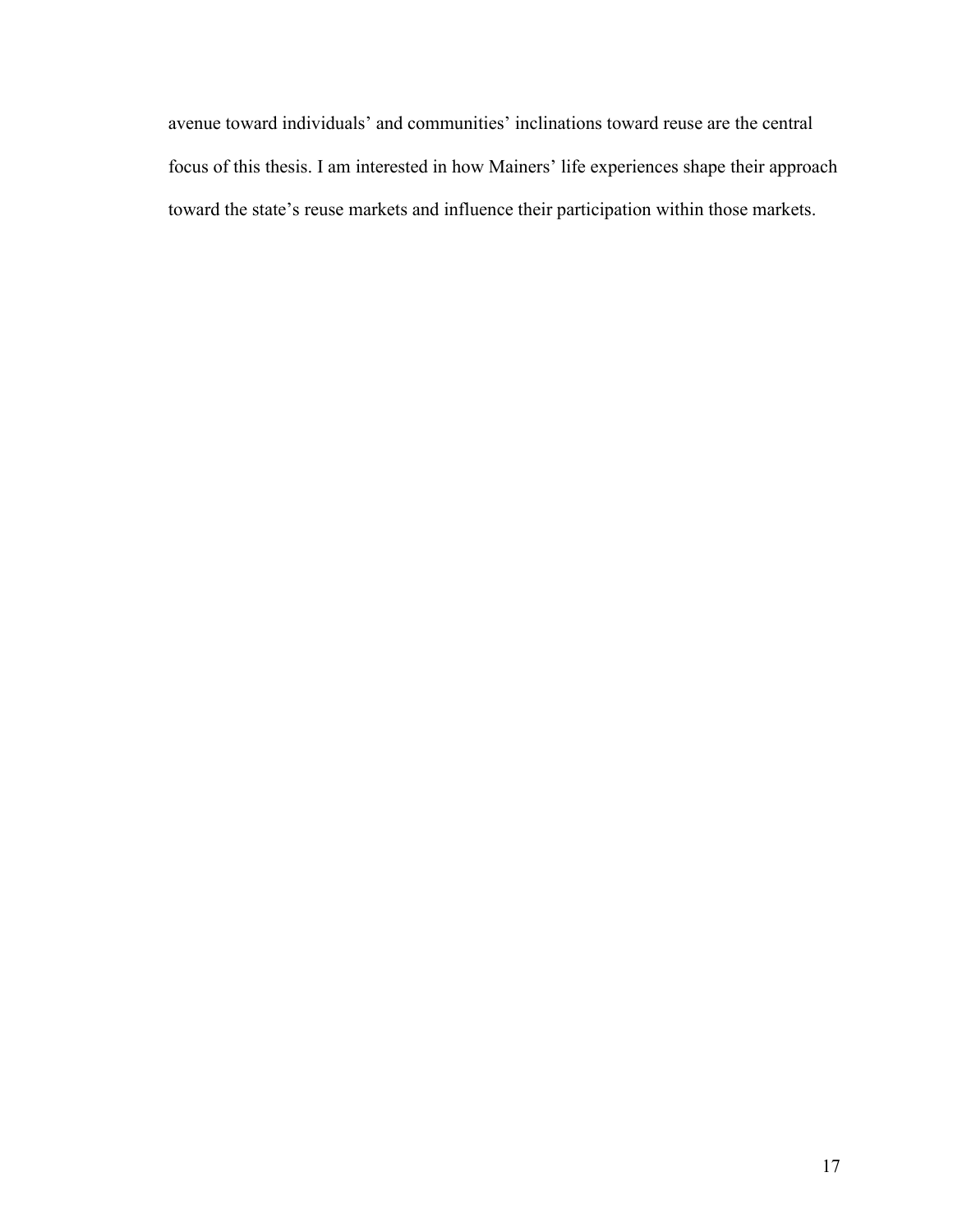#### **METHODS**

For this thesis, I identified seven sites of reuse within the state (five coastal and two interior), representing a continuum of forms of secondhand exchange (a community transfer station, a vintage specialty store, a vintage furniture store, a thrift shop, two antique malls and a non-profit retail shop). Portland offers a substantial volume of secondhand stores, especially of the vintage variety. Many of these stores are concentrated in a relatively tight geographic area, which is why I selected this city as a major site for participant recruitment. St. George was selected as a coastal town that varies greatly from the coastal city of Portland in terms of population. Portland has about 64,000 more citizens than the town of St. George. Lastly, Brewer and Bangor were selected in order for this study to represent reuse participants in Maine's interior. While there was a level of geographic selection for this study, convenience sampling was the primary method of selection.

I interviewed eight reuse participants. My first interview, with  $Amy<sup>1</sup>$ , took place in St. George, Maine at the St. George community transfer station. Another interview took place at the Portland Gear Hub, a non-profit retail shop, with Abe. Four interviewees were recruited in downtown Portland: Rachel, David, Jack and Lena. I met Rachel at Little Ghost, a thrift shop on Congress St. I recruited both Lena and David at Portland Flea-for-All on two separate dates. I met Jack at Moody Lords, a vintage specialty store that sells vinyl records. Michelle was recruited at the School House Antique Mall in Brewer, and I met Colleen at the Central Maine Antique Mall in Bangor.

<sup>&</sup>lt;sup>1</sup> Pseudonyms are used here in order to protect participant confidentiality.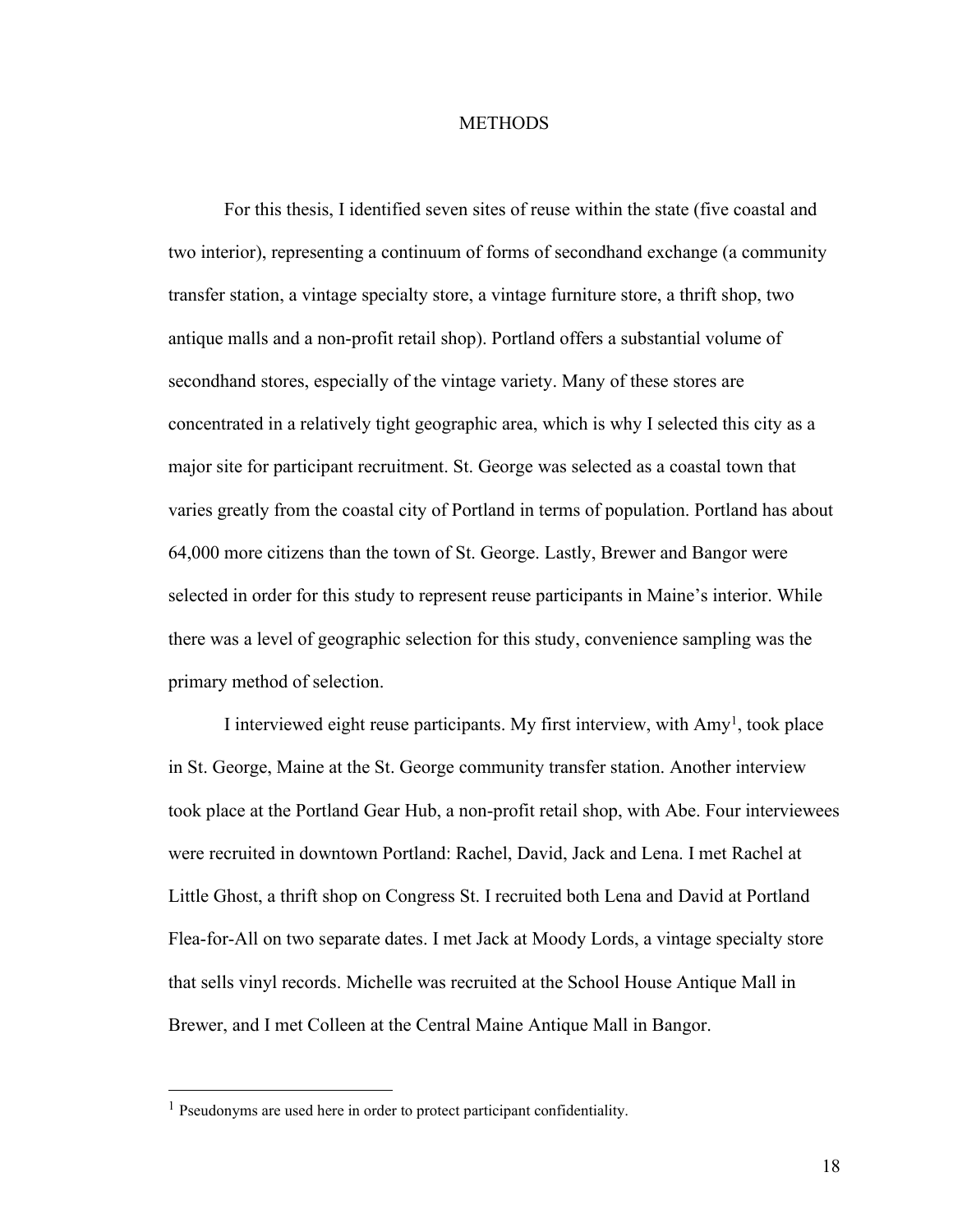Figure 1: Participant Demographic Information

| Interview<br>Number | Pseudonym | Location      | Demographic Information                                                                  | Type of Reuse<br>Organization  |
|---------------------|-----------|---------------|------------------------------------------------------------------------------------------|--------------------------------|
| 1                   | Amy       | St.<br>George | Female, white middle-aged, tight to<br>comfortable income                                | Community<br>transfer station  |
| $\overline{2}$      | Abe       | Portland      | Male, white, Millennial, SES<br>unknown                                                  | Non-profit<br>retail shop      |
| 3                   | Rachel    | Portland      | Female, white, 27 years<br>old/Millennial, on a tighter income,<br>works three jobs      | Thrift shop                    |
| $\overline{4}$      | David     | Portland      | Male, middle-aged, SES unknown                                                           | Vintage<br>furniture store     |
| 5                   | Jack      | Portland      | Male, white, Millennial, on a<br>tighter income                                          | Vintage<br>speciality<br>store |
| 6                   | Lena      | Portland      | Female, white, upper-middle- aged,<br>on a tighter income, receives<br>disability income | Vintage<br>furniture store     |
| $\overline{7}$      | Michelle  | <b>Brewer</b> | Female, white, early Millennial,<br>comfortable income                                   | Antique mall                   |
| 8                   | Colleen   | Bangor        | Female, Moroccan, upper-middle-<br>aged, on a tighter income                             | Antique mall                   |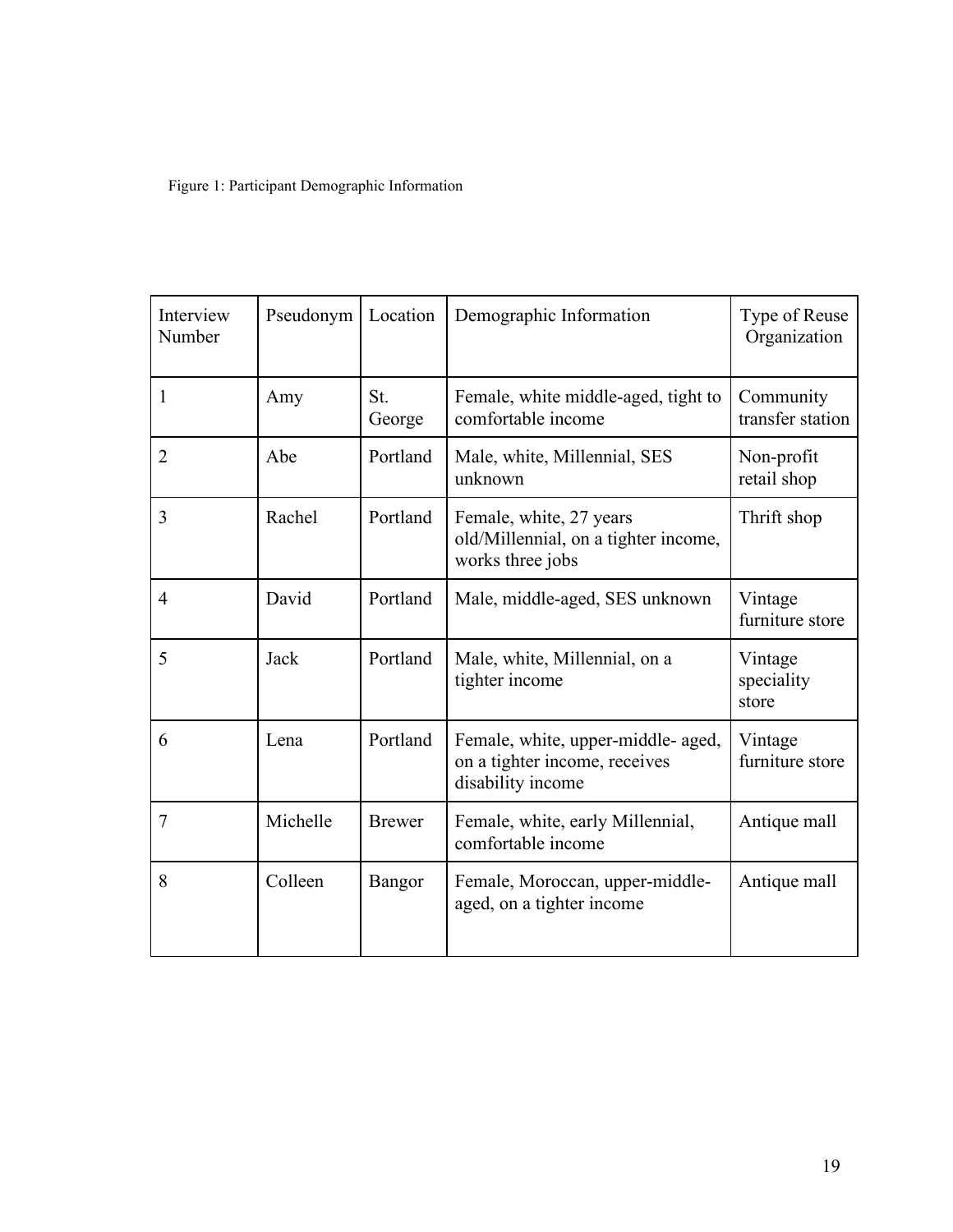I conducted participant observation in each location by browsing each locale's secondhand goods before recruiting consumers for interviews. With permission from the organizer/salesperson, I recruited one interviewee from each site, apart from Portland Flea-for-All, where two participants were recruited. My interviews either took place in the reuse site where I met a given participant or at a local cafe/eatery. Interviews were incentivized with \$25 Visa gift cards. I conducted eight interviews in total. My mode of selection for interviews was based on a combination of convenience sampling and an intention to achieve gender variability, age variability and, to a slight degree, ethnic variability. Participant observation offered insight, attuning me to the fact that women were slightly more represented than men in the reuse markets I visited, so I deliberately recruited Abe, David and Jack so that my findings could ensure gender variability. I recruited Rachel because she appeared to be a Millennial and younger than my other interviewees. Lastly, I approached Colleen based on the fact that she was potentially a non-white participant. Being an immigrant from Morocco, Colleen allowed my findings to be not as ethnically homogenous as they would have been otherwise.

My interviews ranged in length from five minutes to one hour. My interview questions included, but were not limited to:

- What brought you to (name of reuse site)?
- How often do you buy secondhand goods?
- Do you buy secondhand goods in other spaces, i.e., online?
- How long have you been participating in Maine's reuse economy?
- Why do you buy secondhand? What motivates you?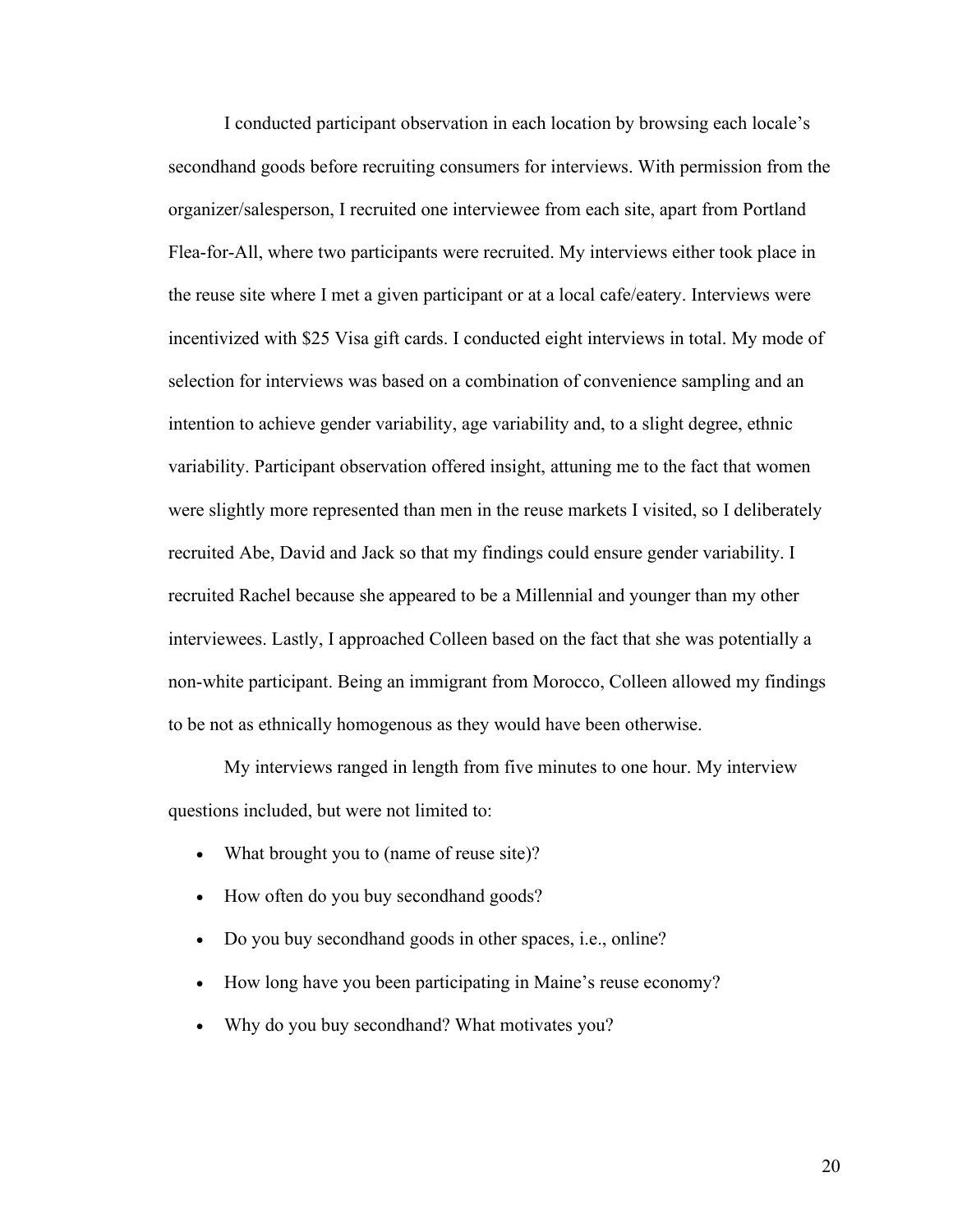- Can you tell me about one of the best/worst experiences you've had participating in reuse markets?
- From your perspective, what are some of the benefits of participating in secondhand markets?
- Are there any drawbacks associated with buying secondhand?
- Are there any environmental considerations that drew you here or that have perpetuated your involvement in Maine's reuse culture?
- Do you consider your role in Maine's reuse culture part of your identity?

While these questions provided me guidance as an interviewer, I allowed my conversations to flow naturally. Oftentimes, I would return to my set of outlined questions only if there was a lull in conversation. For the most part, my interviews took anecdotal form as my questions would prompt several ideas and conversation tangents. In other words, my interviews were semi-structured. In these interviews, I aimed to explore how lived experiences inform participation in various forms of reuse.

My intention was not to produce a generalizable or representative study, but rather to explore how experience helps shape motivation and meaning in the reuse economy for a small set of Mainers. I was interested in motivation as it relates to differential experience. My interviews were recorded, with verbal consent from all participants, after providing them with a research letter signed by Dr. Cindy Isenhour and an informed consent form. Later, all interviews were transcribed by a professional who works for a transcription service. I used the transcriptions to code essential findings from my conversations with research participants. I employed inductive coding, allowing themes to emerge as I read through the transcribed interviews. I did not use coding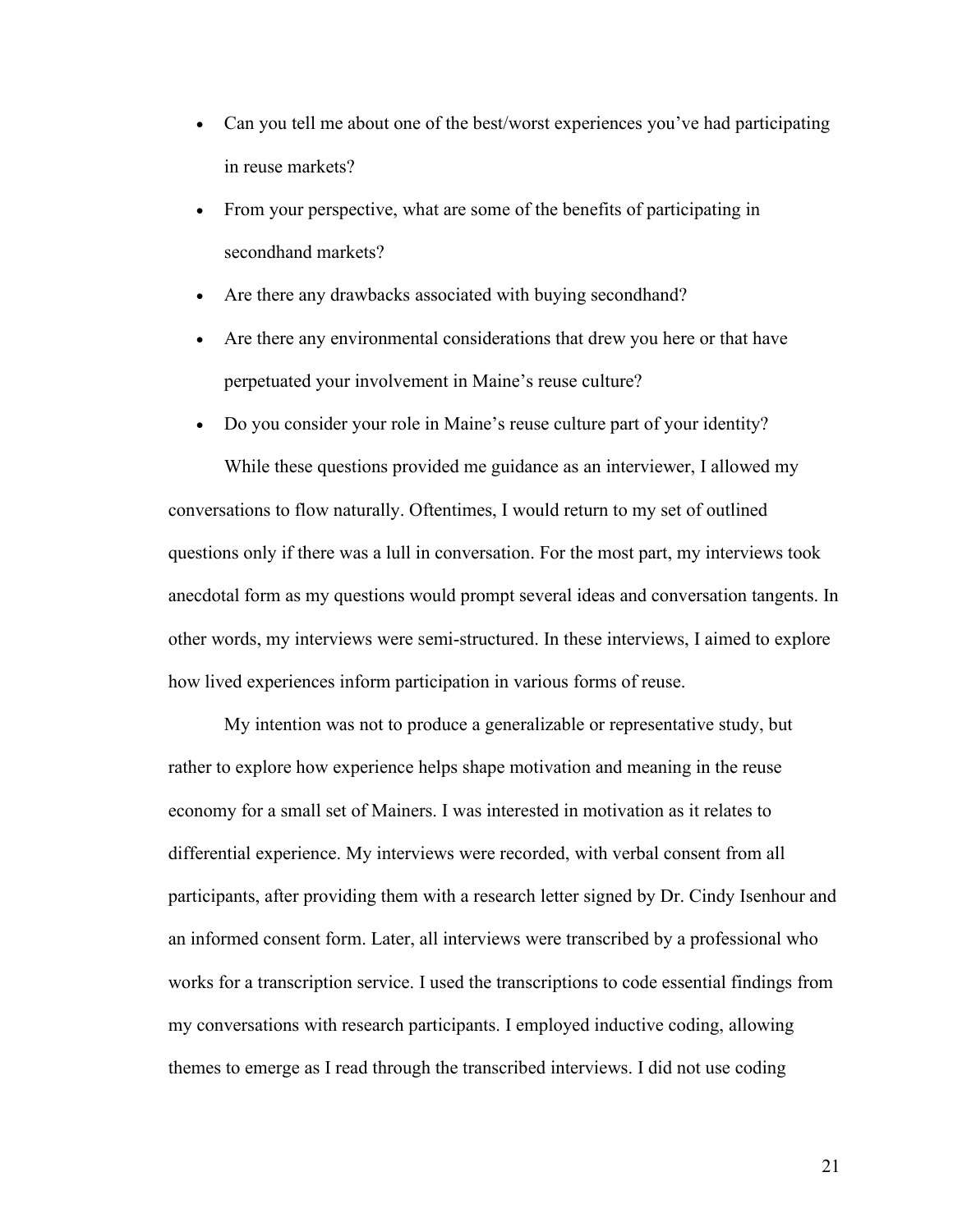software; instead, I simply used colored highlighters to identify distinct motivational factors that appeared.

There were two overarching limitations of this study, tying into one another, that should be noted. First, while it has been made clear that there is a thriving reuse culture in Maine, that culture is most vibrant in the summertime. Due to this research falling within the time frame of the fall and spring semesters, there were not as many reuse sites to explore. Many flea markets, antique stores and the like are seasonal businesses that do not operate during the winter months. As of an example of this as a limitation, I intended to recruit shoppers for interviews in Cornish, a town located in western Maine. I visited this small, antique mecca over the summer and hoped to return for research. When I began looking up several of Cornish's secondhand stores online and calling them for information during the fall, I soon found that essentially the entire town is closed during the fall and winter, at least in regard to its reuse economy. Along this vein, my research was limited in its geographic variability as my participant recruitment was concentrated in coastal Maine, especially in the city of Portland, which represents Maine's most populated city.

In the future, this research as it is a piece of a larger research objective, ResourcefulME!, should be extended to explore a wider array of variability. This variability should include dimensions of geography, socioeconomics, gender and ethnicity.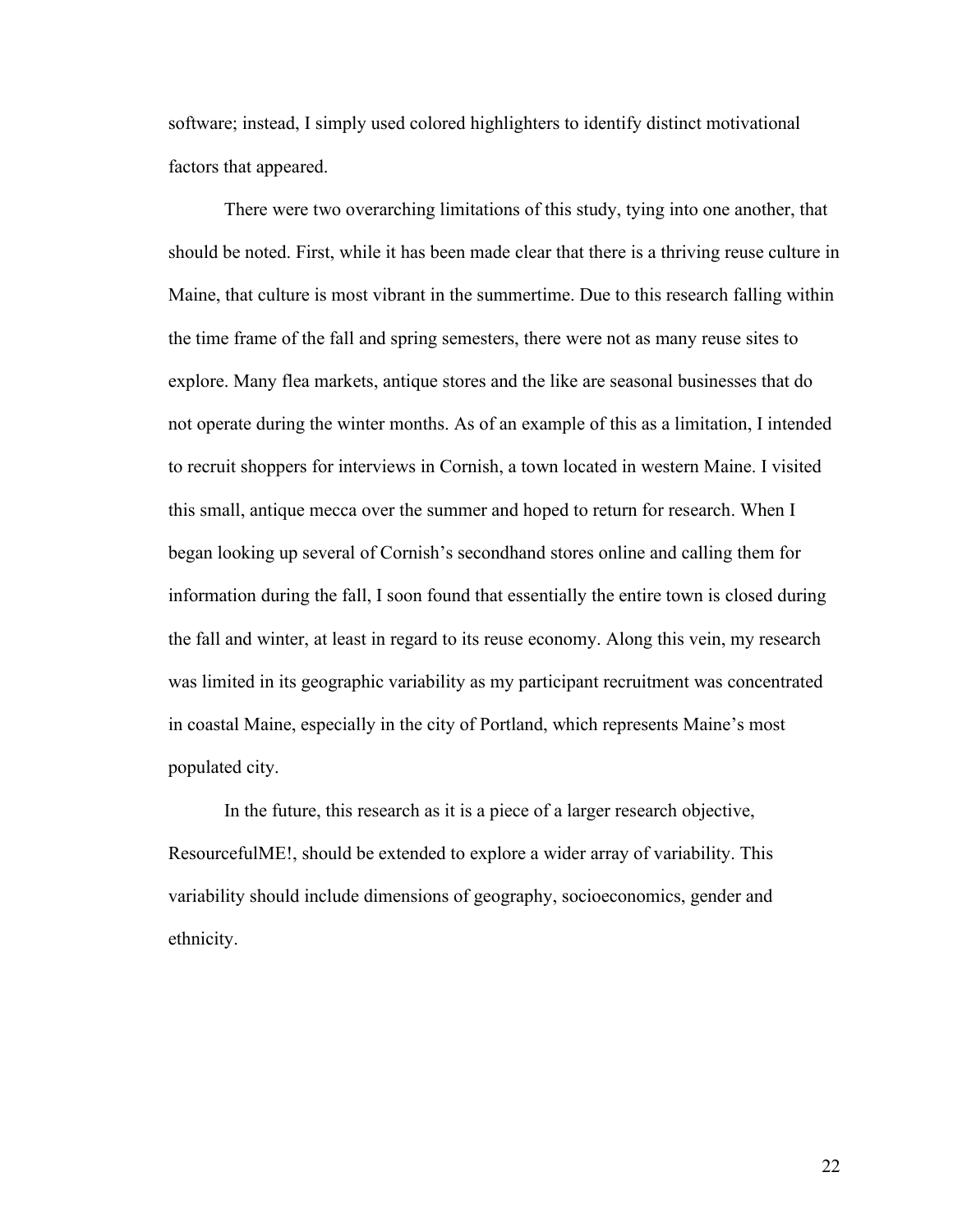#### FINDINGS

Prior to conducting interviews for this thesis, I set out for one of Maine's thrift meccas known as Searsport. There I planned to simply interpret my own sensory impressions of the state's thrift culture by exploring secondhand locales and observing consumer behavior within those spaces. Within minutes of perusing the Searsport Antique Mall, I overheard a brief conversation between a customer entering the store and a salesperson. Judging by the nature of his question, the customer was a regular, inquiring, "What's new?" to which the clerk responded, "Everything's old." The shopper then reacted with an emphasized, "Yup, I'm included in that." This verbal exchange made me smile to myself as I thought about how fittingly it captured Maine's thrift culture. Being a Maine native myself, I perceived this interaction as a quintessential Maine moment in a thrift shop setting. First, these two men, characterized by a salesperson and a customer, seemed to be familiar with one another. Secondly, there was both sarcastic humor on the seller's end and self-deprecating humor on the customer's end. The notion of "everything's old" encapsulates thrifting in a larger context, beyond that of Maine.

#### Individualist Motivations

The antiquity of an object is subject to various impressions, depending on the consumer. Nostalgia was a theme that emerged in three of my longer interviews, the essence of which was positively associated with aged items. It therefore acted as a driver behind secondhand consumption. After asking an interviewee, whom I recruited for an interview at the School House Antique Mall in Brewer, Maine, about the approach she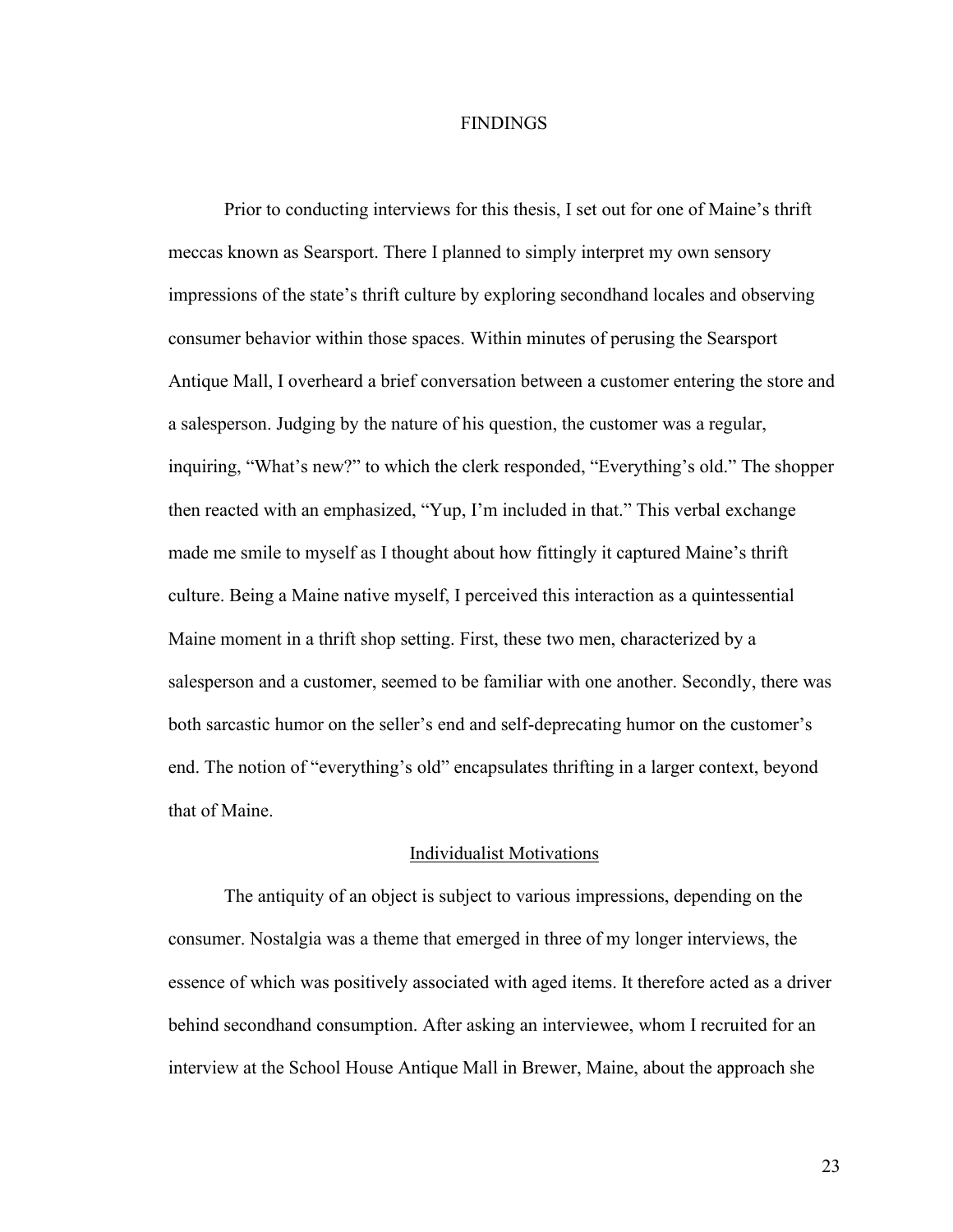takes when antiquing, Michelle found herself discussing a kitchen island, resembling a butcher block, that she found secondhand. Michelle commented, "There are things that come with memories. So like that table in particular, I got it for my husband for Christmas. I think he had seen it but then kind of forgot about it, and then I went back… and got it. It has that kind of thing going on with it, too." In this particular case, there is nostalgia connected to both the item itself and the process of acquiring the table once it was in the process of being sold as a secondhand item.

Michelle also held positive associations with a box containing several brushpainted Chinese scrolls that she found at the Fryeburg Flea Market. Recognizing that she did not understand the significance of the scrolls, but knowing they were left behind by an exchange student, she added, "I like the story, and the major score of those scrolls is something that I will happily share with anyone who comes to the house." The stories behind circulated objects is an element that Michelle embraced when reminiscing about the butcher block she bought as a gift for her husband and the "seemingly authentic" scrolls she came across at the Fryeburg Flea Market. For another interviewee, Amy, nostalgia not for objects, but for the secondhand experience itself reinforced her desire to consume secondhand pieces: "I stopped [at the St. George transfer station] because I grew up going to yard sales and all that… We shopped at yard sales and always went to Goodwill, always went to the Salvation Army."

My interview with Colleen, an immigrant from Morocco, best illuminated nostalgia's interconnection with secondhand consumption. When thinking about a set of china she would find at a secondhand store in Maine, she was able to imagine herself back in Morocco: "It [takes] my mind [to] years ago like, wow, I picture myself right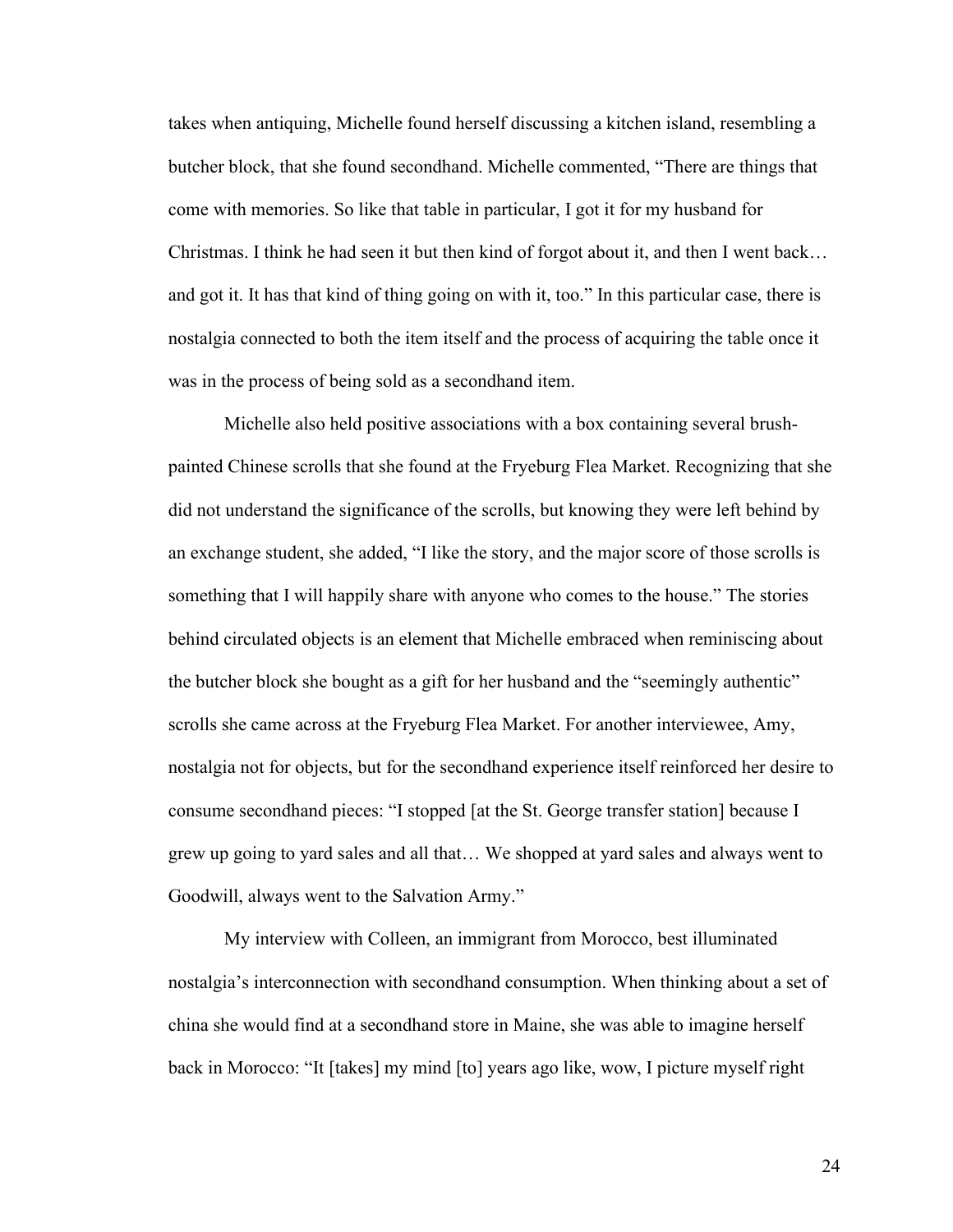there." These memories that are triggered in an antique setting continue to draw Colleen back to the secondhand market. Toward the end of our interview, Colleen expressed the progression of reused goods as an analogy: "To me it's just like you plant something in the ground, and you've seen it grow, and you'll be like, oh, wow, how many years?" In this sense, secondhand items are not simply aging, but growing, and as they are growing, the stories they carry are evolving.

The power of objects is a theme that emerges here and is worth discussing. As Arjun Appadurai writes in the introduction to his book, *The Social Life of Things*, "value is embodied in the commodities that are exchanged" (Appadurai 1986, 3). With this perspective, exchanges are interpreted as not only economic, but intimately social. Thinking of commodities as capable of "embodying" value, we are also able to realize that objects are legitimately anthropomorphized, telling the stories of their histories. Appadurai continues, "meanings [of things] are inscribed in their forms, their uses, their trajectories. It is only through the analysis of these trajectories that we can interpret the human transactions and calculations that enliven things... from a methodological point of view it is the things-in-motion that illuminate their human and social context" (Appadurai 1986, 5). Taking this point into consideration, it is understood that the circulation of goods enriches objects' existence, stories and significance. The social contexts surroundings goods are not the only influential factor at play. Rather, the movement of goods provides a fuller conceptualization of their larger environments. Objects, therefore, communicate nonverbally, mediating social interactions.

Serenity was a second individualist driver behind secondhand consumption that emerged from my interviews, particularly during my conversation with Colleen. I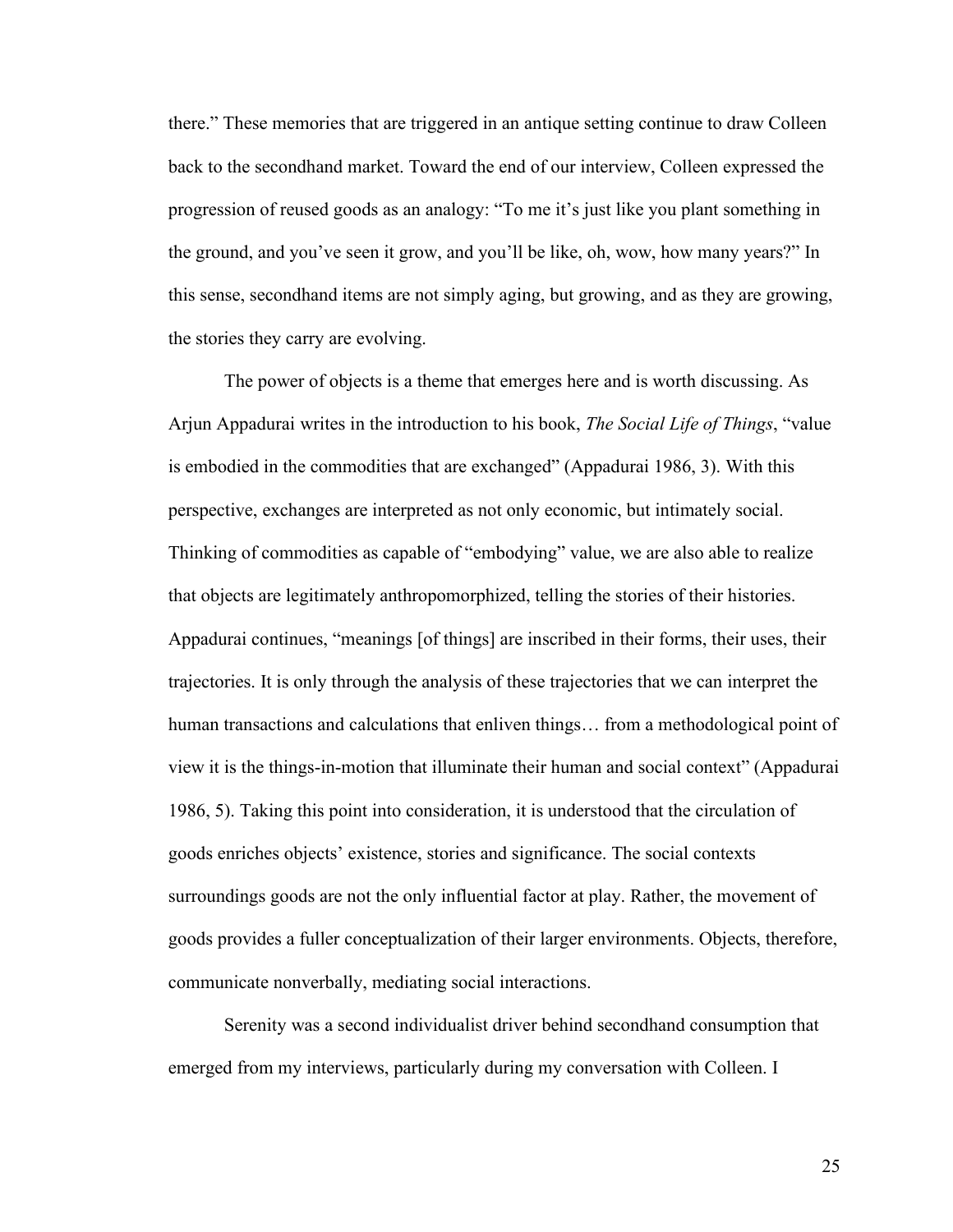happened to notice that during some of Colleen's reflections, there was a fusion of nostalgia and healing acting as an undercurrent of her secondhand consumption. When discussing her frequent visits to antique shops in general, she commented, "Every time I go… it makes me feel like - - it's just my mind - - and [it] grows with that stuff." By imagining the places, people and era that influenced an object, Colleen feels a sense of nostalgia, despite the fact her nostalgia is not based on her own memory. These imaginations expand her mind and offer her tranquility.

After recruiting Colleen as an interviewee at the Central Maine Antique Mall, I asked if she was shopping for anything in particular that day, to which she responded, "No, just to browse, it's to help my condition. It makes my mind not think about, you know, my problems or my sickness, or, you know, something like that because it draws my mind [away from those thoughts], it helps a lot." Although I did not get a clear idea of what Colleen's condition was, I understood that antiquing had a healing effect on her, especially in the sense that it distracted her from ruminating on her illness. Colleen also informed me that many of her secondhand purchases do not have a utilitarian value, but rather an esthetic one - - "It's happy, you're looking at something beautiful, not like looking at something broken or something that comes apart."

Serenity as a motivation inducing secondhand consumption also emerged in my interviews with Rachel and Michelle. Rachel, who is in her twenties and lives in Portland, said, "I also get just really overwhelmed in stores with new stuff. Like Forever XXI, there's so much stuff in there that I can't possibly get through there. So I like going into the thrift store where I can just go through my size and see the options that they have." During my conversation with Rachel, I learned that she works at Find, a vintage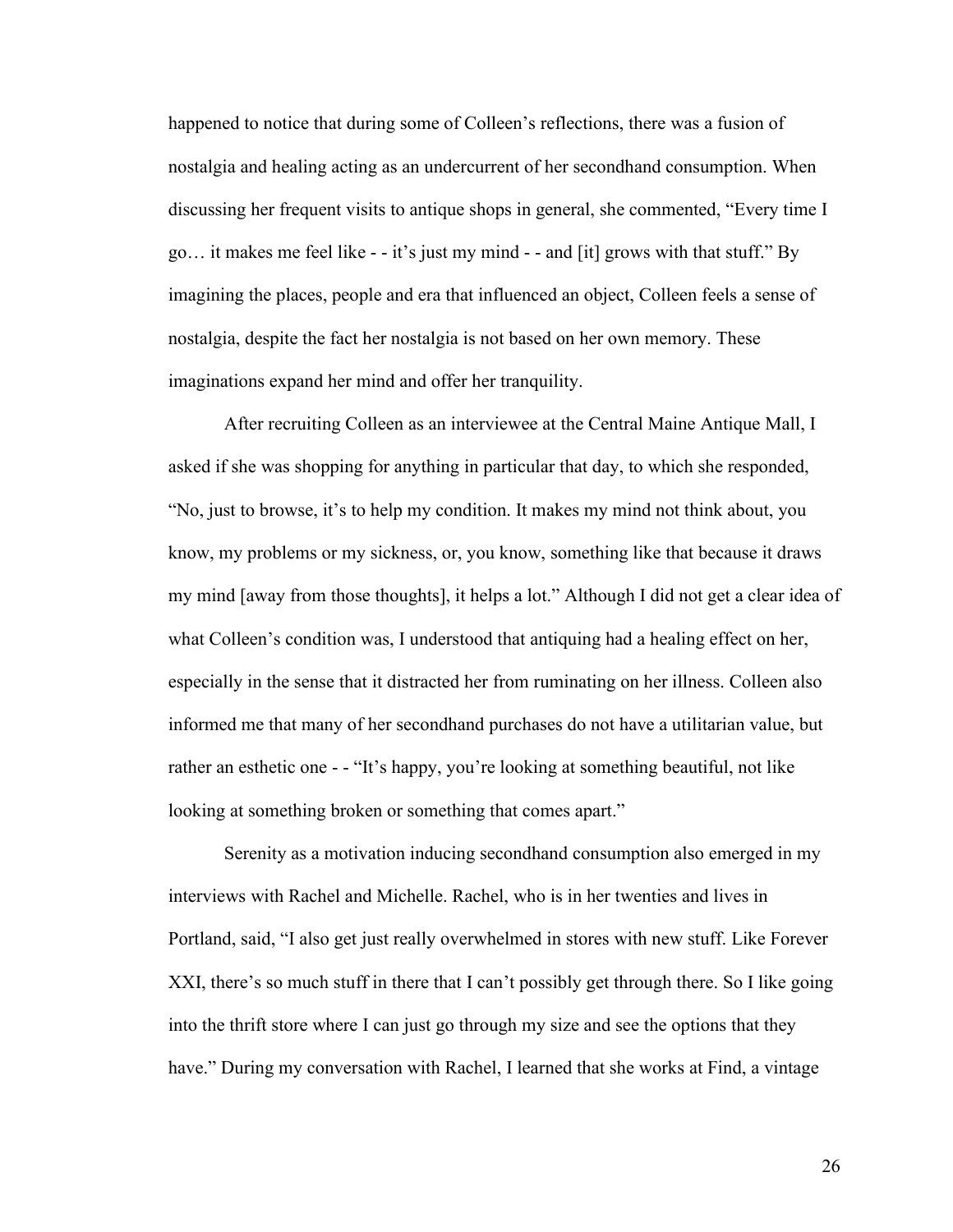clothing shop, and frequents Portland's thrift scene. She also let me know that she lives in downtown Portland without a car, so the secondhand stores are more accessible to her than the commercial stores that line the mall in South Portland, anyway. Later, she compared the Portland, Maine thrift culture to that of Los Angeles, California, commenting, "I just like the thrift scene in Portland a lot better. A little more mellow." Again, at this moment in the interview, Rachel implicates that serenity is a feeling she derives from thrifting, particularly in Portland.

When prompting Michelle to discuss her experience with secondhand shopping, she began recalling the process of decorating a recently purchased home, which she and her husband were in the midst of doing. Comparing the purchase of used items to that of new ones, she added, "It's just a more - - it's a fun process. Like I so enjoyed, you know, perusing these antique shops for a couple of months and finding things that you wouldn't really find in a retail shop." Further into our conversation, I asked Michelle if it was typical for her to shop in secondhand markets alone, as she was when I met her, or if her husband tends to go along with her. She informed me that it is more common for her to browse antique stores by herself, noting, "I want to take my time." Her husband, she told me, is not as interested in antique shopping as she is. In this sense, relaxation is more readily available to Michelle when entering a secondhand space as she can peruse at her own pace.

In addition to nostalgia and serenity, questing is the third reuse driver related to consumers on an individualist basis. This term can be thought of as the thrill of the hunt that many reuse participants feel when they are searching for that one perfect complement to a collection, wardrobe, set of furnishings or simply their lifestyle. In some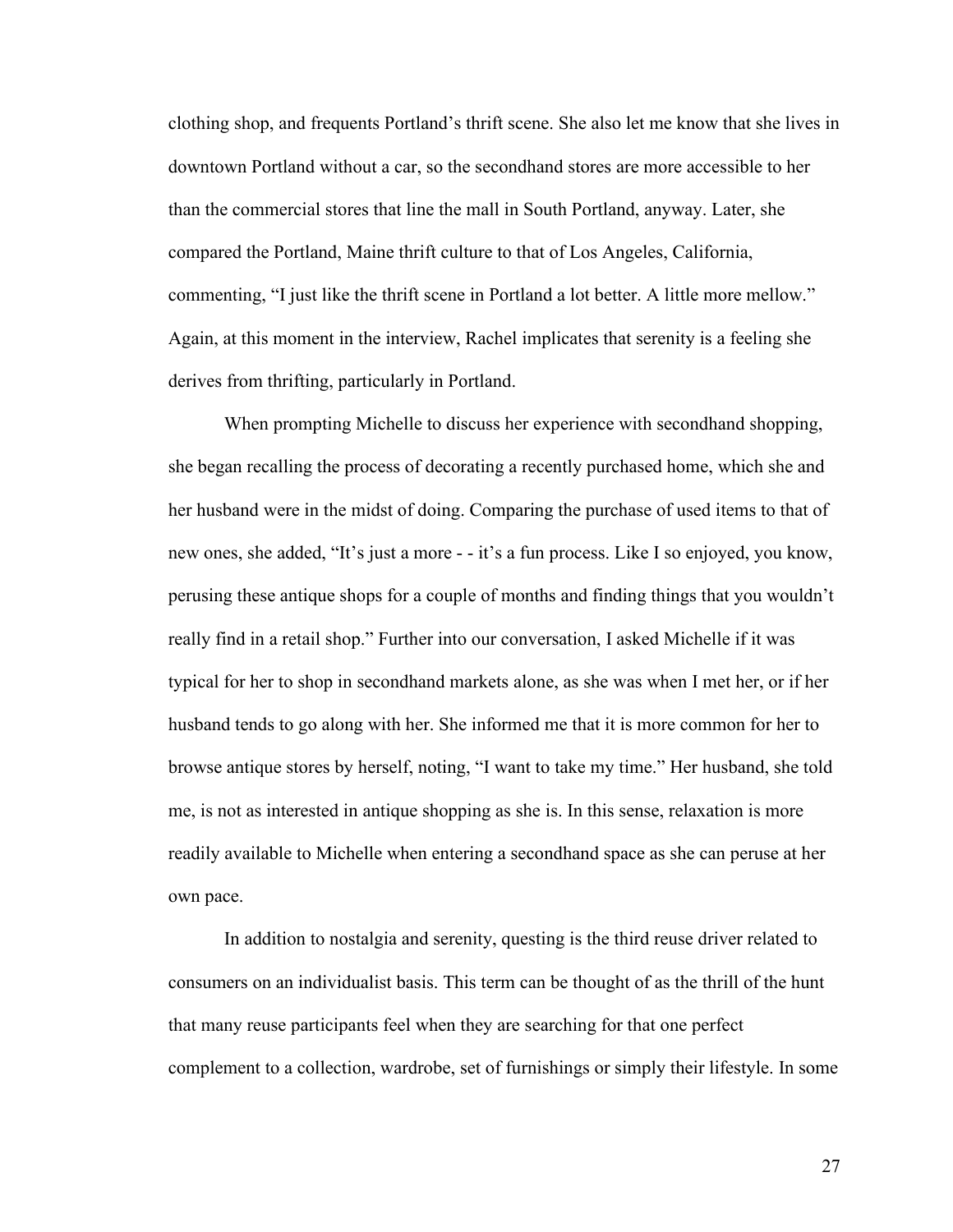of my interviews, anecdotal evidence of questing emerged in subtle forms, but a particular story Rachel told me captured the essence of questing quite clearly. Upon asking her to recall her most positive thrifting experience, she confidently said, "I found a - - you know, those like Levi jackets from the 70s that have the shearling coat - - always had them on That 70s Show, I've always dreamed of finding one. I found one in my size… It was \$5… I'm so stoked to have it." Finding this jacket is the epitome of questing as it was something Rachel had wanted for a long time. Making the thrill of the find even more pronounced, the jacket fit her and it was extremely cheap, according to what Rachel said about its worth. Finding items like this jacket is an aspect of secondhand vintage shopping that Rachel adores and keeps her consuming in secondhand markets as opposed to mass production retail markets.

When I met David at Portland Flea-for-All, he was holding a belt, which ended up being the central topic of our conversation. David was commenting on the superior quality of antiques, laying out the belt in his hands so we could both get a better look at it, telling me, "I've been looking for a belt for a while because I have a belt buckle that needed a belt, and so this belt snaps on, where all the belts that you buy today, they don't snap on… So I found what I was looking for… It took a while, but I found it." This anecdote, like Rachel's, represents questing in its truest form. First of all, David knew he could not acquire the type of belt he was looking for as a new product, so that eliminated a firsthand market from his quest anyway. There was undoubtedly a satisfaction in finding this particular belt because he had to dig for it. It was not an item he could simply search for on Amazon and have delivered to his house within a couple of days. He also persevered, not giving up on finding what he was looking for, making the find all the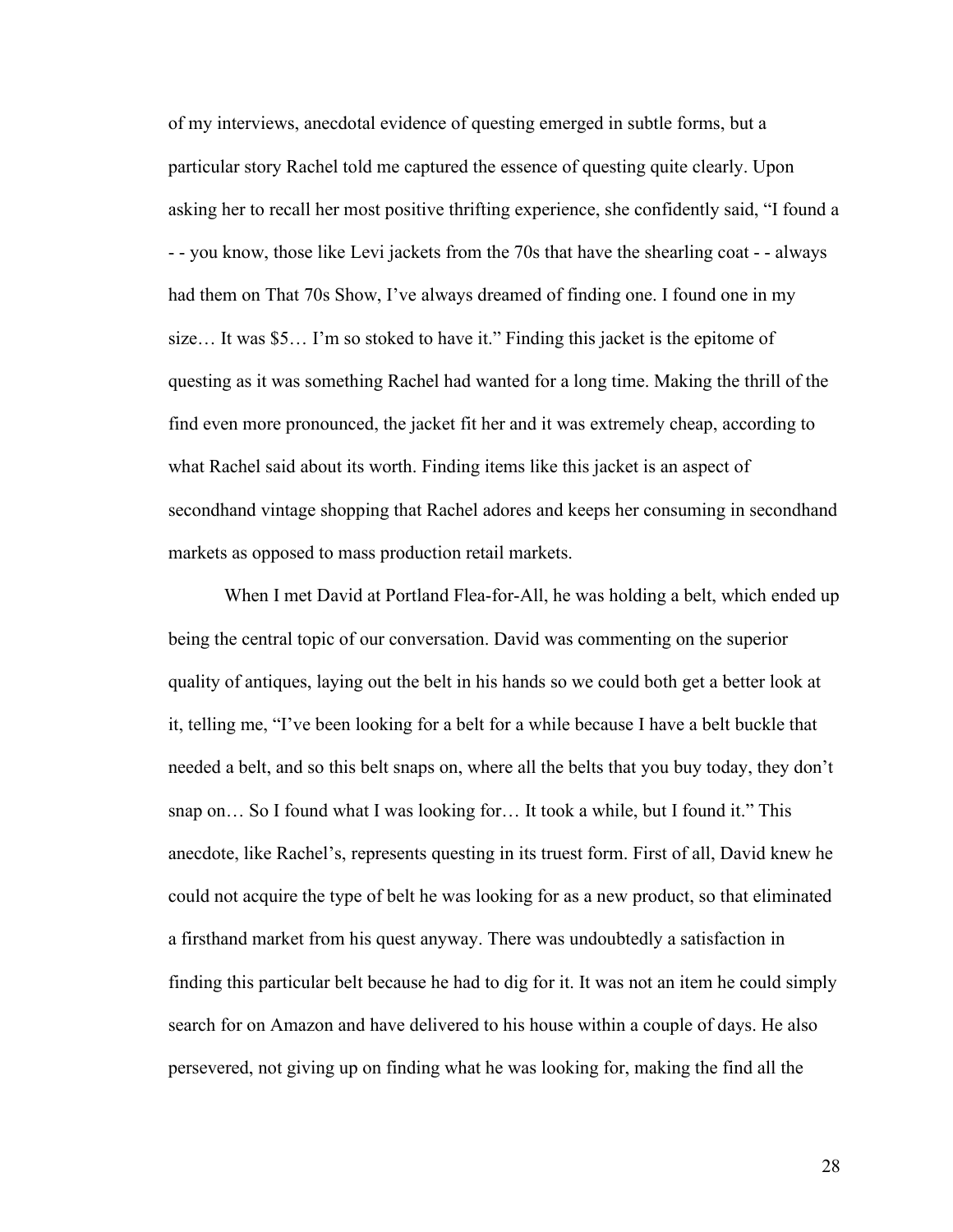more rewarding. All these attributes of David's experience encapsulate the act of questing.

Michelle provided me with more evidence of questing as an underlying force behind secondhand consumption. When I asked her if there was any piece that came to mind when she thought of the most exciting piece that she ever purchased secondhand, she responded, "Yeah. This is a piece of clothing that was particularly satisfying. I was in the market for new snow pants, and [a secondhand store] had the exact pair of snow pants that I wanted… I was telemark skiing at the time a lot, and I just wanted something to be comfortable but like not bulky… and I had been keeping my eyes out, and I was planning on buying them new, and I went into a thrift store in Bridgton and they had a pair of L.L. Bean stretchy black, like fit me perfectly snow pants, brand-new for \$4." I liked how Michelle used "fit-me-perfectly" as an adjective, in a sense, to describe the pants she found. Like in Rachel's case with the 70s jacket she found, part of questing sometimes involves not just an item of a particular nature, but an item of a particular size. Questing entails finding pieces that enable a consumer to check off boxes on a mental checklist. When those desires are met, especially as a list increases in length, the quest is increasingly satiating.

The individualist motivations for participation in Maine's reuse culture nostalgia, serenity and questing - can be better understood through Douglas Holt's (1995) framework of consuming as experience. According to his work, consumers "appreciate [the market] when they respond emotionally to its situations, people, action, and objects. The term "emotion" is used here in an intersectionist sense to describe the holistic, shortterm feelings that spectators express in response to the [market]" (Holt 1995, 5). In a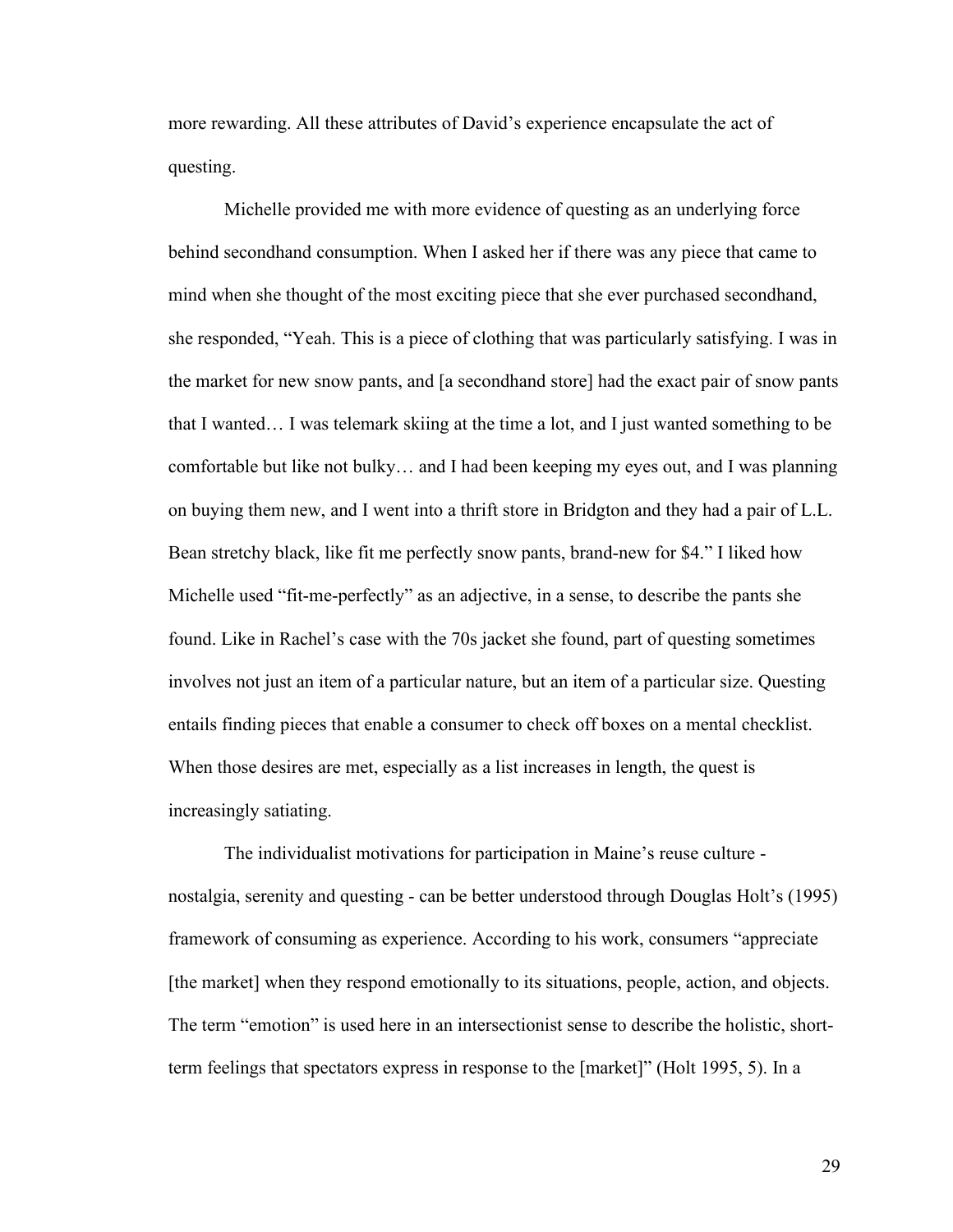sense, nostalgia and serenity are exhaustible emotions, and questing is an act limited in time. Nostalgia, especially, is a fleeting emotion, sometimes captured for only a moment. Colleen, for example, feels nostalgic when she walks around antique stores. When she exits a reuse site, her nostalgic memories fade as she distances herself from the objects that evoke the memories themselves. Holt adds that appreciation for a consumer market includes sensory stimulation, and that [consumers] are particularly responsive to situations and actions that are perceived as out-of-the-ordinary" (Holt 1995, 6). This notion is pertinent to the individualist scale I have identified. When Michelle indicated that she enjoyed perusing local antique shops, she recalled finding things she would not typically find in a retail shop, paralleling the "out-of-the-ordinary" experience Holt describes. Nostalgia, serenity and questing have all been grouped under the individualist umbrella because they refer to pleasure on a personal level. As a group, they could also be considered experiential motivations, reflecting Holt's idea of consuming as experience.

#### Social Motivations

As part of Holt's notion of experiential consumption is the sociality that occurs within a market: "The [consumption] world provides participants with an intersubjectively shared lens through which they can make sense of situations, roles, action, and objects in the [consumption] world as well as a template that orients their actions" (Geertz 1973; Holt 1995). Integral to the consumer experience are, in many cases, the social interactions that take place within and around a market, particularly the reuse market, as I observed in my research. Like Holt says, I found that Mainers reconfigured the ways in which they fit in the world through their experiences in reuse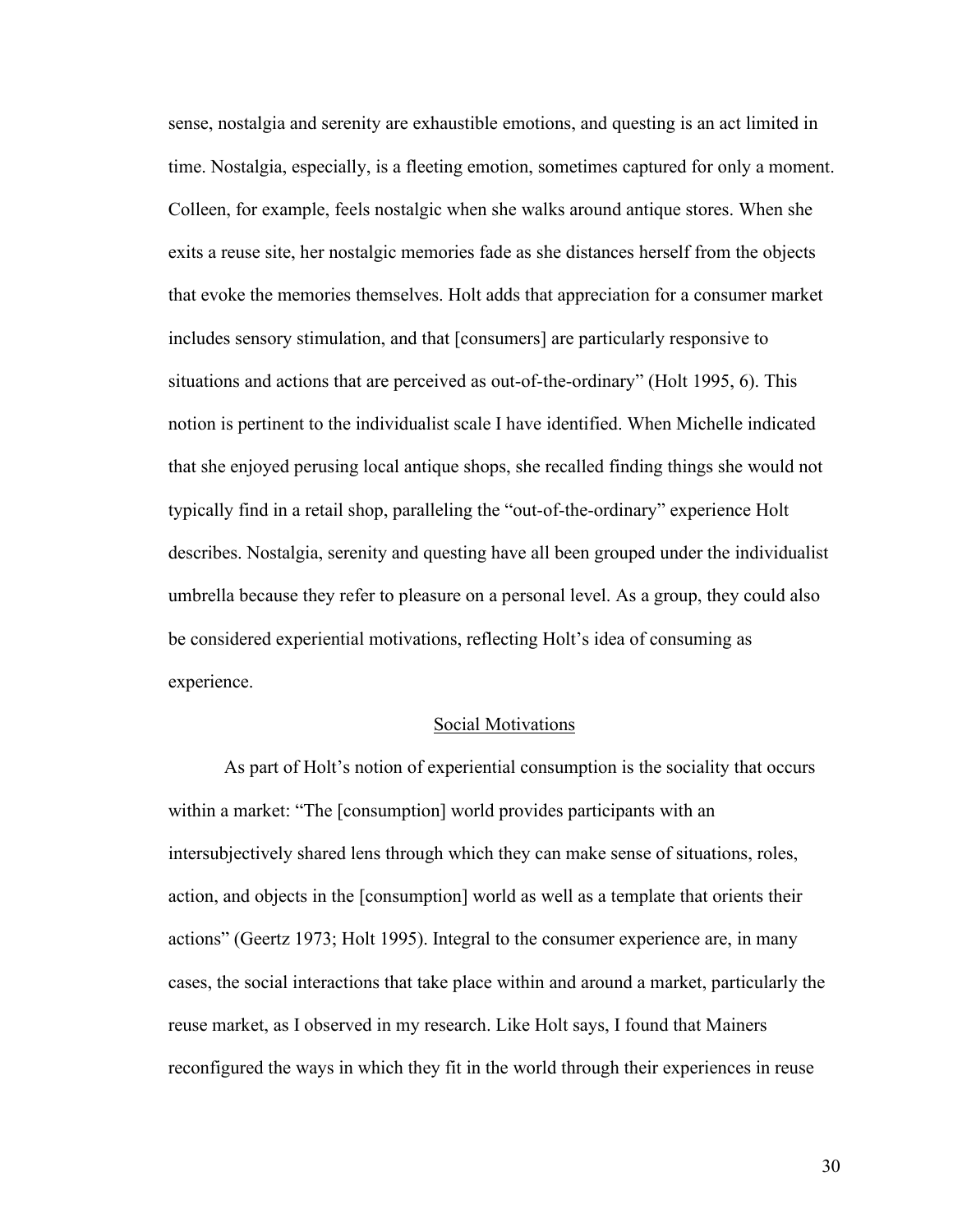markets. These markets act as arenas that both encourage sociality and are socially shaped by participants.

Abe, who I met at Portland Gear Hub, was involved in a few of the outreach programs implemented by the Gear Hub itself. To me, the essence of the programs Abe described was their sociality. When I was looking for Portland Gear Hub, Google first took me to the store's affiliated bike shop, which is a separate location from the store. The store, where I intended to go and where I met Abe, is where used outdoor gear is sold. The bike shop, where I initially ended up is, "where we do our education outreach and programming, and we do after-school programs for kids, we do a youth apprenticeship. We've done mountain biking camps, a co-ed one here." Although Abe was touching on the organization's mission rather than his personal objective in the reuse economy, I still felt there was a social-basis circulating Portland Gear Hub that is worth discussing. Portland Gear Hub directly invites the local youth community to immerse itself in nature while making outdoor gear more accessible to consumers who may not otherwise be able to partake in corresponding outdoor recreation. This exemplifies not only sociality as a driver of secondhand consumption, but also Maine's reuse culture as a trigger for sociality and community cohesion. I therefore found sociality as a motivational dimension of secondhand consumption in Maine.

I again discovered the social nature of Maine's reuse culture during my interview with Rachel, who told me, "[Thrifting is] something that I do with friends." The 27-yearold conveyed to me that when she moved to Portland, she used to grab a coffee and go around to all the thrift stores, and in doing that, she met friends who are also connected with Portland's thrift scene. One anecdote I enjoyed hearing about was as follows: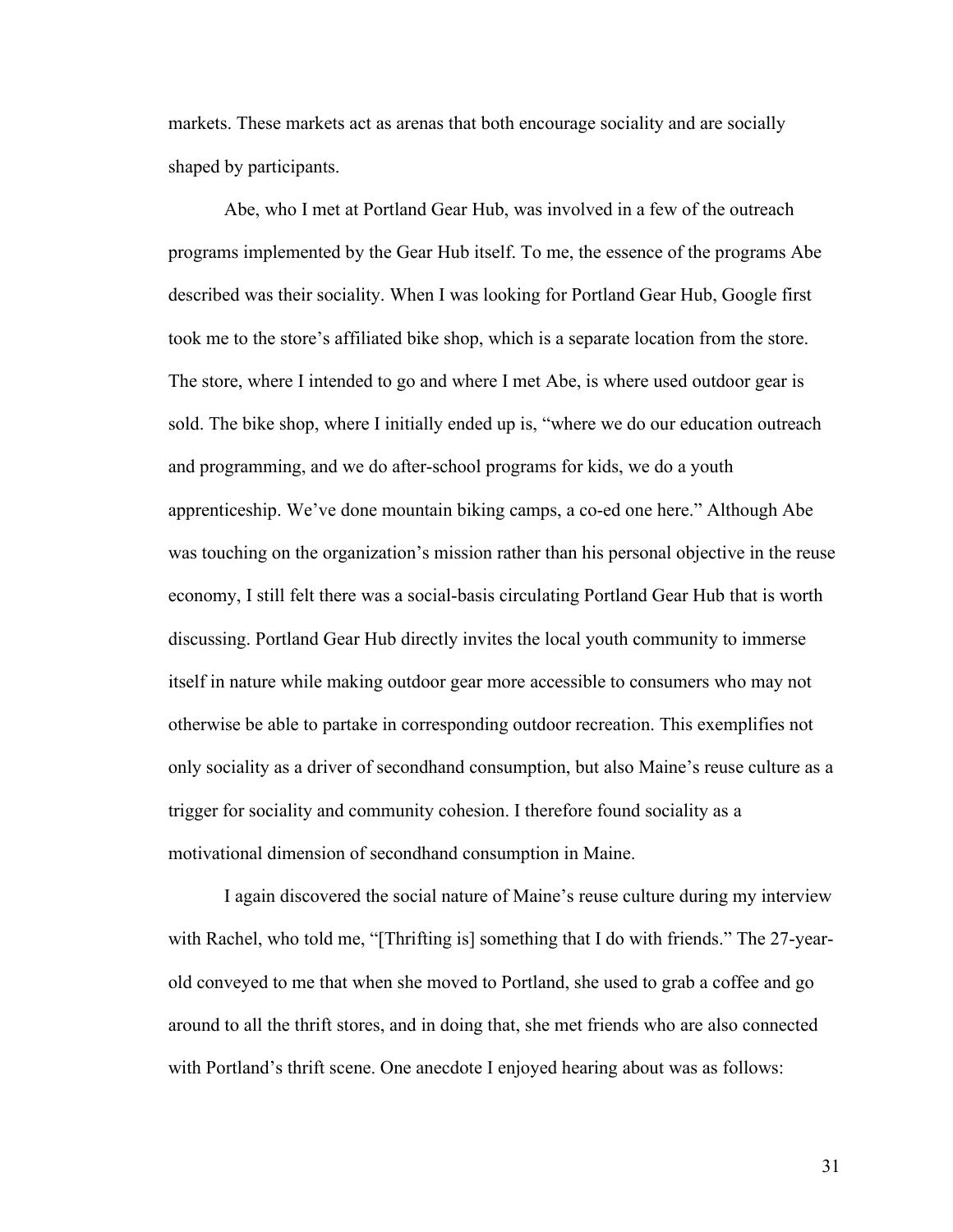"Yesterday I went to a coffee shop. My friend was there and she was like, oh, my god, you're wearing my skirt, and then the guy that she was sitting at the table with was like, and I'm pretty sure that's my jacket. Like I've seen people around town wearing my clothes." When Rachel purchased the aforementioned skirt and jacket, she was unaware that they previously belonged to her friends. There was a social aspect that emerged after Rachel's secondhand buy. Again in this instance, sociality was not directly motivating Rachel's thrift purchases, but there was an indirect social implication. It was clear in Rachel's intonation when telling this story that she enjoyed this social aspect of the local thrift culture. Although based on supposition, I would draw the conclusion that this momentary experience Rachel had at the coffee shop will reinforce her involvement in the secondhand economy.

Colleen gave me further reason to believe that sociality is playing a role as a precursor to secondhand consumption. We were in the midst of talking about antique shopping across Maine's seasons, leading us to talk about garage sales. Colleen said to me, "Yeah, with friends it's more interesting," and affirmed that she enjoys going to antique stores with other people and getting a social experience when I asked about these aspects of thrifting. As I was wrapping up my interview with Colleen, she suggested the two of us going to one of the local antique stores at some point in time. I found this suggestion heartwarming, but furthermore, I felt it was a tribute to Maine's thrift community and its broader culture. The circulation of goods brings humans together in indirect ways as purchasers oftentimes do not know the item's previous owner and her relationship to the object. It brings humans together in tangible ways, too, as the perusing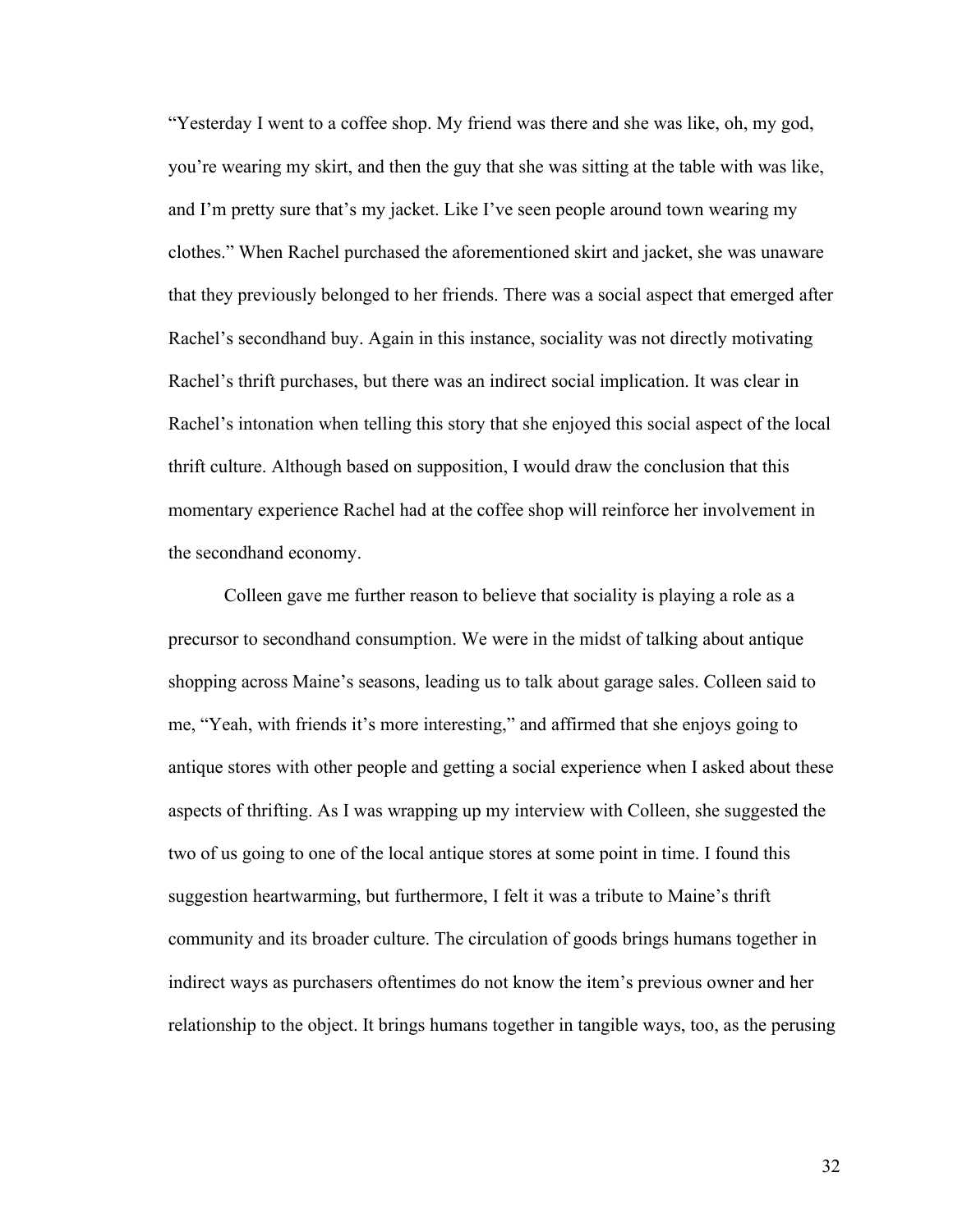of secondhand goods, whether it be at a yard sale, an antique mall, a transfer station or a vintage boutique, is oftentimes enjoyed in the company of friends.

#### Economic Motivations

Better prices, a term interchangeable with lower prices, was a substantial motive underlying participation in Maine's reuse economies. As this theme emerged when coding my interviews, I termed it "frugality." Lena brought up the lower cost of used goods at various points during our conversation. One of these instances followed my question asking if she ever participated in online secondhand markets, and I learned Lena does shop on eBay from time to time. She indicated to me that she was in the market for a gel mattress that was not necessarily brand new, but was unused. She found one on eBay that was encased in damaged packaging, but had never before been used. For Lena, this was exactly was she was looking for, mainly because a "secondhand" mattress would be less costly than one that just came from a factory: "For this, you know, this was a special item, and I knew I could probably get it cheaper than buying a new one… It probably saved me \$100, so it was worth it." Lena admitted that going out and buying a brand new mattress would have been more time-efficient, but she was weighing the time cost against the monetary cost, concluding that it was less "costly" overall to find a secondhand mattress that was not actually used.

Frugality is a reminder of rational choice theories related to neoclassical economics, which assert that consumers act according to their personal values, ranking an array of scarce means, weighing costs and benefits, and ultimately maximizing personal utility by selecting for the highest economic benefit (Isenhour 2007). Here, economic benefits are considered in an encompassing sense, accounting for qualitative benefits,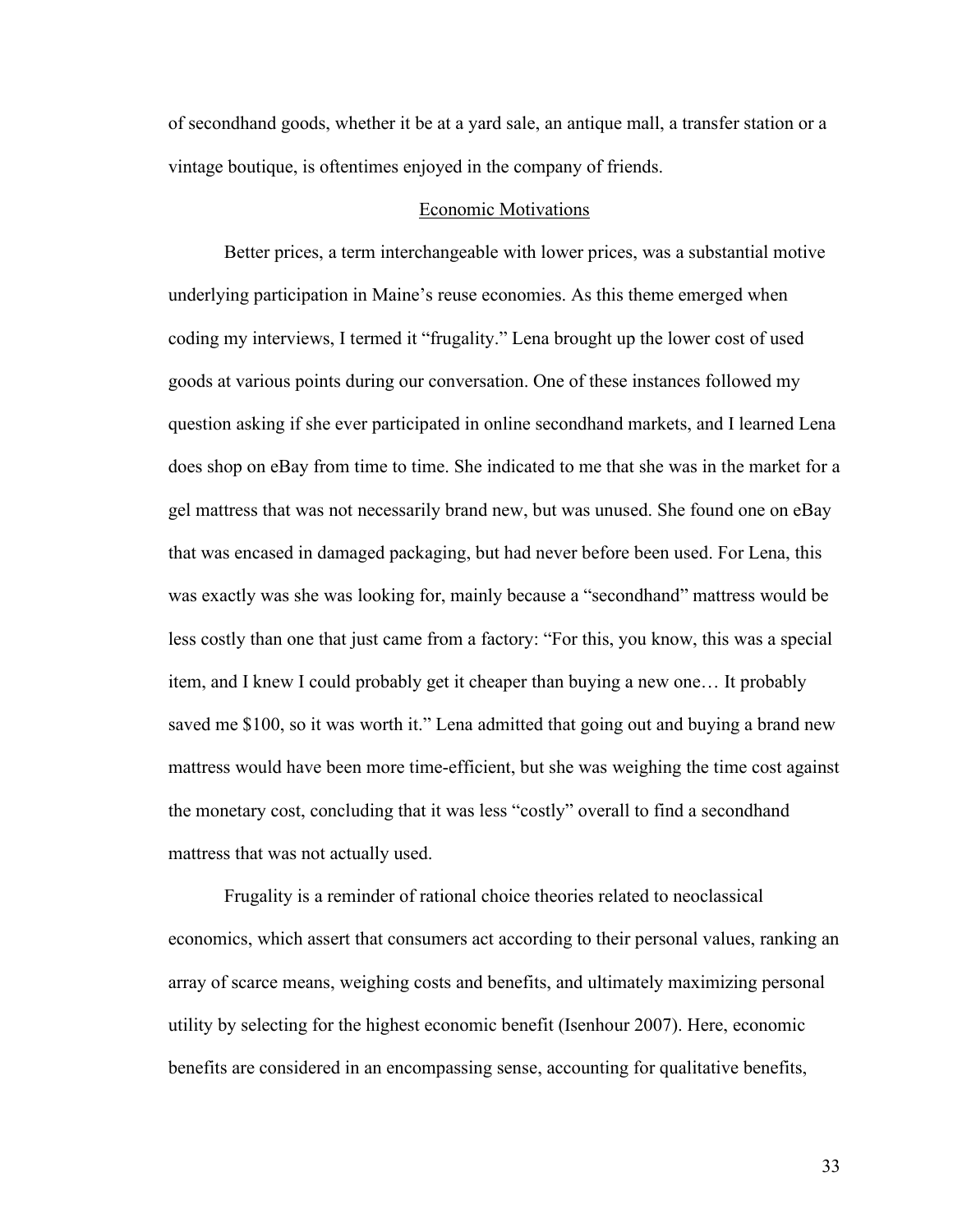which are not always commensurable. In Lena's case, the quantifiable price of a new mattress was more costly than the relative unquantifiable cost of time. This decision was based on Lena's set of values, which naturally vary from other people's value sets. Other consumer-citizens would perceive Lena's situation differently, and would interpret the search for a "secondhand" mattress as more costly than simply going out and easily acquiring a brand new one. This speaks to the idea that rationality is dependent on the market participant.

Frugality arose in my conversation with Lena, along with five of my seven other interviews. Amy's interview unveiled cost as a driver behind her secondhand purchases. When asking Amy why she buys used items, she responded simply and bluntly: "Because I'm cheap." She said later, speaking for herself and the population in general, "Money is what motivates people." Amy's foundation for this statement was her experience running the St. George transfer station. When I asked her if she would be willing to sit down for an interview with me, I was entirely unaware that she was actually running the operation. She was dressed in unassuming clothing and was walking around the interior of the transfer station with her mother. Although my objective was to recruit interviewees who were participants in the secondhand culture, rather than sellers, Amy offered substantive insight as she fell under both categories. She took over the operation after acquainting herself with the previous manager by frequenting the transfer station as a consumer, primarily buying secondhand items for her children.

Rachel, like Amy, was motivated by both the quality of older, used items and the lower cost that tends to go hand-in-hand with secondhand consumption. Regarding the circulation of goods in general, Rachel said, "It has become more financial for me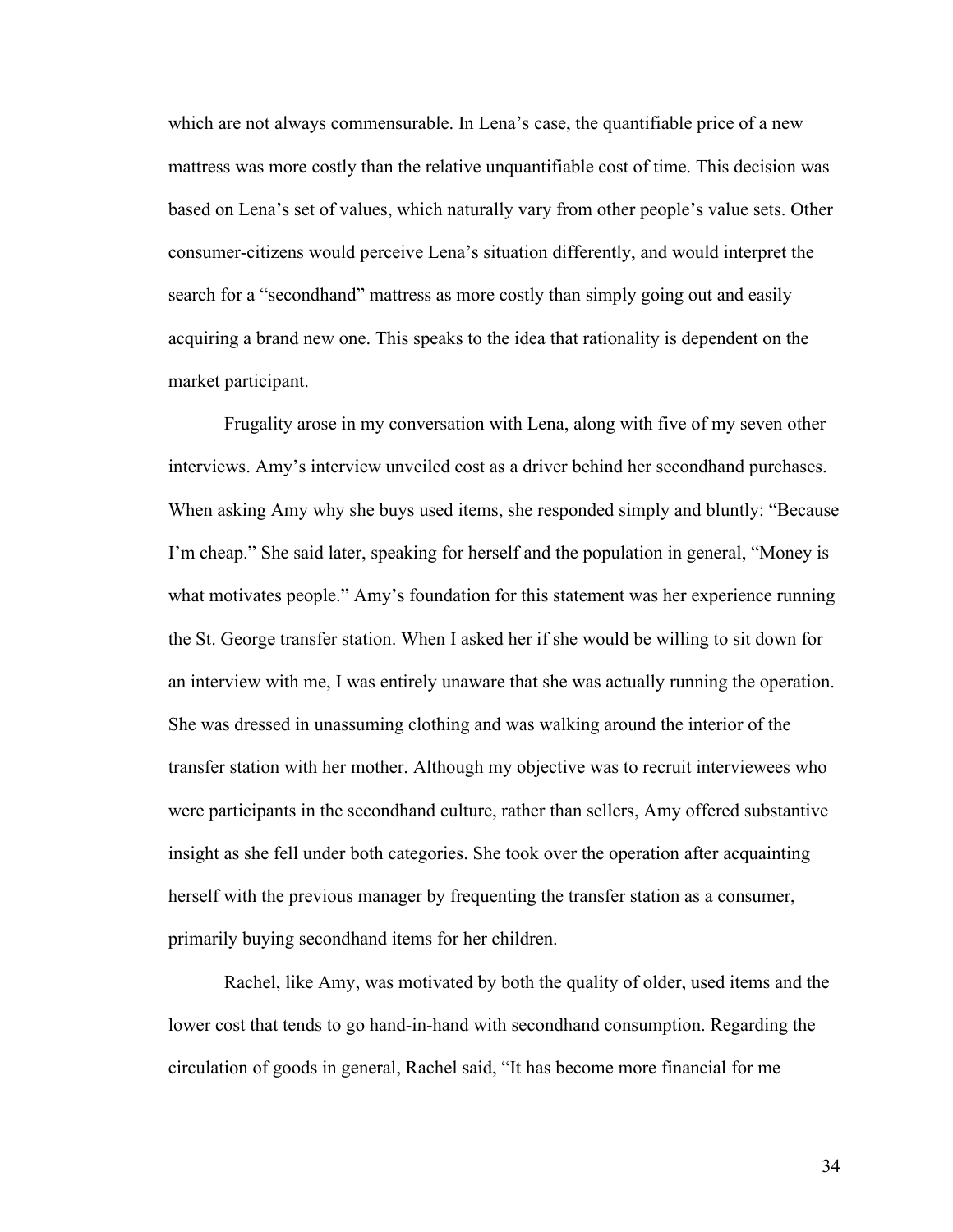because it is something that I make money off of now. So I'll go to Goodwill for myself, but when I go to Goodwill, I'm also looking for things that I can sell, like resell, for a little bit more of a profit. I try not to mark things up too much because so much of what I love about thrifting is that you can find really cool stuff for a deal." Of my eight interviewees, Rachel was probably the most involved in Maine's reuse culture and economy in a multi-dimensional sense. She not only bought most of her clothes from vintage boutiques and secondhand stores, but she also resold her reused clothing. On top of both of these forms of participation, she worked at a Portland thrift shop, acquainting herself with other members of the local thrift community.

For Michelle, too, money was a notable variable constituting her motivation set. When she was telling me about her and her husband's first home in Stow, Maine, she reflected, "One of the things that I loved about that whole process of buying and setting up a house is we bought most of our stuff used. One, it's less expensive usually." She continued on to add that decorating a home with used items meant that the furnishings had a higher quality and the overall process was fun, too. Michelle returned to the concept of cost when I asked about her involvement in both online and physical secondhand markets, and if there was equal participation between the two forms. She communicated to me that she now buys more used clothes online as opposed to Goodwill, where she used to shop "almost exclusively," and building on to this point, "Initially I started, I think, going to a lot of [Goodwill's] stores later in high school and then into college mainly because I realized, oh, wow, I can actually get some decent clothes for cheap. And like when I was early in my career, I needed professional wear. I just didn't have it and I couldn't afford it." Although Michelle no longer shops for clothes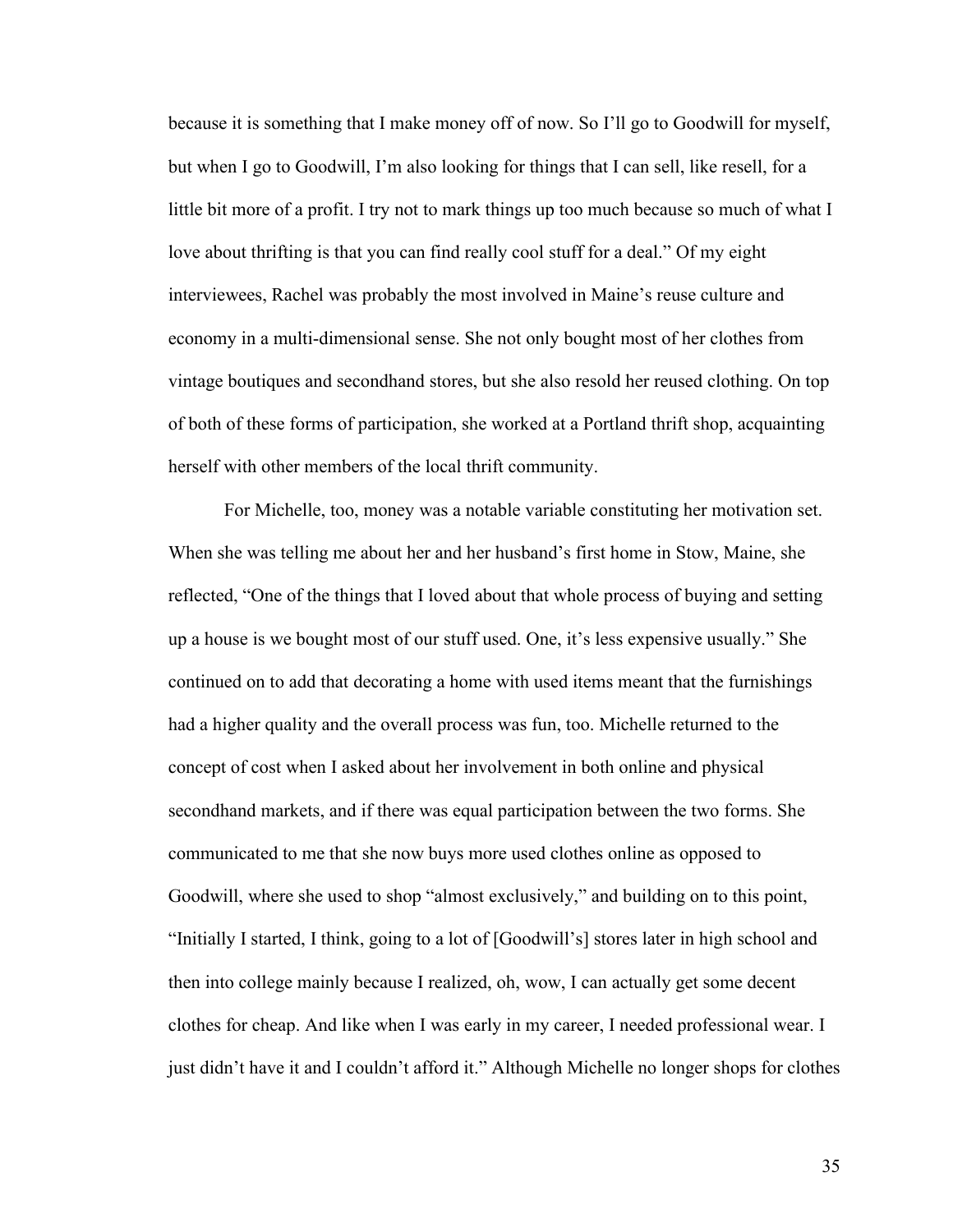at Goodwill like she used to, she continues to buy used clothing, but more frequently on online markets, like eBay, where she feels she has more buying flexibility. At the point where Michelle is in her career, cost is no longer as important as it once was, and motivations like quality and serenity/enjoyability are more distinct. Nevertheless, frugality has historically influenced Michelle and still has lingering effects in her current motivation set.

Colleen was no exception when it came to price-consciousness and its relevance to participation in Maine's secondhand economy. She told me she buys items that look brand-new, but are actually very old, and extended this point, revealing to me, "Also I have kids and I don't have a lot of money. I don't want one day to go into debt. I want to leave them something that they can appreciate." For Colleen, she can buy used goods that display a comparable or higher quality to that of new goods for a lower cost. With these two characteristics combined, secondhand shopping offers a win-win opportunity. Colleen also brought up cost when anecdotally sharing her excitement about a china set containing 175 pieces, as well as purses she bought secondhand for what she considered a steal. I didn't prompt these stories by asking about cost; prices naturally arose in the course of conversation, leaving me no doubt that the lower cost of secondhand goods encourages Colleen to participate in Maine's reuse economy.

Lastly, Abe, indicated frugality as a clear push behind his secondhand consumption. I met Abe at Portland Gear Hub, where he gave me considerable insight into the organization's mission. Asking where Abe tends to do most of his secondhand buying, he told me, "Thrift stores, Craigslist. I don't really buy much anymore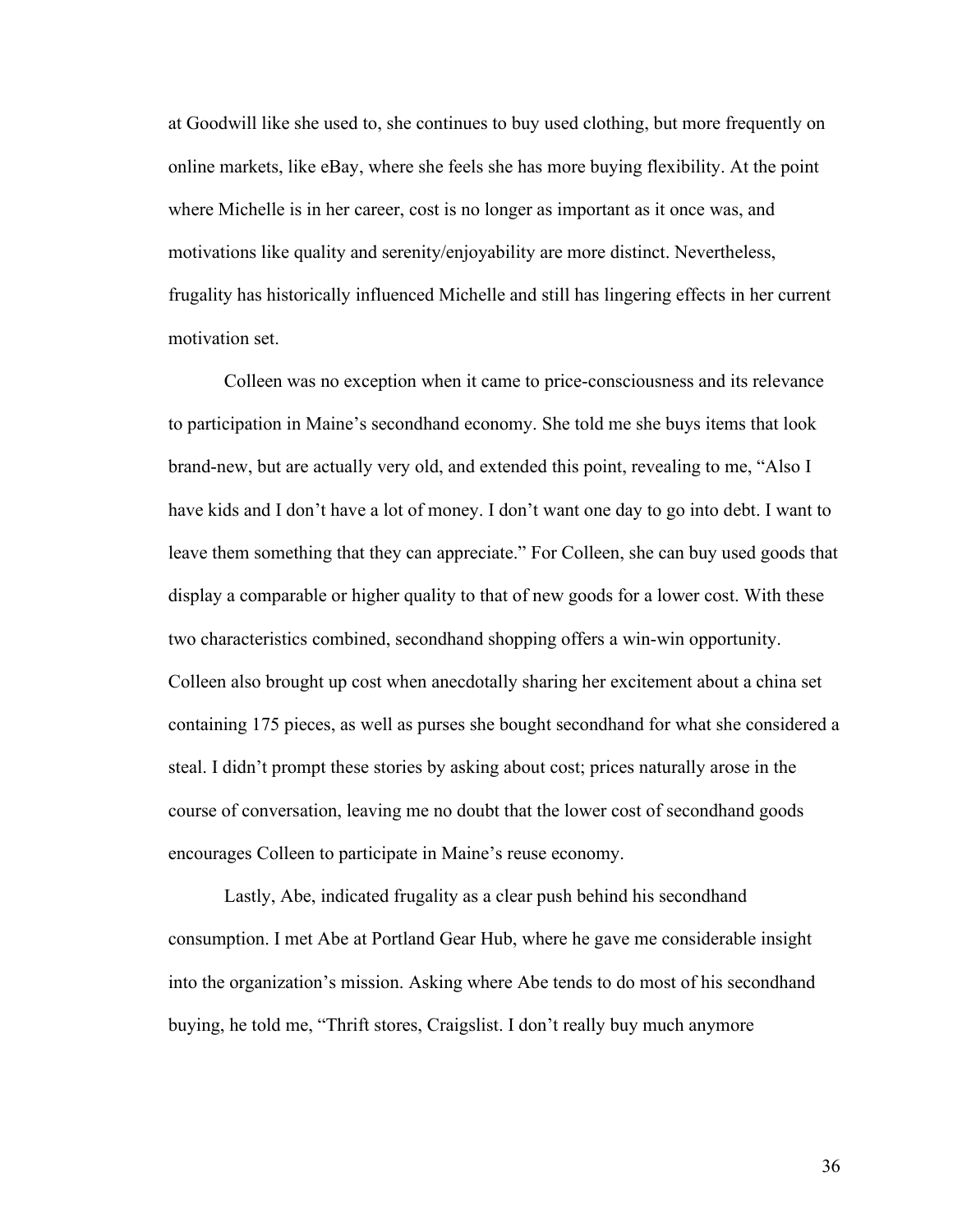honestly... I'm thrifty... I'm just kind of cheap." Here, Abe mirrored Amy's selfproclaimed "cheapness," which I am labeling as frugality.

#### Critical Motivations

In addition to the individualist motivations - - encompassing nostalgia, serenity and questing - - the social drivers, and the economic impetus behind reuse, two critical categories were identified: quality and environmentalism. I will first focus on quality as it was a major motivational dimension of secondhand consumption across my interviews. In fact, quality was such a significant factor that it emerged in seven of my eight interviews. Here, I am referring to the higher quality of older, previously used items compared against newer, mass-produced materials. In my first interview, with Amy, I began talking about the environmental implications for secondhand consumption, to which she contributed, "I look at the new stuff and I'm like, ugh, more junky Walmart stuff - - that's not even going to last a year…Okay, that's brand-new but its' not even good." It was implicit in Amy's language that she was comparing "Walmart stuff" to equivalent products from an older time.

Rachel also revealed to me that, although she mentioned avoiding Forever XXI due to the volume of merchandise in the store, she probably would not shop there anyway, supplementing that statement with, "I used to make my own clothes, and I really like when things are well made. So I try to look for that when I'm thrifting… I try to look for things that are durable and like classic and well made." Rachel's experience with fabrics made her senses adept at detecting the quality of materials, allowing her to discern between well and poorly made clothing.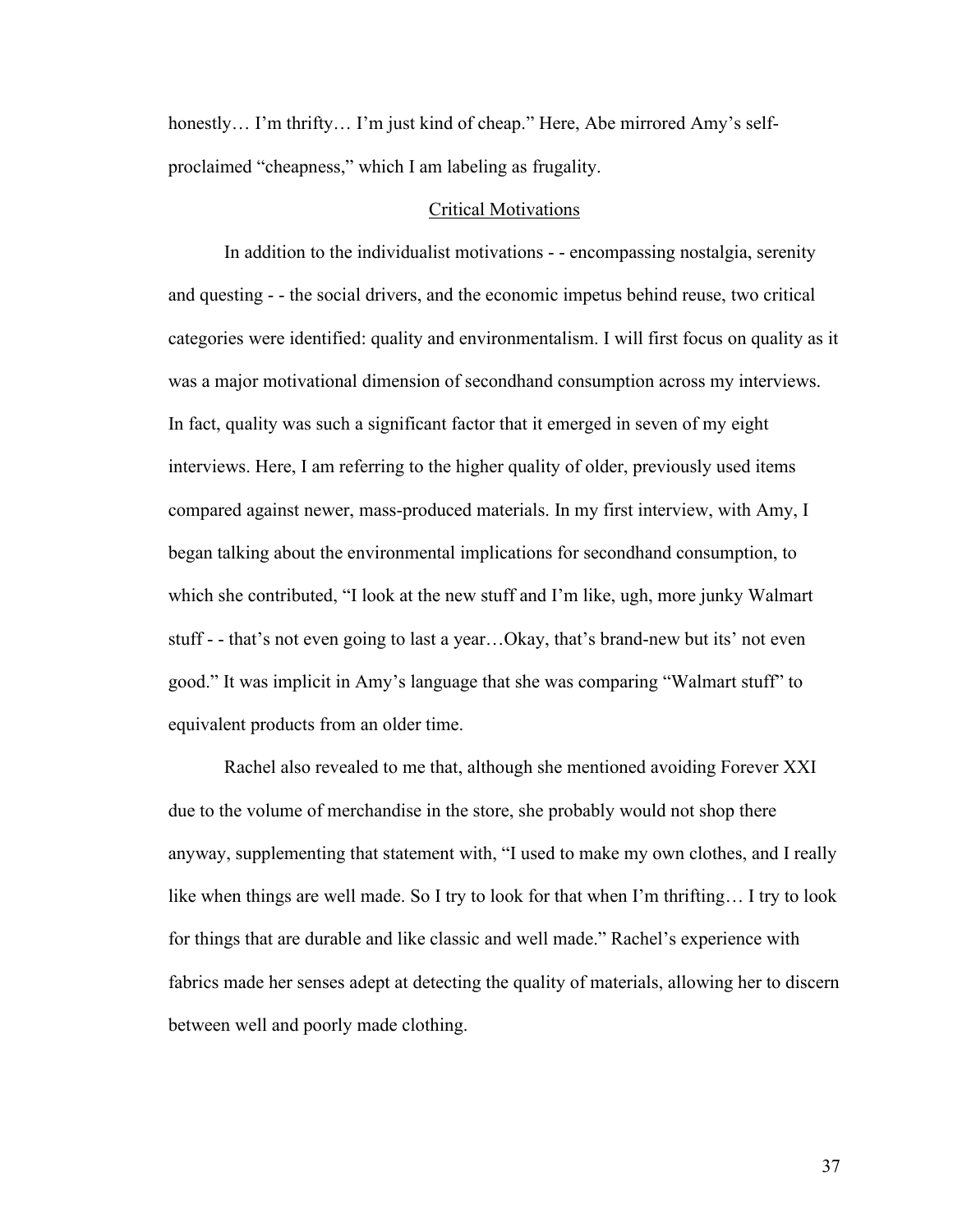Jack, another research participant, with whom I conversed briefly, distinguished vintage vinyl records from those that are mass-produced today. I learned that Jack and his wife, a younger couple, had recently moved to Portland and were struggling a bit to get by. While we were standing in Moody Lords, Jack was flipping through the store's vinyls, admiring, "This isn't just like a pile of garbage vinyl, it's a pile of good vinyl that's selected." He continued, "It's not just piles of like people's old stuff. It's people's old stuff that's worth keeping around." This statement can be tied back to Douglas Holt's idea of "consuming as classification," and more specifically his subcategory of "classifying through objects." Consuming as classification is served to both build affiliation with other consumer-citizens and enhance personal distinction. When consumers classify through objects, they "have adopted a variety of classificatory practices that serve to demonstrate their association with these objects to self and others" (Holt 1995, 10). I am not sure if Jack ended up purchasing any of the vintage vinyl records he was touting during our conversation, but the ideas he expressed indicated where he stood, at least ideologically, on vintage vinyls as opposed to mass-produced vinyls. Simply talking about the superiority of vintage to modern, Jack distinguished himself as someone who understands value, and therefore holds a separate social position to those consumers who do not hold his same views. Although my conversation with Jack was concise, I ascertained that the quality of older, previously used items was a prominent incentive for his participation in Maine's reuse economy.

David, a shopper I met at Portland Flea-for-All, spoke highly of the quality of older items. My conversation with David, like mine with Jack, took place inside the store where I met him. I asked David what interested in him in the antiques at Portland Flea-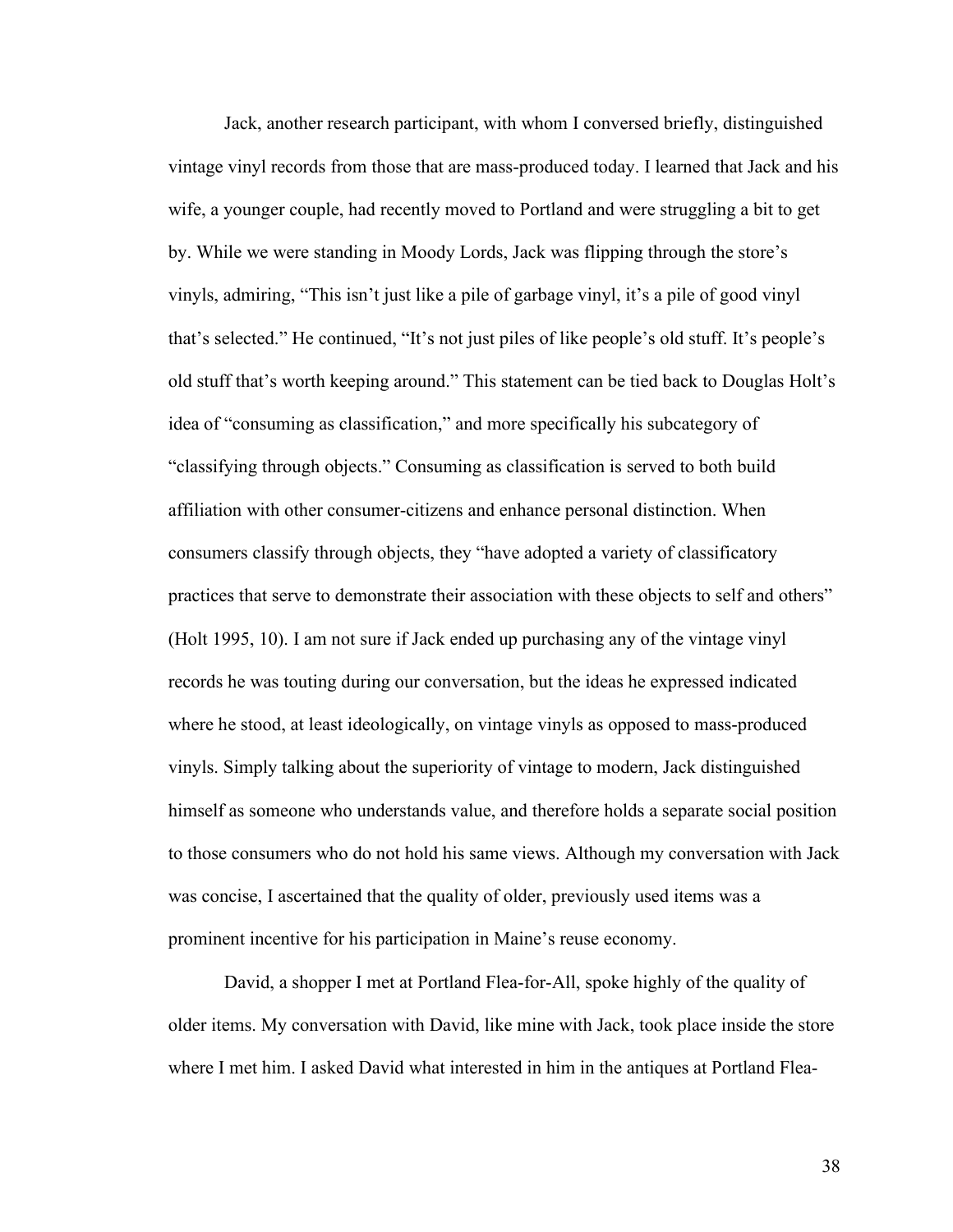for-All, to which he responded, "It's the quality, and in this day and age that we live in, everything is mass-produced, so quality just isn't there. And if you have something that you find in an antique store or a used clothing store, you're going to get quality that is far superior than anything that we find today." While I was conversing with David, he was holding a seemingly high quality belt in his hand that he intended to purchase, prompting me to ask if he buys hardly anything firsthand at this point in time. He told me, "I try not to. I mean, because even if you find a piece of furniture, you find that it's not going to last… If you buy something that's of quality made in the 50s or the 60s, it's going to last you a lifetime." For David, the longevity of an item matters more than the immediate satisfaction of a new item that will serve its purpose only momentarily before it deteriorates. This sentiment was echoed in my conversation with Michelle.

The quality of reused goods was an apparent motivating force behind Michelle's role as a consumer in the secondhand sector as well. Throughout our conversation, she referenced the butcher block table she purchased as a gift for her husband: "It was definitely used, maybe even handmade but like well made… It's just super durable. We've had it for years now." Branching off this point she made about durability, she proceeded, "This time… I'm really even more committed I think because I know we're going to be in this house, and I want to buy things that are durable." Here, Michelle was referring to her commitment to buying secondhand pieces that are well made for a house that she and her husband are settling into and making a home. After commenting on the fact that I received Michelle's motivation set as largely characterized by product quality, she responded, "It really is, yeah. I mean, in the purchasing that we're doing now, like we're buying lifetime pieces… I obviously don't want to break the bank, but [I'm]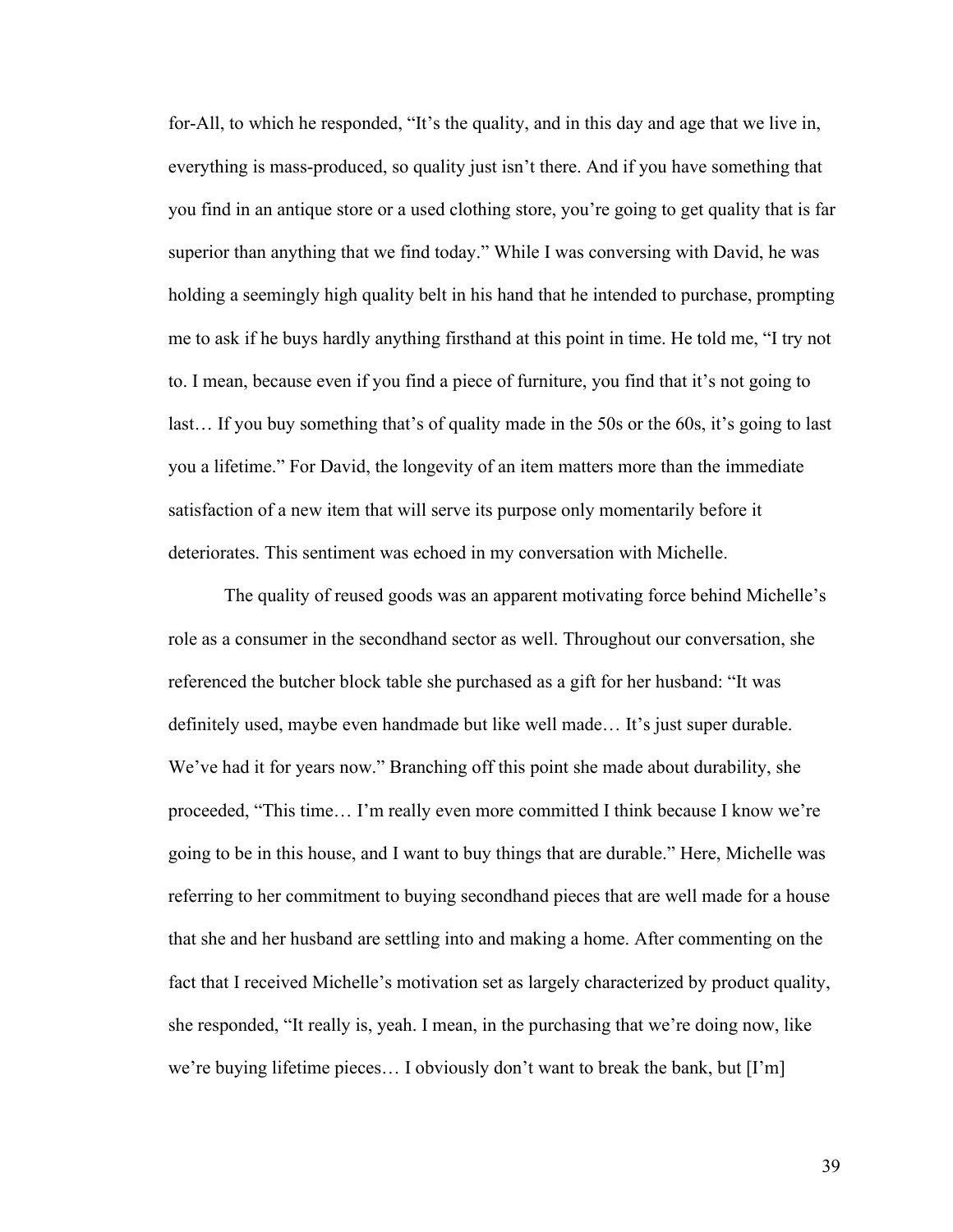helping [my husband] think about these as investment pieces, like higher quality, not going to break." Michelle made clear that she regarded used pieces of higher quality as investments, and accordingly sought out previously owned antiques. It was also evident to me that, because she and her husband were furnishing a new home, the used items she was seeking were not intended to be additional to new items, but were actually replacing the purchase of new items.

Again, quality revealed itself as an overarching motivation behind the purchase of reused goods throughout my interview with Colleen. Recalling the pieces for sale at the Central Maine Antique Mall, where I met Colleen, she said, "You can see the stuff there sometimes. It's very high quality, a good quality." A few minutes later in the conversation, she states simply, "It's just the quality," in a way capturing her incentive for secondhand purchases on the basis of quality entirely. I asked Colleen if she had a particular used item that she considered her most treasured and she did. It was her wedding dress. Although the dress was found in Burlington, Vermont, rather than in Maine, the quality of the dress was an important element for her. She envisioned herself in the Burlington shop when she found the dress: "The lace was still intact," she said. Of course, the dress held sentimental value in and of itself as it ended up being worn on her wedding day. On another note, the dress was as memorable as it was because it was vintage and because a delicate fabric like lace was not only a part of it, but also in favorable condition.

In a seventh instance, the notion of quality permeated an interview with a research participant. This interview was with Lena, whom I met at Portland Flea-for-All, but unlike David, I had an extensive conversation with her. Lena happened to live in the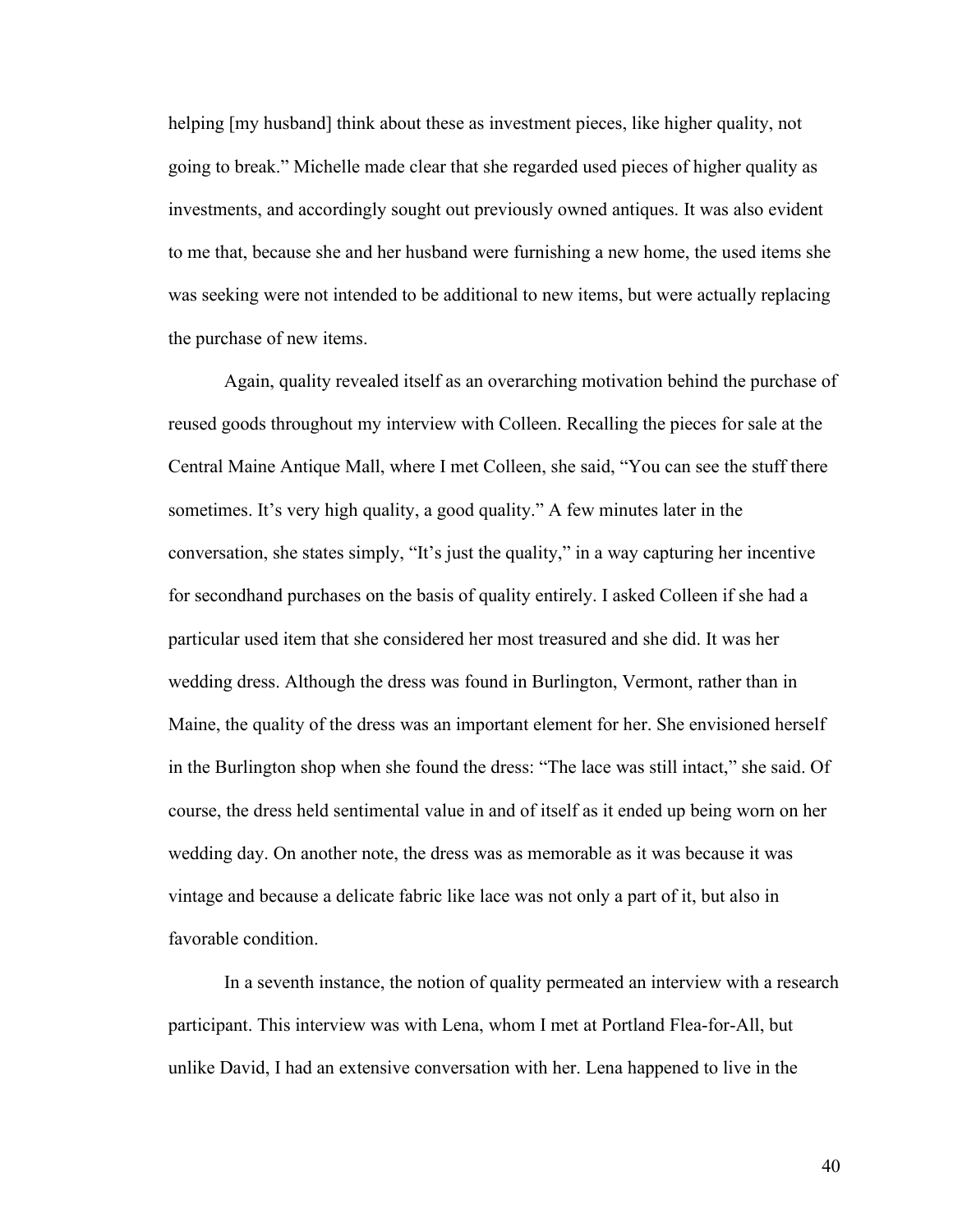apartment above Portland Flea-for-All. The geographic convenience of the antique store was undeniably a reason behind her decision to shop there, but there were other distinct motivations, as well, including the quality of antique products. Within a minute of the interview with Lena, she was telling me, "I find that the older products that they have are superior to newer products that I bought, in other words, the retro stuff I might buy at somewhere like Wayfair or Overstock is of lesser quality than the actual vintage things… It's always better quality, the older things, as long as you're talking about, you know, at least 50 years ago." Lena's language, at some points, reflects that of David's verbatim, as they both speak about the superiority of older items. Interestingly, I recruited them both at Portland Flea-for-All. Lena also discusses quality and prices simultaneously as they relate to the pieces she finds at Portland Flea-for-All: "I can get - - you know, it might be a used piece, but its price is so much better and in better quality that I'm - - I'm just better off going there than I am anywhere else." These two elements of cost and quality, especially as they are perceived as lower and higher, respectively, reinforce Lena's inclination to shop in a secondhand market.

The final motivational factor influencing participation in Maine's secondhand economies was a critical one that I was initially most interested in when proposing my research: environmentalism. As there is substantial current and increasing evidence that consumption of used goods shows positive implications for mitigating climate change, as discussed in the literature review, I was inclined to learn if environmental consciousness influenced consumers' decisions. I found that environmental awareness appeared in five of my eight interviews to varying degrees and in differential forms.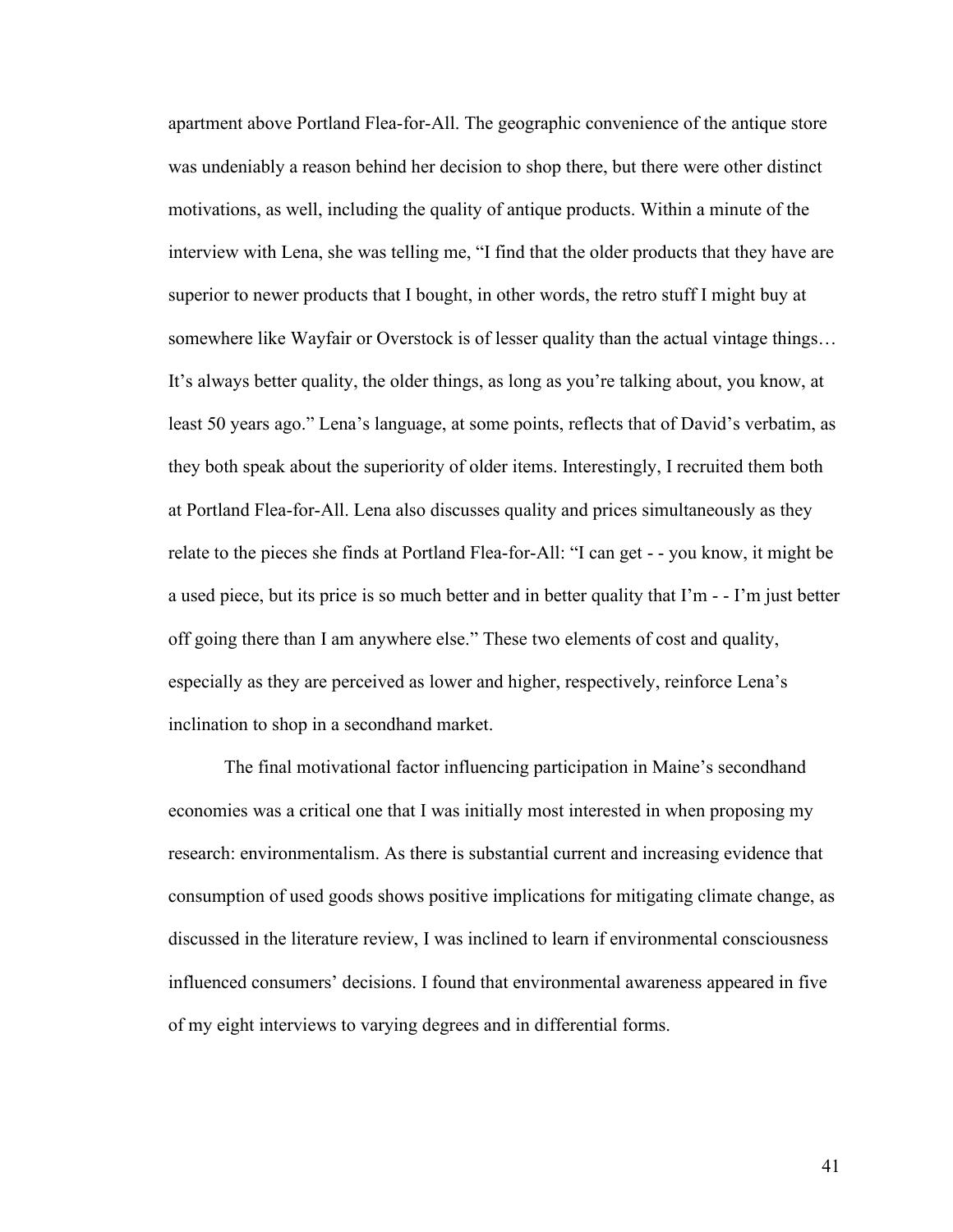The first appearance of an environmentally-focused statement was during my interview with Amy, who runs the St. George transfer station with a mindfulness about consumer waste. When asking her about how she discerns between donated items that hold potential for resale and those that are not fit to be reused, she told me, "This time of year when I have to basically get rid of the stuff, you know, I will try to make it go to its rightful spot. Like if something's half wood and half metal, I'll rip the wood part off and, you know - - so it's not all just going in a landfill somewhere." Although this statement is related to Amy's role as a waste manager rather than consumer, it is still a point worthy of mention. If anything, it provides a sense of hope for waste management, especially in the context of Maine, where there is already a culture shaped around reuse (Isenhour et al. 2017).

Although it was not an overarching feature of my conversation with Rachel, environmental awareness did come up a couple of times. One of these instances was when I asked Rachel explicitly if environmental motivations play any part in her thrifting, and she replied, "It does blow my mind the amount of textile waste that goes on… Yeah, I mean, I try to be environmentally conscious in my thrifting." Rachel did not elaborate on this point, so I am inclined to believe that her statement was likely made due to my question prompting it. On the other hand, she did mention textile waste, which is not something that came up in any of my other interviews, making it a niche subject that not everyone is consciously making a point to discuss, at least in the context of my research.

In my relatively brief conversation with David, environmental awareness emerged, but again, this was due to my initiation of the topic. I asked if environmental consciousness is part of what brings David to places like Portland Flea-for-All or if it is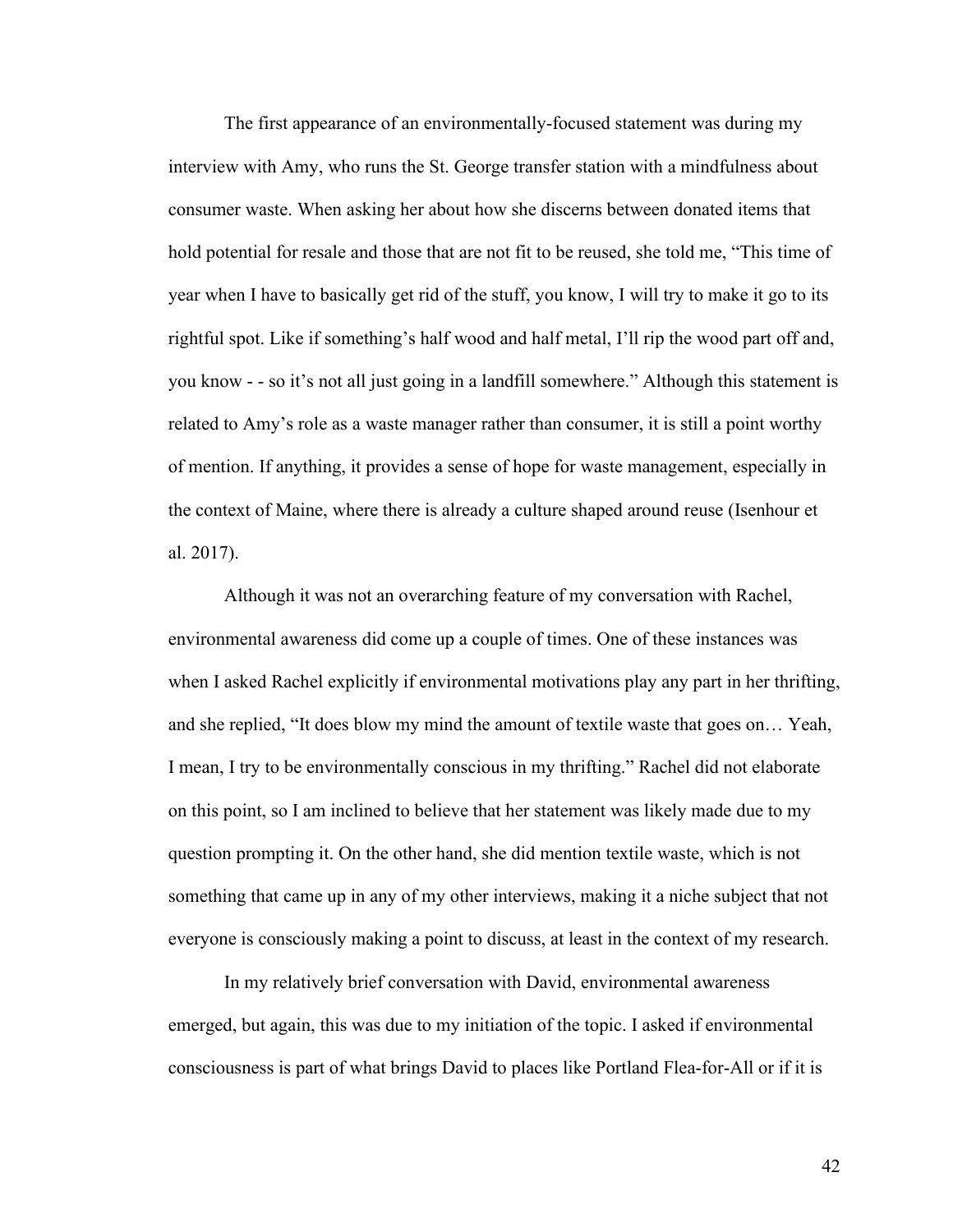the quality of antiques, which was unquestionably the principal driver for David's visit to the antique shop on that particular day. He told me, "I think it's a little of both. I think people nowadays are more conscious and they want to preserve the environment, and a lot of things will eventually end up in a landfill, and it's a shame because people are all about consuming. I think there's a shift, and I think that's what brings people out to places like this." Although David began his response by saying that the combination of environmental consciousness and material quality collectively gravitate him toward the reuse market, he continued by talking about the consumer population in general. It is encouraging that David perceives a shift in consumer culture towards secondhand economies, although I am not entirely positive that environmentalism drives David's personal involvement in Maine's reuse markets.

In the cases of Lena and Michelle, I was left with no doubt that environmental consciousness motivated these women to consume in Maine's secondhand markets. Lena told me about a recent experience that reaffirmed her distaste, perhaps even her disgust, for consumer culture. As she recently moved to Maine from California, she was in the market for staple items, like dining room chairs. She was not having luck finding what she was looking for at Portland Flea-for-All or other local thrift stores, so she purchased two dining room chairs from Wayfair, an online store. Before diving into the substance of the story, she said, "This is a terrible story."

As the story went, Wayfair sent her two chairs of the wrong color, but after Lena contacted the store, they simply told her to keep the chairs and that they would send her two new ones of the correct color. Again, they shipped Lena two dining room chairs of the wrong color, and again they told Lena to keep them. Lena attempted to obtain the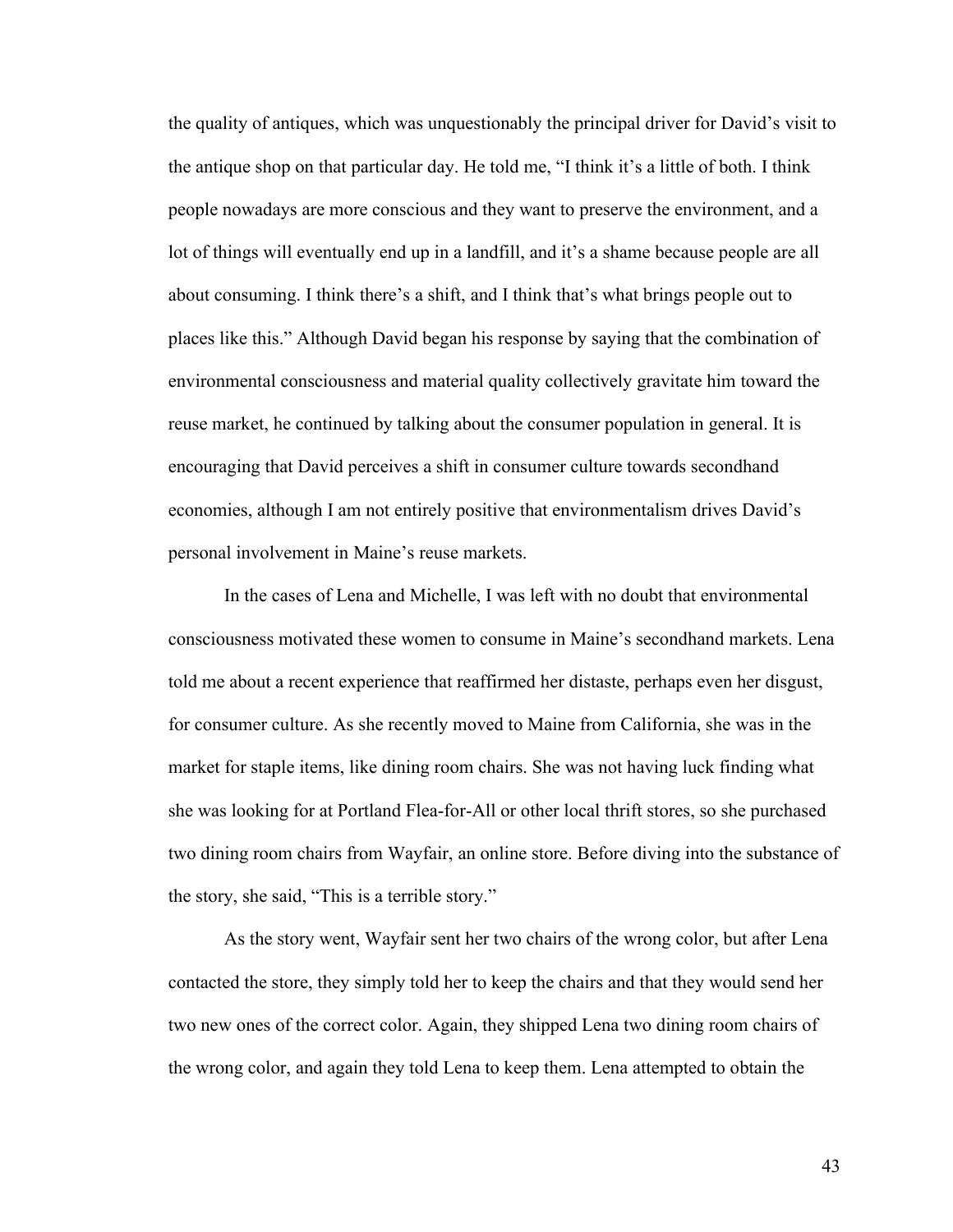chairs she initially ordered from Wayfair and once again, almost unbelievably, they sent her two chairs she did not order. "So I have six chairs that I don't want and they don't want them back... And I just went, god, this is just gross. I mean, it's just  $-$  it's just an obscene excess… And that is one place where I went, you know, we just have too much and we use too much," Lena said to me after sharing her experience with mass market retail. This incident made Lena realize, or re-realize, she told me, that she is better off shopping at a place like Portland Flea-for-All.

Lena also told me that she is more conscious of the throw-away attitude after having a job in California that earned her an ample salary, leading her to embody the epitome of a Western consumer. Now that she is not working like she used to and is on disability, she has taken a step back to grasp consumer culture and the ripple effects of it, like her incident with Wayfair. I asked her if there were any other specific events that have made her more conscious of rampant consumerism. She told me, "Well, many years in California, because California has a real awareness of that, and having a child… Having people I've surrounded myself with are very conscious, and I have also become that way just the same as them and understanding where they're - - what they're talking about… Really, when you're raising a child, you're just more aware of your footprint in the world. So I just gradually became more aware or awake." Lena also confided to me that she was homeless for a couple of months at one point. For Lena, her differential experience as a mother and someone whose socioeconomic status changed, in a rather extreme way, shaped her view of consumerism, and therefore the ways in which and the spaces within which she consumed.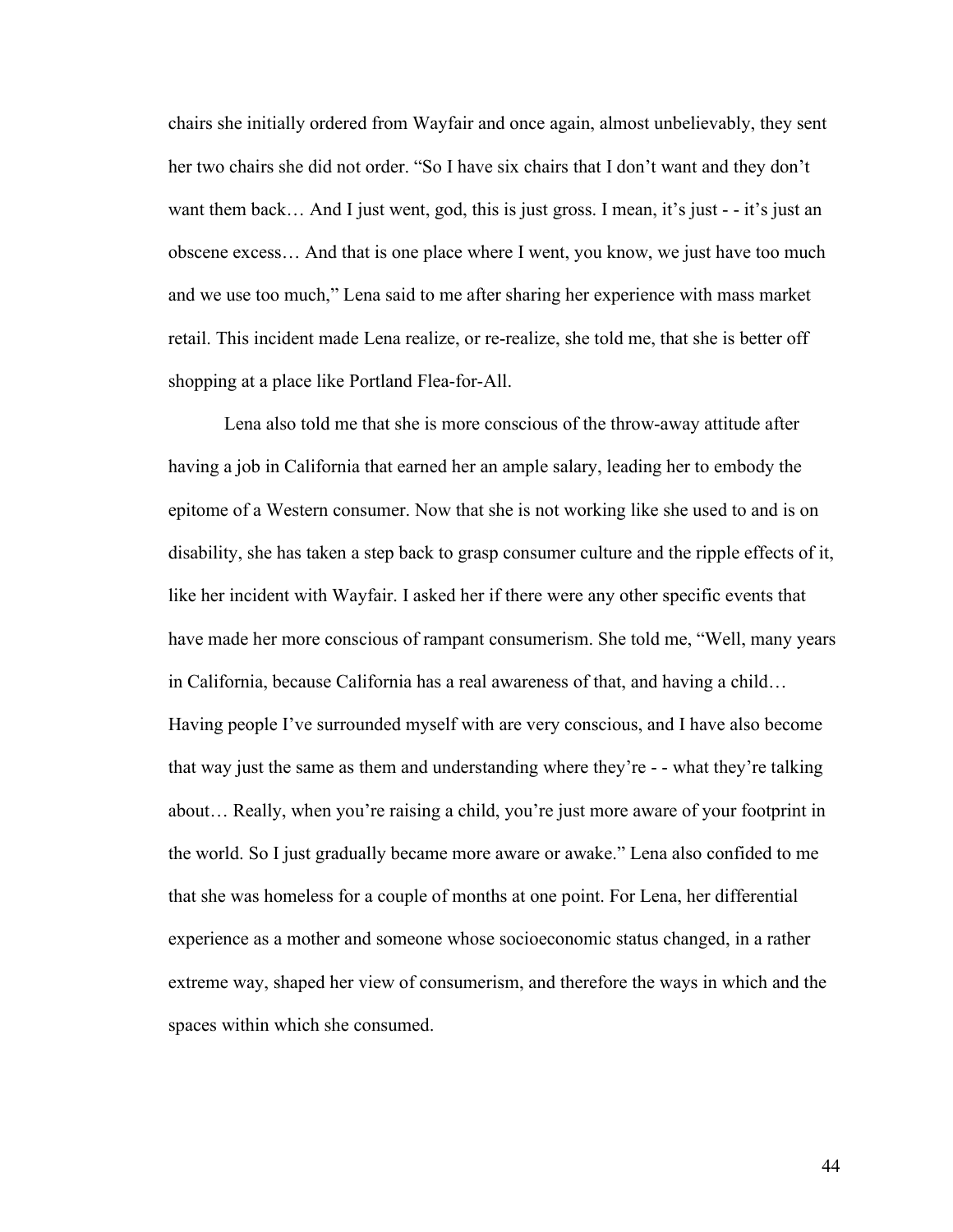Environmental motivations are oftentimes bound up with counterculture ideologies, as expressed in Lena's case. The moral economy perspective illuminates factors beyond personal costs and benefits, considering moral concerns that drive ecological consumption. "Moral selving," as captured by Barnett and his colleagues, is a perspective through which consumers are motivated to act righteously, and believe that they can shape an ethical self-image with sustainable consumption (Barnett et al. 2005). When moral selving occurs, a consumer is integrated into a global network of progressive and well-educated citizens who are striving toward social and ecological sustainability (Isenhour 2007). When Lena identified with her environmentally conscious friends - adopting some of their perspectives and using them to inform her own decisions -- she was undergoing the process of moral selving.

Although Lena was clearly driven to consume in secondhand markets for environmental reasons, among others, Michelle was my research participant who was most forthcoming about her environmental concerns. Michelle and I were talking about the stories that objects carry, mentioning how a material's antiquity is correlated to its historical depth. I was saying how a new object, fresh from a factory, does not hold much meaning to most people, and she continued, "But it's funny because I tend to think about the origins of those kinds of items more than I do the used items… I think because I'm more concerned about the impact and it scares me a little to think about like - - I don't really know where this came from… It could have contributed to rain forest deforestation or plantation cultures, that kind of thing. Increasingly - - I don't want to be implicated in that kind of system, but sometimes I don't have a choice, so it creates this kind of like buying anxiety, I guess, that maybe I just feel released from when I buy something used.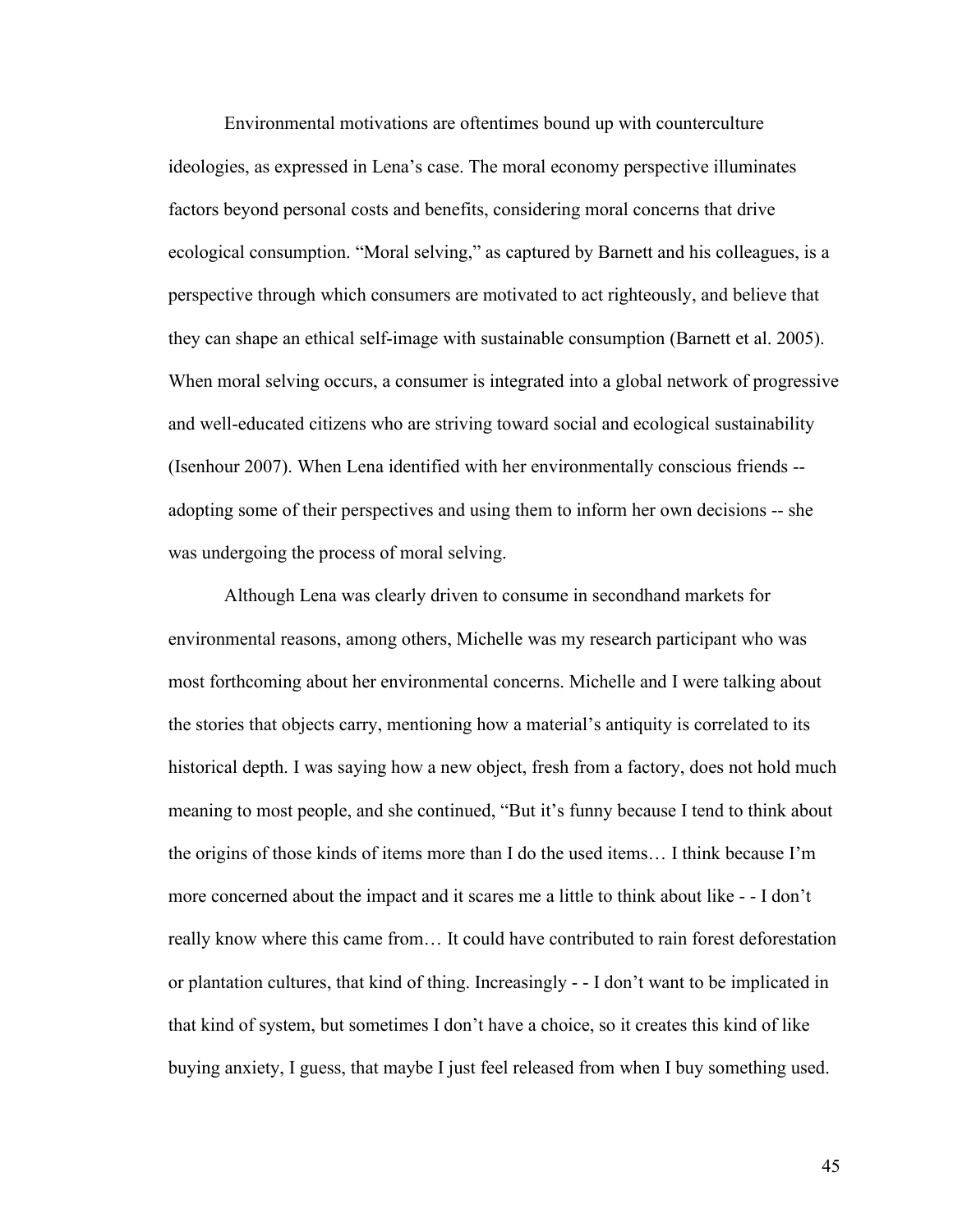So then I don't think about the origins at all." This statement provided an unquestionable link between Michelle's mindset, which was constituted by ideas as well as emotions, and a subsequent approach to consumption.

As a follow-up, I asked how the environmental implications of reuse arrived at the forefront of Michelle's approach to consumption, and again, she provided me with a clear answer: "I think it was just an awakening environmental consciousness that has happened after - - in the late years of my undergraduate experience, and then I worked for ten years as a conservation and education director in a nonprofit organization. I learned a lot during that time about energy and resource systems. I got a master's in environmental studies, so - - yeah, I thought a lot about issues of sustainability there." Michelle also told me about one poignant moment during her childhood when she was twelve. She grew up down the road from the Saco River, and during the month of August one year, there was a rainstorm, forcing the river to flood its banks. When this happened, all the waste from the thousands of canoeists over the course of the summer accumulated: "I remember standing on the banks, like that was the moment that I realized, like human interconnection with the environment, like it just became so apparent to me." This one defining moment of Michelle's childhood left an imprint on her that has only been deepened through her undergraduate and graduate studies, as well as her job experience. Her life experiences, including one memory in particular from her childhood, became embedded within her perceptions of the environment and her role within the world as both an environmentalist and a consumer.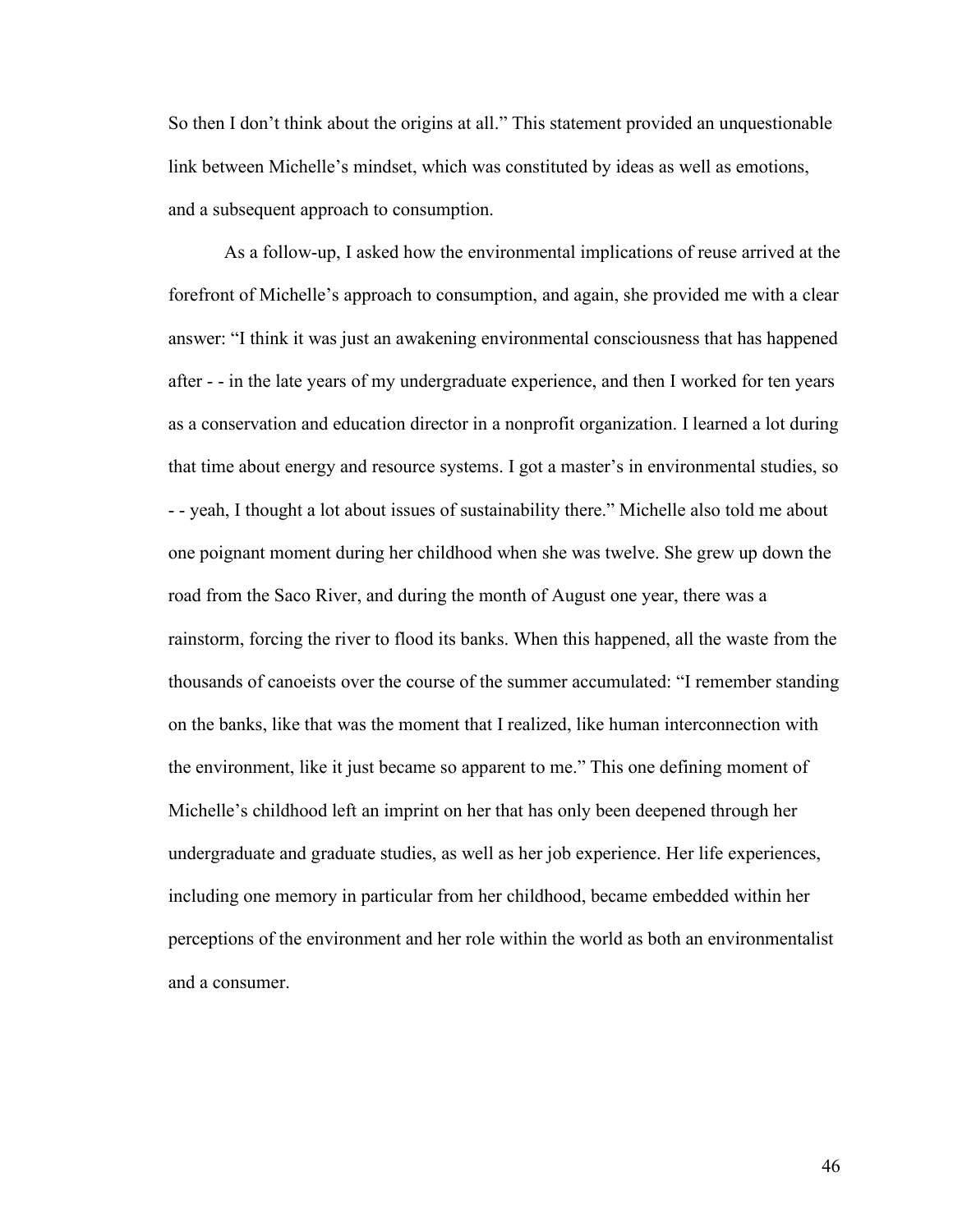### **CONCLUSION**

Replacing the consumption of new goods for used goods has beneficial implications for the mitigation of resource depletion and climate change as a whole. If Maine is to work towards environmental sustainability and economic prosperity, its policymakers must have a robust understanding of the state's reuse markets. Doing so could shape legislation that is best tailored to suit Maine's unique cultural fabric, much of which is stitched by its citizens and their roles within consumer markets. Integral to this understanding is the ways by which consumer-citizens are brought to reuse markets. These avenues are represented by diverse sets of motivations that reflect life experiences. Individualist motivations emerge in the form of nostalgia, serenity and questing, all of which are closely linked to the experience that secondhand markets offer their consumers. In some cases, consumers in Maine gravitate toward the state's reuse culture when they are socially motivated, seeking a stronger sense of identity within a social realm. Yet another influence for secondhand consumption in Maine is economic, concerned entirely with frugality and thriftiness, concepts that permeated the findings of this research, though it should be noted that frugality is not necessarily tied to financial limitations. Lastly, this research found that critical motivations, capturing the desire for quality and concern for the environment, drew consumer-citizens to Maine's secondhand markets.

While these findings are valuable, this research was not intended to be generalizable. Therefore, future research should expand upon this study to generate representative findings. Using this research as a foundation, studies that are statistically representative of Maine can inform the direction of environmental and economic policies.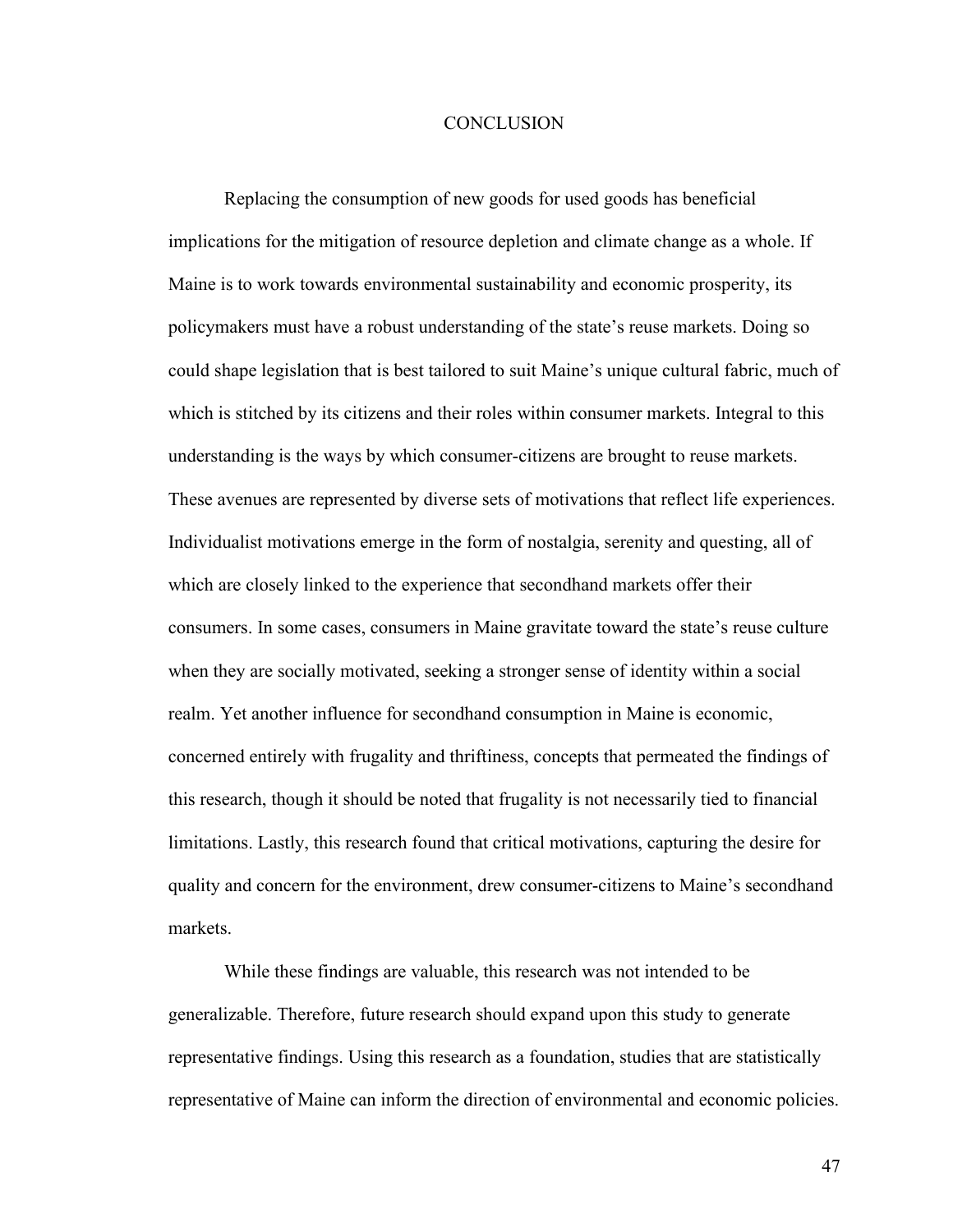Qualitative research enriches quantitative findings, offering anecdotal evidence through ethnographic vignettes. This is the approach that this study takes, and extending it to capture a broader array of diversity will positively nuance the research around reuse culture and economies in Maine.

Maine can look to other regions of the U.S., which are already implementing policies designed to encourage reuse (Isenhour et al. 2017). With increased awareness of the environmental benefits of reuse (Scott et al. 2009; Yan, Bae, and Xu 2015), it is promising that Maine policymakers will be inclined to shape legislation around sustainable consumption. Furthermore, in a state where reuse is already woven into the culture's fabric, it is likely that Maine can implement successful environmental and economic policies. This state has demonstrated a history of economic resilience in the face of recession, and this resiliency has been fostered, in part, by a culture formed around reuse (Isenhour et al. 2017). Weaving culture into policy objectives sets legislation up for success. Policymakers can carve policies, using the insight gained from a multi-methods research approach, incorporating the myriad values that Mainers hold when it comes to consumption.

The topic of consumption is increasingly relevant and different approaches to it are progressively urgent as the globe faces climate change. A significant driver of climate change is resource degradation and depletion. This means that reducing the demand for new products, and therefore new resources, is an adaptive approach that consumercitizens can take. Climate change mitigation and adaptation can be undertaken on an individual level, yet this is too small of a scale when it comes to combating climate change. Additionally, federal, state and local legislatures must work to craft legislation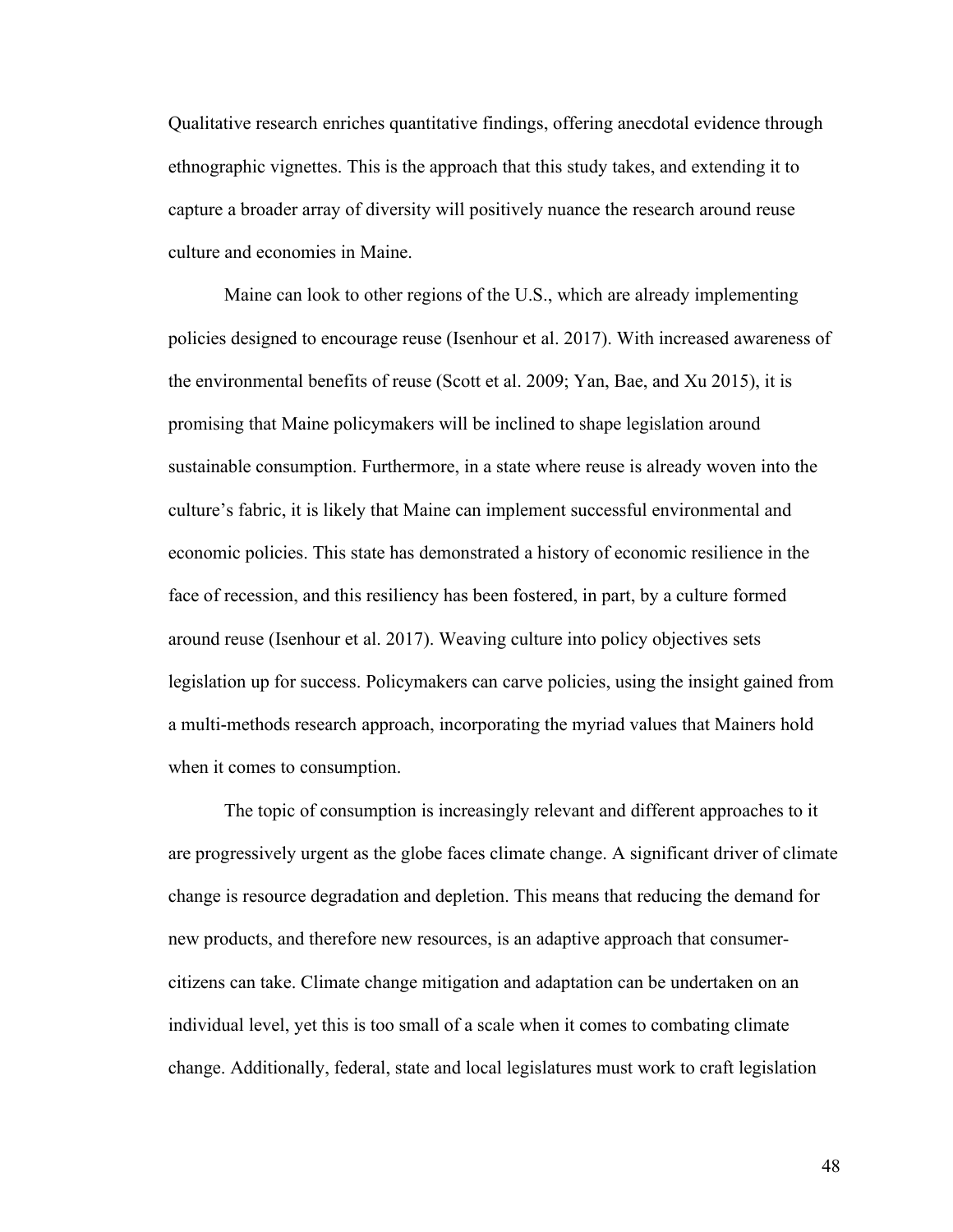that aims to mitigate climate change and set its constituents up for adaptive success. The reuse sector is an area of promise in the context of climate change mitigation. Understanding the intricacies of Maine's reuse markets and culture, like the underlying motivations compelling citizens' secondhand consumption, is necessary for effective legislation on both environmental and economic dimensions.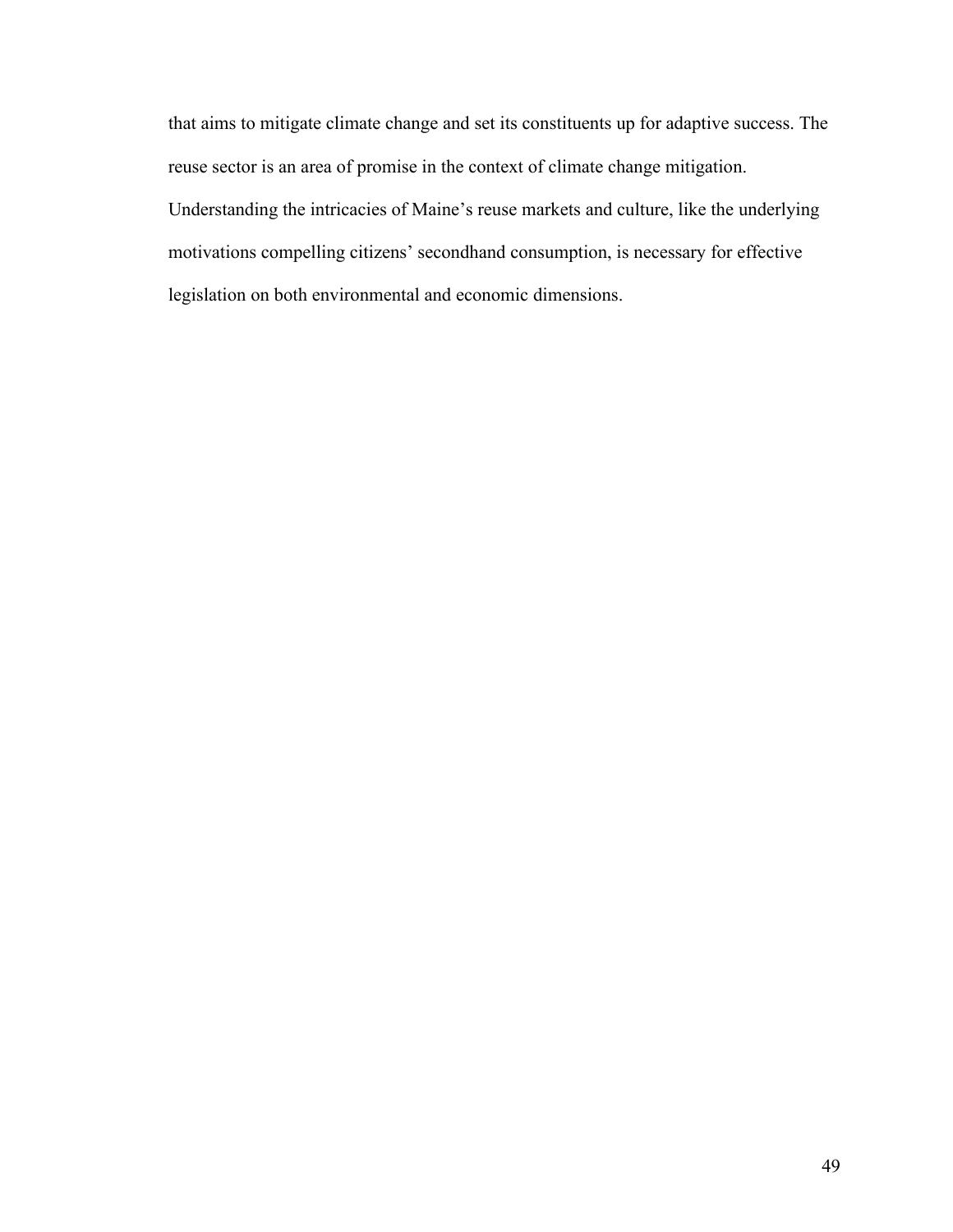## BIBLIOGRAPHY

- Appadurai, Arjun. *The Social Life of Things: Commodities in Cultural Perspective*. Cambridge: Cambridge University Press, 1986.
- Bardhi, Fleura and Eric J. Arnould. 2005. "Thrift Shopping: Combining Utilitarian Thrift and Hedonic Treat Benefits." *Journal of Consumer Behaviour* 4 (4): 223-233.
- Bauman, Kurt. *Extended Measures of Well-being: Meeting Basic Needs:* Washington, DC: U.S. Dept. of Commerce, Economics and Statistics Administration, Bureau of the Census, 1999.
- Beck, Ulrich, Anthony Giddens, and Scott Lash. 1994. *Reflexive Modernization: Politics, Tradition and Aesthetics in the Modern Social Order*. Stanford, California: Stanford University Press.
- Bigelow, Gordon. 2005. "Let There Be Markets: The Evangelical Roots of Economics." *Harper's Magazine*.
- Bowser, Anne, Oliver Haimson, Edward Melcer, and Elizabeth Churchill. 2015. "On Vintage Values: The Experience of Secondhand Fashion Reacquisition."ACM, . doi:10.1145/2702123.2702394.
- Castellani, Valentina, Serenella Sala, and Nadia Mirabella. 2015. "Beyond the Throwaway Society: A Life Cycle-Based Assessment of the Environmental Benefit of Reuse." *Integrated Environmental Assessment & Management* 11 (3): 373-382. doi:10.1002/ieam.1614.
- De Tocqueville, Alexis. 1851. *American Institutions and their Influence*. A.S. Barnes and Company, New York, Chicago & New Orleans.
- European Commission. 2008a. Waste Framework Directive. http://ec.europa.eu/enviornment/waste/framework.
- EEA (European Environment Agency). 2012. Unsustainable Consumption: The Mother of All Environmental Issues? EEA, Copenhagen. https://www.eea.europa.eu/highlights/unsustainable-consumption-2013-the-mother
- Farrant, Laura, Stig Irving Olsen, and Arne Wangel. 2010. "Environmental Benefits from Reusing Clothes." *The International Journal of Life Cycle Assessment* 15 (7): 726-736.
- Geertz, Clifford and American Council of Learned Societies. 1973. *The Interpretation of Cultures: Selected Essays*. New York: Basic Books.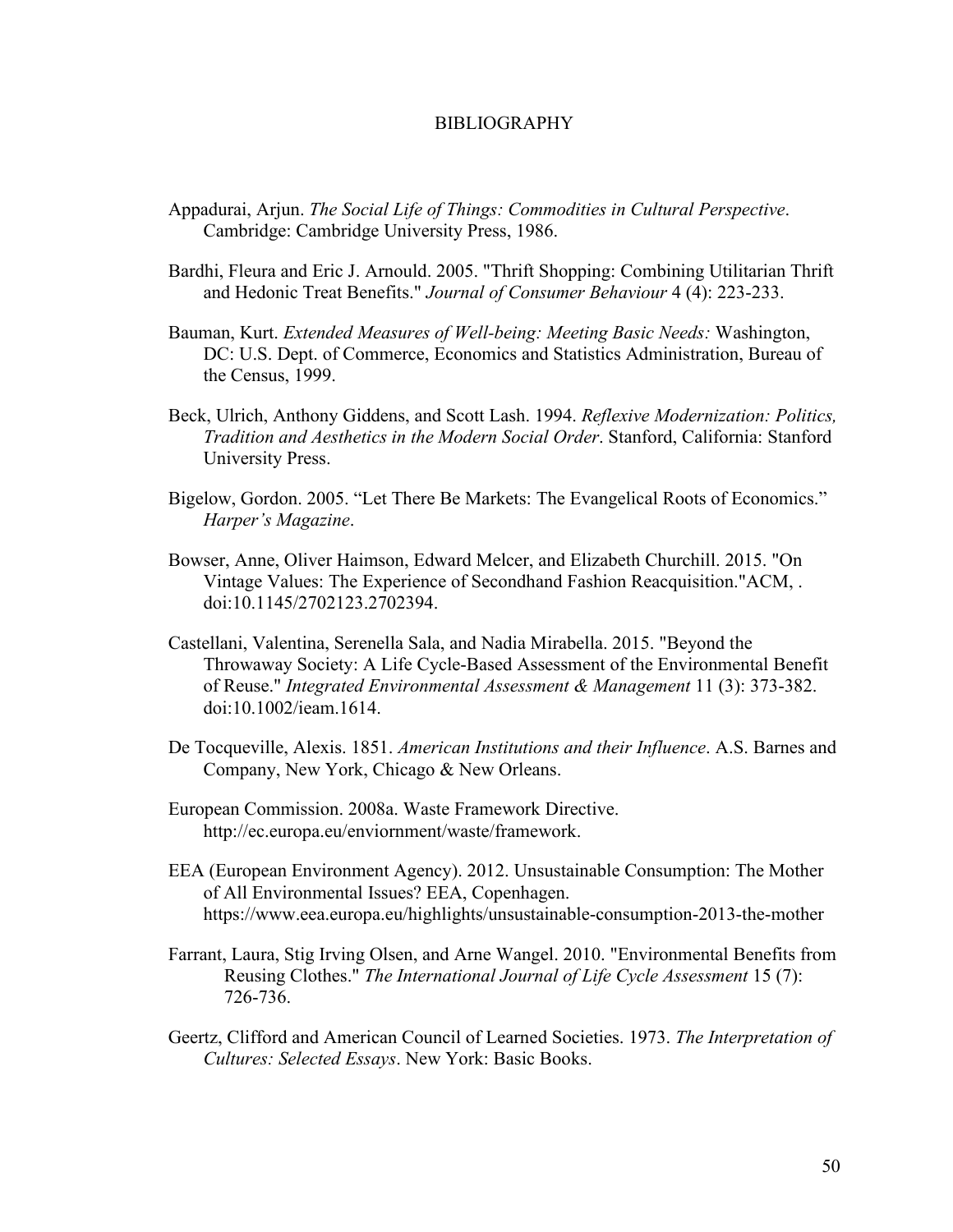- Guiot, Denis and Dominique Roux. 2010. *A Second-Hand Shoppers' Motivation Scale: Antecedents, Consequences, and Implications for Retailers*. Vol. 86. doi://doiorg.prxy4.ursus.maine.edu/10.1016/j.jretai.2010.08.002.
- Havlena, William J. and Susan L. Holak. 1991. "The Good Old Days": Observations on Nostalgia and its Role in Consumer Behavior." *Advances in Consumer Research* 18 (1): 323-329.
- Holak, Susan L. and William J. Havlena. 1992. "Nostalgia: An Exploratory Study of Themes and Emotions in the Nostalgic Experience." *Advances in Consumer Research* 19 (1): 380-387.
- Holt, Douglas B. 1995. "How Consumers Consume: A Typology of Consumption Practices." *Journal of Consumer Research* 22 (1): 1-16.
- Isenhour, Cindy. 2007. "The Productive and Destructive Nature of Things." Unpublished paper, University of Kentucky.
- Isenhour, Cindy. 2016. "Rethinking reuse and Resilience in Depleted rural America." Grant proposal submitted to the National Science Foundation.
- Isenhour, Cindy, Andrew Crawley, Brieanne Berry, and Jennifer Bonnet. 2017. *Maine's Culture of Reuse and its Potential to Advance Environmental and Economic Policy Objectives* DigitalCommons@UMaine.
- Lastovicka, John L., Lance A. Bettencourt, Renée Shaw Hughner, and Ronald J. Kuntze. 1999b. "Lifestyle of the Tight and Frugal: Theory and Measurement." *Journal of Consumer Research* 26 (1): 85-98.
- MacArthur. 2013. Towards the Circular Economy: Opportunities for the Consumer Goods Sector. The Ellen MacArthur Foundation.
- Maine Revised Statutes. Title 38, §2101: Solid Waste Management Hierarchy. http://www.mainelegislature.org/legis/statutes/38/title38sec2101.html.
- Marie‐Cécile Cervellon, Lindsey Carey, and Trine Harms. 2012. "Something Old, Something used: Determinants of Women's Purchase of Vintage Fashion Vs Second‐hand Fashion." *International Journal of Retail & Distribution Management* 40 (12): 956-974. doi:10.1108/09590551211274946.
- McKibben, Bill. 2010. *Eaarth: Making a life on a tough new planet*. 1st ed. New York: Times Books.
- McLaren, Duncan and Julian Agyeman. 2015. *Sharing Cities: A Case for Truly Smart and Sustainable Cities*. Cambridge, Mass: MIT Press. Norris, Lucy. 2012. "Trade and Transformations of Secondhand Clothing: Introduction." *Textile* 10 (2): 128- 143.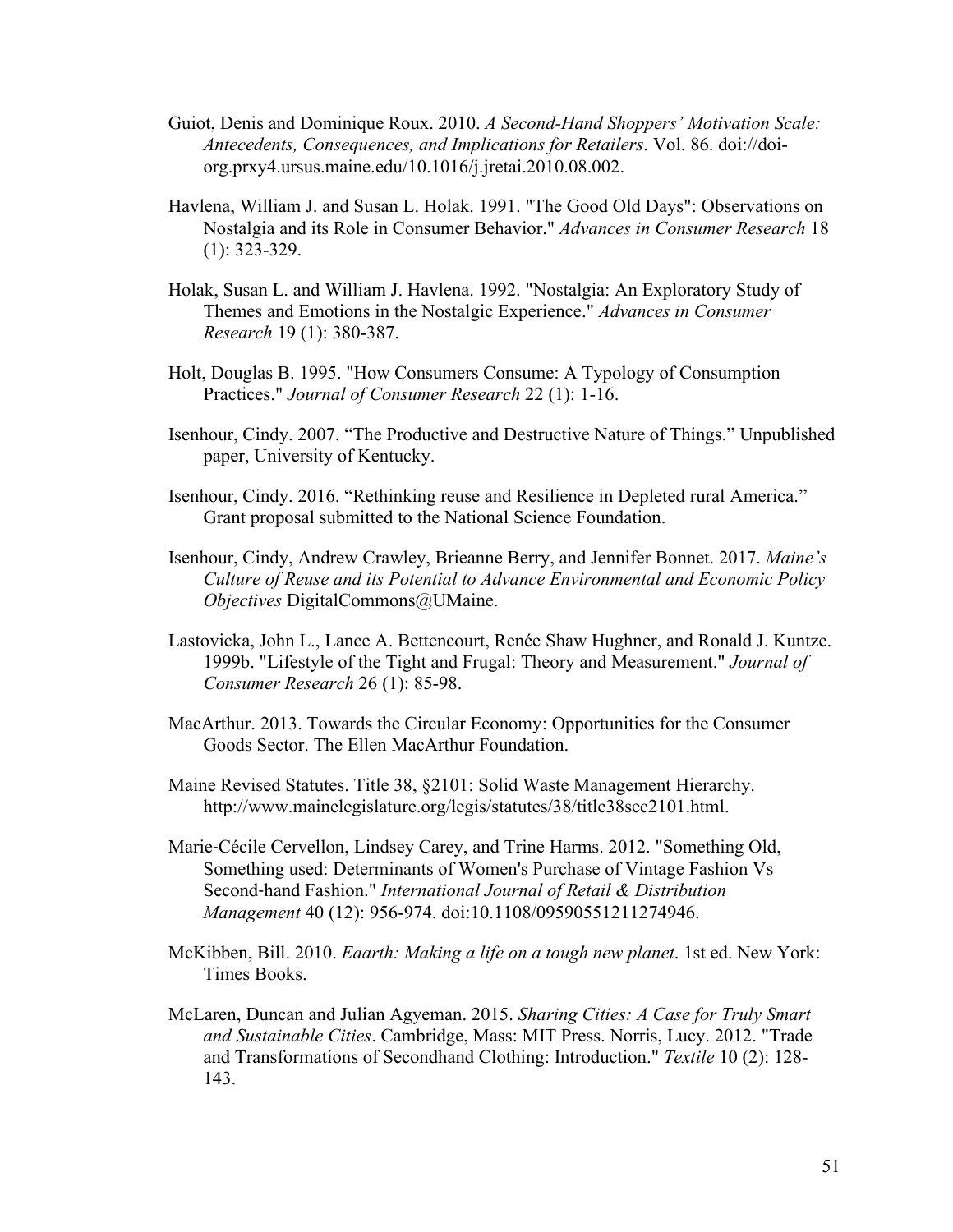- MDEP (Maine Department of Environmental Protection). 2016. Maine Solid Waste Generation and Disposal Capacity Report: Calendar Year 2014. MDEP, Augusta.
- OECD (Organisation for Economic Co-operation and Development. 2011. Material Flows and Resource Productivity. The Development Co-operation Report.
- Ordon, Margarette. 2015. "New Patterns for Womens Clothing; Consumption Versus Sustainability." In *Remaking Home Economics*, 145-158: University of Georgia Press.
- Pierce, James and Eric Paulos. 2011. "Second-Hand Interactions: Investigating Reacquisition and Dispossession Practices Around Domestic Objects."ACM, . doi:10.1145/1978942.1979291.
- Schor, Juliet. 2004. *Born to buy: the commercialized child and the new consumer culture*. New York: Scribner.
- Scott, Kate, John Barrett, Giovanni Baiocchi, and Jan Minx. 2009. Meeting the UK Climate Challenge: The Contribution of Resource Efficiency. WRAP Project EVA128, Waste & Resources Action Programme, Banbury, UK. http://www.wrap.org.uk/content/meeting-uk-climate-change-challenge-0
- Thomas, Valerie M. 2011. "The Environmental Potential of Reuse: An Application to used Books." *Sustainability Science* 6 (1): 109-116.
- Thoreau, Henry David. 1854. *Walden*. Boston: Ticknor and Fields.
- Tian, Kelly Tepper, William O Bearden, and Gary L Hunter. 2001a. "Consumers' Need for Uniqueness: Scale Development and Validation." *Journal of Consumer Research* 28 (1): 50-66.
- US EPA. 2009. *Municipal Solid Waste in the United States: 2009 Facts and Figures*.
- US EPA. 2015. Managing and Transforming Waste Streams—A Tool for Communities.
- US EPA, Washington, DC. http://www2.epa.gov/managing-and-transforming-waste streams-tool-communities
- Van Haaren, Rob Nickolas Themelis, and Nora Goldstein. 2010. "17th Nationwide Survey of MSW Management in the US: The State of Garbage in America." Biocycle 51 (10): 16.

Vaughn, Paul, Matthew Cook, and Paul Trawick. 2007. "A Sociology of Reuse: Deconstructing the Milk Bottle." *Sociologia Ruralis* 47 (2): 120-134.

- Yan, Ruoh-Nan, Su Yun Bae, and Huimin Xu. 2015. "Second-Hand Clothing Shopping among College Students: The Role of Psychographic Characteristics." *Young Consumers* 16 (1): 85-98.
- Yarrow, Andrew L. 2014. "From Thrift to Sustainability." *Thrift*: 142-162.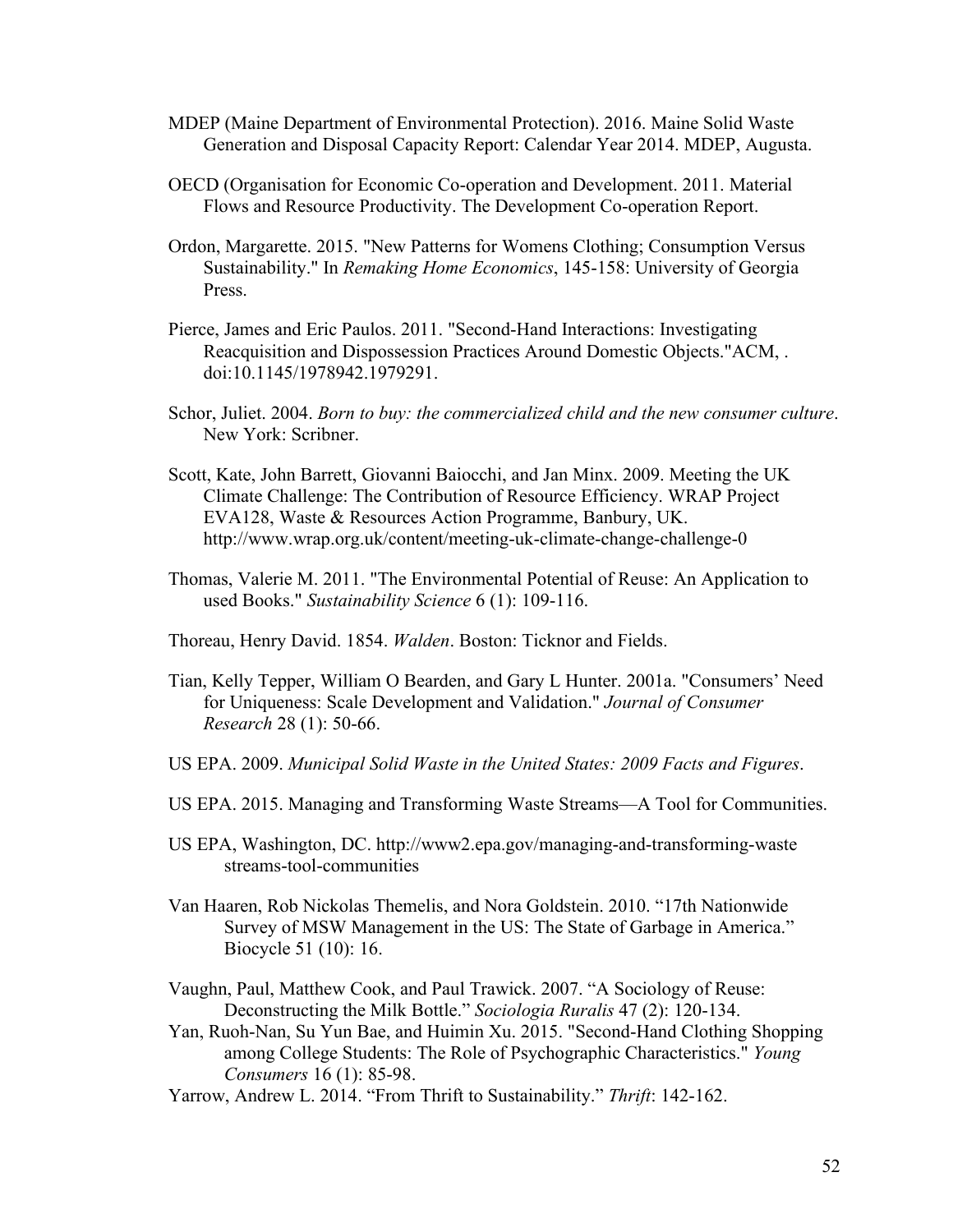## APPENDIX I: IRB APPROVAL LETTER

#### **APPLICATION COVER PAGE**

#### **APPLICATION FOR APPROVAL OF RESEARCH WITH HUMAN SUBJECTS Protection of Human Subjects Review Board, 400 Corbett Hall**

| <b>CO-INVESTIGATOR:</b>                         | PRINCIPAL INVESTIGATOR: Johanna Lunn<br><b>CO-INVESTIGATOR:</b><br><b>FACULTY SPONSOR:</b>                                                                    | <b>Cindy Isenhour</b>                                                                                                                                                                                                                                                                                                                              | <b>EMAIL:</b><br><b>EMAIL:</b>                             | EMAIL:cynthia.isenhour@maine.edu                     | EMAIL: johanna.lunn@maine.edu                                                                                         |  |  |  |
|-------------------------------------------------|---------------------------------------------------------------------------------------------------------------------------------------------------------------|----------------------------------------------------------------------------------------------------------------------------------------------------------------------------------------------------------------------------------------------------------------------------------------------------------------------------------------------------|------------------------------------------------------------|------------------------------------------------------|-----------------------------------------------------------------------------------------------------------------------|--|--|--|
| <b>START DATE:</b>                              | (Required if PI is a student):<br><b>TITLE OF PROJECT:</b><br><b>FUNDING AGENCY (if any):</b>                                                                 | Maine's Culture of Thrift: On Meaning and Motivation<br>20 October 2017 10/27/2017                                                                                                                                                                                                                                                                 |                                                            | PI DEPARTMENT:                                       | Anthropology                                                                                                          |  |  |  |
|                                                 |                                                                                                                                                               | STATUS OF PI: FACULTY/STAFF/GRADUATE/UNDERGRADUATE U (F,S,G,U)                                                                                                                                                                                                                                                                                     |                                                            |                                                      |                                                                                                                       |  |  |  |
| 1.                                              |                                                                                                                                                               | If PI is a student, is this research to be performed:                                                                                                                                                                                                                                                                                              |                                                            |                                                      |                                                                                                                       |  |  |  |
| $\boxtimes$<br>П                                | for a doctoral dissertation?<br>other (specify)                                                                                                               | for an honors thesis/senior thesis/capstone?                                                                                                                                                                                                                                                                                                       |                                                            | for a master's thesis?<br>for a course project?      |                                                                                                                       |  |  |  |
| $\overline{2}$ .                                | known) of previously approved project:                                                                                                                        | N                                                                                                                                                                                                                                                                                                                                                  |                                                            |                                                      | Does this application modify a previously approved project? $(Y/N)$ . If yes, please give assigned number (if         |  |  |  |
| 3.                                              | Is an expedited review requested? $Y(Y/N)$ .                                                                                                                  |                                                                                                                                                                                                                                                                                                                                                    |                                                            |                                                      |                                                                                                                       |  |  |  |
|                                                 |                                                                                                                                                               | in Section I.E. of the Policies and Procedures for the Protection of Human Subjects.                                                                                                                                                                                                                                                               |                                                            |                                                      | Submitting the application indicates the principal investigator's agreement to abide by the responsibilities outlined |  |  |  |
| IRB.                                            |                                                                                                                                                               | Faculty Sponsors are responsible for oversight of research conducted by their students. The Faculty Sponsor<br>ensures that he/she has read the application and that the conduct of such research will be in accordance with the<br>the principal investigator is an undergraduate student, the Faculty Sponsor MUST submit the application to the |                                                            |                                                      | University of Maine's Policies and Procedures for the Protection of Human Subjects of Research. <b>REMINDER:</b> if   |  |  |  |
|                                                 |                                                                                                                                                               | <b>Email this cover page and complete application to UMRIC@maine.edu</b>                                                                                                                                                                                                                                                                           |                                                            |                                                      |                                                                                                                       |  |  |  |
| <b>FOR IRB USE ONLY</b><br><b>ACTION TAKEN:</b> |                                                                                                                                                               | <b>Application #2017-10-02</b>                                                                                                                                                                                                                                                                                                                     | Review $(F/E)$ : E                                         |                                                      |                                                                                                                       |  |  |  |
| X<br>$\Box$                                     | <b>Judged Exempt; category 2</b><br><b>Modifications accepted (date):</b><br>Not approved (see attached statement)<br>Judged not research with human subjects | Approved as submitted. Date of next review: by<br>Approved pending modifications. Date of next review: by                                                                                                                                                                                                                                          | <b>Modifications required? Y</b><br><b>Degree of Risk:</b> | Accepted (date) 10/27/2017<br><b>Degree of Risk:</b> |                                                                                                                       |  |  |  |
|                                                 | <b>FINAL APPROVAL TO BEGIN</b>                                                                                                                                |                                                                                                                                                                                                                                                                                                                                                    | 10/27/2017<br>Date                                         |                                                      | 01/2017                                                                                                               |  |  |  |